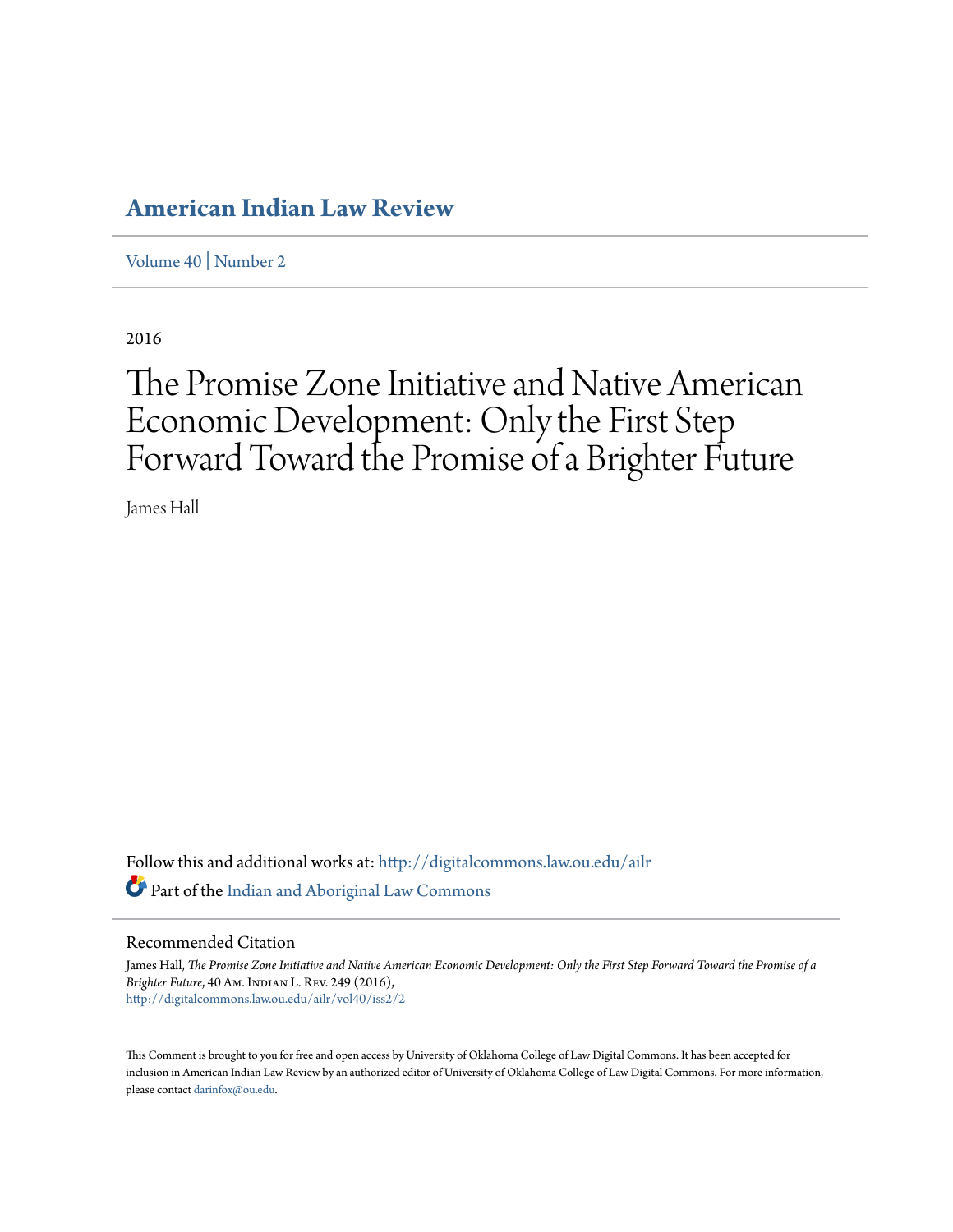## **COMMENTS**

## **THE PROMISE ZONE INITIATIVE AND NATIVE AMERICAN ECONOMIC DEVELOPMENT: ONLY THE FIRST STEP FORWARD TOWARD THE PROMISE OF A BRIGHTER FUTURE**

## *James Hall[\\*](#page-1-0)*

-

## *Introduction*

The Choctaw Nation of Oklahoma is nestled in the southeastern corner of the state, spanning across over 10,000 square miles of rolling green hills in the picturesque Ouachita Mountain Range. Despite its natural beauty, the region's stagnant economy is indicative of the plight of many Native American communities throughout the country.<sup>[1](#page-1-1)</sup> The Choctaw Nation includes some of Oklahoma's poorest counties. $<sup>2</sup>$  $<sup>2</sup>$  $<sup>2</sup>$  For instance, the U.S.</sup>

 <sup>\*</sup> J.D./M.P.A., University of Oklahoma; B.S., Oklahoma State University, 2010.

<span id="page-1-1"></span><span id="page-1-0"></span> <sup>1. 25</sup> U.S.C. § 4301(a)(8) (2012) ("[D]espite the availability of abundant natural resources on Indian lands and a rich cultural legacy that accords great value to selfdetermination, self-reliance, and independence, Native Americans suffer higher rates of unemployment, poverty, poor health, substandard housing, and associated social ills than those of any other group in the United States."); *see* Katherine Peralta, *Native Americans Left Behind in the Economic Recovery*, U.S. NEWS & WORLD REP. (Nov. 27, 2014), http://www. usnews.com/news/articles/2014/11/27/native-americans-left-behind-in-the-economic-recovery; Allie Bidwell, *Are American Indian Students the Least Prepared for College?*, U.S. NEWS & WORLD REP. (Mar. 13, 2014), http://www.usnews.com/news/blogs/data-mine/2014/03/13/areamerican-indian-students-the-least-prepared-for-college.

<span id="page-1-2"></span> <sup>2.</sup> Press Release, Choctaw Nation of Okla., Choctaw Nation of Oklahoma Designated a 'Promise Zone' (n.d.), https://www.choctawnation.com/news-events/press-media/choctawnation-oklahoma-designated-%E2%80%98promise-zone%E2%80%99 ("[The Promise zone] identifies census tracts that experience high poverty and other challenging demographics. These areas are in several southeastern Oklahoma counties, including Atoka, Bryan, Coal, Choctaw, Haskell, Latimer, LeFlore, McCurtain, Pittsburg, and Pushmataha. Of the census tracts involved, nine have poverty rates over 30 percent, the highest of which is a staggering 52.8 percent."); Trymaine Lee, *'Promise Zones' Offer New Hope to Struggling Choctaw Youth*, MSNBC (Mar. 12, 2014), http://www.msnbc.com/the-reid-report/choctaw-nationpromise-zones ("About 23% of those living in the Choctaw Nation live below the poverty line — 7 points higher than the national average. In some communities the poverty rate balloons to around 50%. Many children here are impoverished, living in homes without running water. In McCurtain County alone, which has among the highest population of Choctaw, about 34% of the children live in poverty. The teen pregnancy rate is nearly twice the national average, higher than all other races combined. The STD rate is nearly quadruple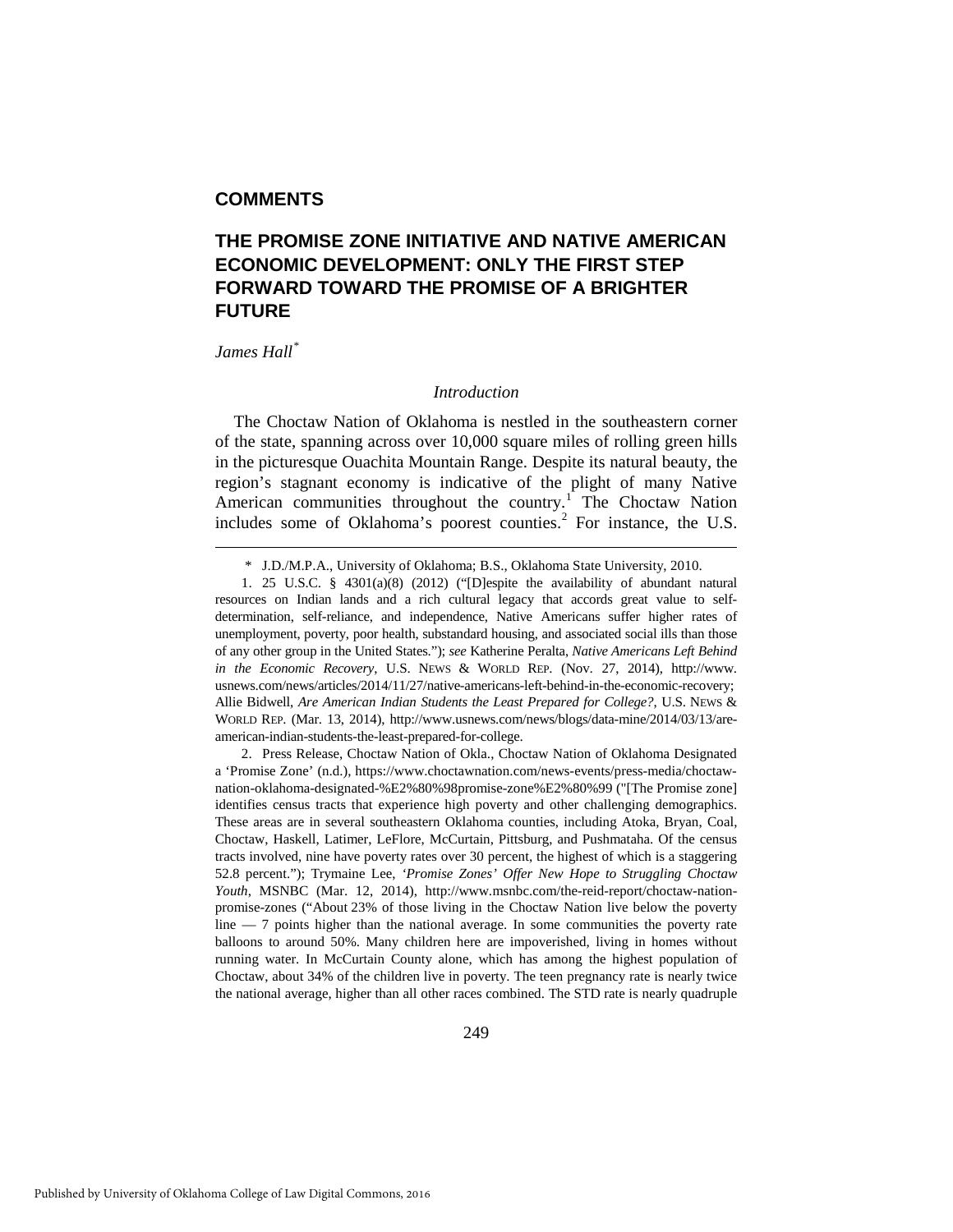Census identified Pushmataha County in the Choctaw Nation as the poorest county in the state where "[a]lmost 40 percent of children . . . live in poverty . . . [and] the average household income is only \$32,350, compared with the state average of \$45,720 and the national average of \$52,250.<sup>[3](#page-2-0)3</sup> Due to a public health crisis, the region includes the state's highest rates of heart disease and obesity and many residents have failed to receive screening for potentially treatable and preventable diseases. Despite these daunting challenges, the Choctaw Nation leadership remains diligent in its efforts to reinvigorate the Choctaw economy and optimistic about its future, thanks in part to a new partnership with the federal government.<sup>[4](#page-2-1)</sup>

During the summer of 2015, President Obama made a historic trip to the Choctaw Nation's capital in Durant, Oklahoma.<sup>[5](#page-2-2)</sup> The theme of his trip was hope for better days and a promise from the federal government to help the Choctaw people achieve their dreams of a more prosperous future. His trip, however, had a deeper sense of symbolism attached to it. President Obama's dual message was one of healing the trust between the Choctaw Nation and federal government, $6$  as well as an update on a stimulus plan to revitalize the Choctaw economy.[7](#page-2-4)

the national average, according to youth outreach workers. And almost one-fourth of area students are enrolled in special education programs.").

<span id="page-2-0"></span> <sup>3.</sup> Jaclyn Cosgrove, *Federal Initiative Is Part of What Brings Hope to Southeast Oklahoma*, OKLAHOMAN (Sept. 8, 2015), http://newsok.com/article/5445211; *see also* Jens Manuel Krogstad, *One-in-Four Native Americans and Alaska Natives Are Living in Poverty*, PEW RES. CTR. (June 13, 2014), http://www.pewresearch.org/fact-tank/2014/06/13/1-in-4 native-americans-and-alaska-natives-are-living-in-poverty/.

<span id="page-2-1"></span> <sup>4.</sup> Chief Gregory E. Pyle, *Promise Zone Offers Opportunities for Growth*, BISKINIK (Durant, Okla.), Feb. 2014, at 2, https://www.choctawnation.com/sites/default/files/2015/ 09/29/BISKINIK2014\_02c\_original.pdf.

<span id="page-2-2"></span> <sup>5.</sup> Kristi Eaton, *Obama Announces Broadband 'Game-Changer' While Visiting Choctaw Nation*, INDIAN COUNTRY TODAY MEDIA NETWORK.COM (July 16, 2015), http://indiancountrytodaymedianetwork.com/2015/07/16/obama-announces-broadband-gamechanger-while-visiting-choctaw-nation-161098.

<span id="page-2-4"></span><span id="page-2-3"></span> <sup>6.</sup> David Usborne, *Poverty in America: Can Obama Bring an End to the Choctaw Nation's Trail of Tears?*, INDEPENDENT (London) (Jan. 30, 2014), http://www.independent.co. uk/news/world/americas/poverty-in-america-can-obama-bring-an-end-to-the-choctaw-nationstrail-of-tears-9097463.html ("That the Nation has been picked for the new programme elicits more pride here than shame, and some even see it as Washington paying partial and belated recompense for past crimes against their ancestors.").

 <sup>7.</sup> Eaton, *supra* note 5.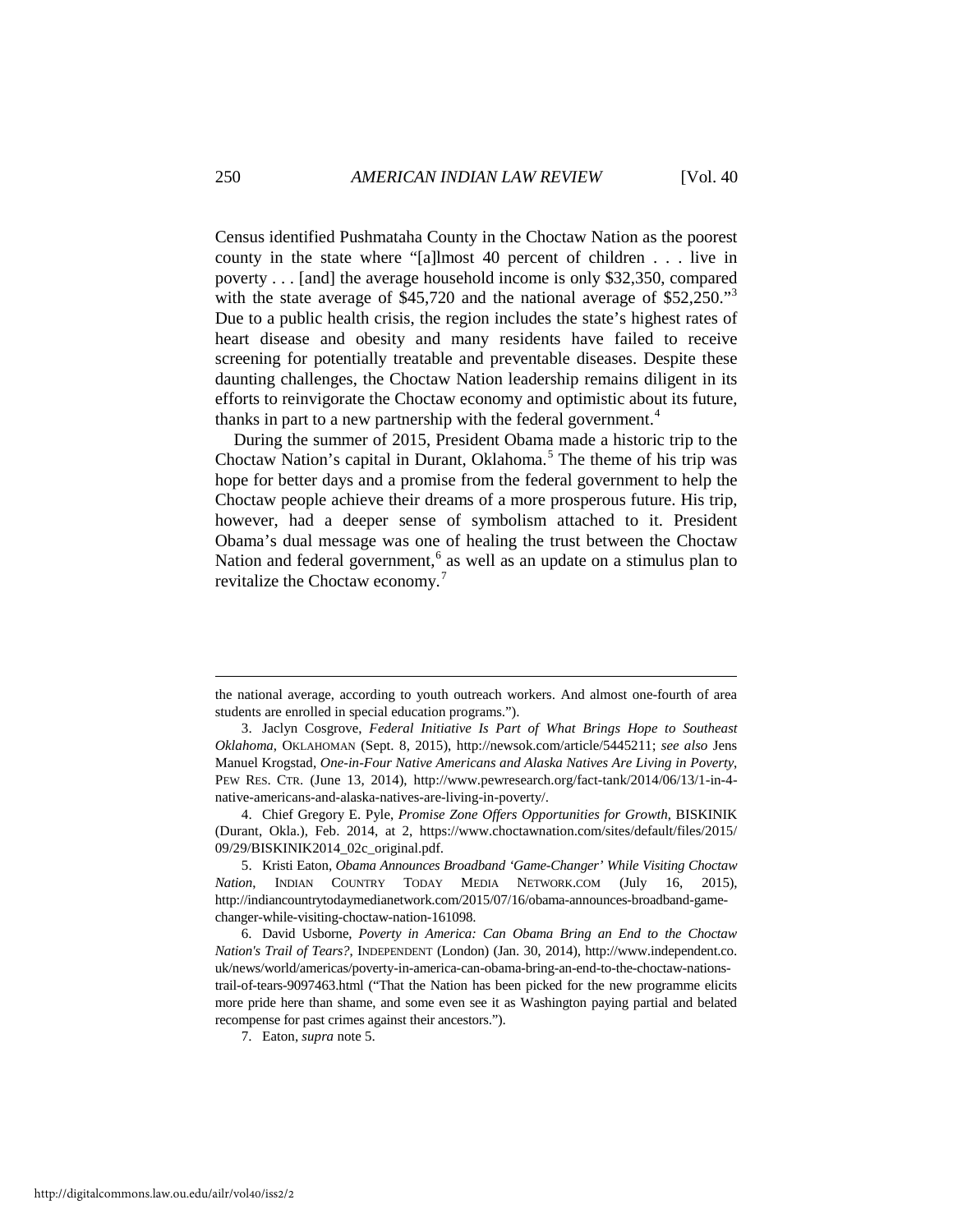The United States is still in the midst of recovering from the Great Recession. That recession hit Indian Country especially hard, and the recovery for tribes has been slower than the rest of the country.<sup>[8](#page-3-0)</sup> Beginning in 2014, the Obama administration, in conjunction with the U.S. Department of Housing and Urban Development and the U.S. Department of Agriculture as lead agencies, launched a place-based recovery and response effort to stimulate the economies of certain highly distressed areas across the country. The plan announced in the 2014 State of the Union is called the Promise Zone initiative and it specifically includes certain Native American tribes.<sup>[9](#page-3-1)</sup>

Promise Zones are place-based economic development initiatives designed to partner federal and local officials in the pursuit of goals set by local communities. The initiatives operate in high-poverty areas to foster job creation and generate more opportunities at advancement.<sup>[10](#page-3-2)</sup> President Obama's trip to the Choctaw Nation was symbolic for tribes across the country because of the fact that two of the highly competitive Promise Zone designations include tribal lands—the Choctaw Nation was included in his first round of five Promise Zones,<sup>[11](#page-3-3)</sup> while the Pine Ridge Reservation of the Oglala Sioux Tribe in South Dakota was included in the second round of eight. In total, twenty Promise Zones were designated across the country with the announcement of two final tribes during the spring of 2016—the Spokane Tribe of Indians, Washington and the Turtle Mountain Band of Chippewa Indians in Rolette County, North Dakota.<sup>12</sup>

While only four tribes will benefit from the initiative, the inclusion of Native Americans in the highly selective group suggests a sincere effort on behalf of the federal government to address economic conditions in Indian Country.[13](#page-3-5) Despite the ambitious goals of Promise Zones, however, the unique history between the federal government and Native Americans requires further analysis to ensure the plan will work in Indian Country.<sup>[14](#page-3-6)</sup> The idiosyncrasies of federal Indian policy often make economic

10. *Id.*

 <sup>8.</sup> Peralta, *supra* note 1.

<span id="page-3-4"></span><span id="page-3-3"></span><span id="page-3-2"></span><span id="page-3-1"></span><span id="page-3-0"></span> <sup>9.</sup> Cecila Muñoz & Luke Tate, *Accelerating Economic Mobility Through Promise Zone Partnerships*, WHITE HOUSE (Apr. 28, 2015), https://www.whitehouse.gov/blog/2015/ 04/28/accelerating-economic-mobility-through-promise-zone-partnerships.

<sup>11.</sup> *Id.*

<sup>12.</sup> *Id.* (showing that twenty Promise Zones have been created or announced).

<span id="page-3-5"></span><sup>13.</sup> Eaton, *supra* note 5.

<span id="page-3-6"></span><sup>14.</sup> *See infra* Part I.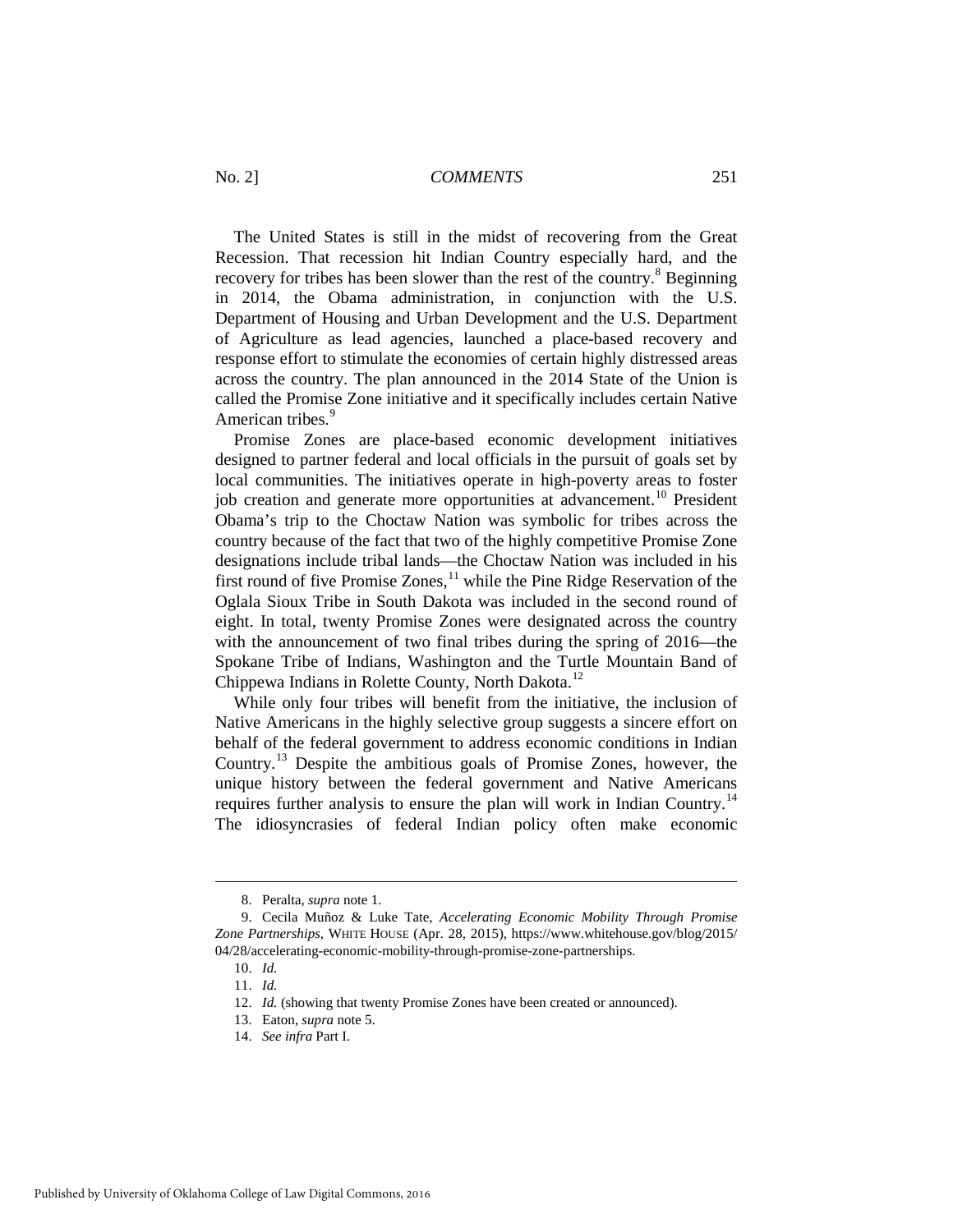development in tribal communities especially challenging.<sup>[15](#page-4-0)</sup> Fortunately, a dichotomy exists between strategies for tribal economic development that includes examples of an approach that works and one that does not.<sup>[16](#page-4-1)</sup> By applying these approaches to the Promise Zone initiative, a likelihood of the program's success can be ascertained. Likewise, with a better understanding of the Promise Zone initiative, other tribes can learn from the experiences of the Choctaw Nation and Pine Ridge Reservation in crafting their own economic development programs and attempt to take advantage of a new willingness on behalf of the federal government to address tribal economies in a way that promotes tribal sovereignty and selfdetermination.<sup>17</sup>

Part I of this comment will identify the legislative history of tribal and federal government relations that provided the foundation for delegating self-determination policies to tribes. The importance of the foundation for self-determination principles in tribal economic development will be explored by examining an approach that often works, nation-building, and one that usually does not work, the standard approach. In Part II, prior place-based initiatives that provided the inspiration for Promise Zones will be highlighted and the uncertain legal authority of the current initiative will be explained. Part III will analyze how well certain aspects of the Promise Zone initiative meet the nation-building approach. Part IV will explore areas where the Promise Zone initiative falls short of nation-building and can be improved by adopting aspects that embrace self-determination.

Ultimately, while the Promise Zone initiative is a step in the right direction, its questionable legal authority and its failure to truly embrace all aspects of delegating self-determination authority to tribes prevents it from providing a model example for tribes to pursue. Fortunately, the plan itself can be improved through several legislative proposals. The momentum garnered by the Promise Zone initiative should be bolstered by implementing future programs that take working aspects of Promise Zones, and pair them with other initiatives that will make a deep and lasting impact on the economy in Indian Country.

 <sup>15.</sup> *See infra* Part I.

<span id="page-4-1"></span><span id="page-4-0"></span><sup>16.</sup> *See infra* Part I; Stephen Cornell & Joseph P. Kalt, *Two Approaches to the Development of Native Nations: One Works, the Other Doesn't*, *in* REBUILDING NATIVE NATIONS: STRATEGIES FOR GOVERNANCE AND DEVELOPMENT 3 (Miriam Jorgensen ed., 2007). (discussing the standard approach in which tribal economic development initiatives often result in failed outcomes and the nation-building approach that often results in more successful results for tribes).

<span id="page-4-2"></span><sup>17.</sup> *See infra* Parts III, IV.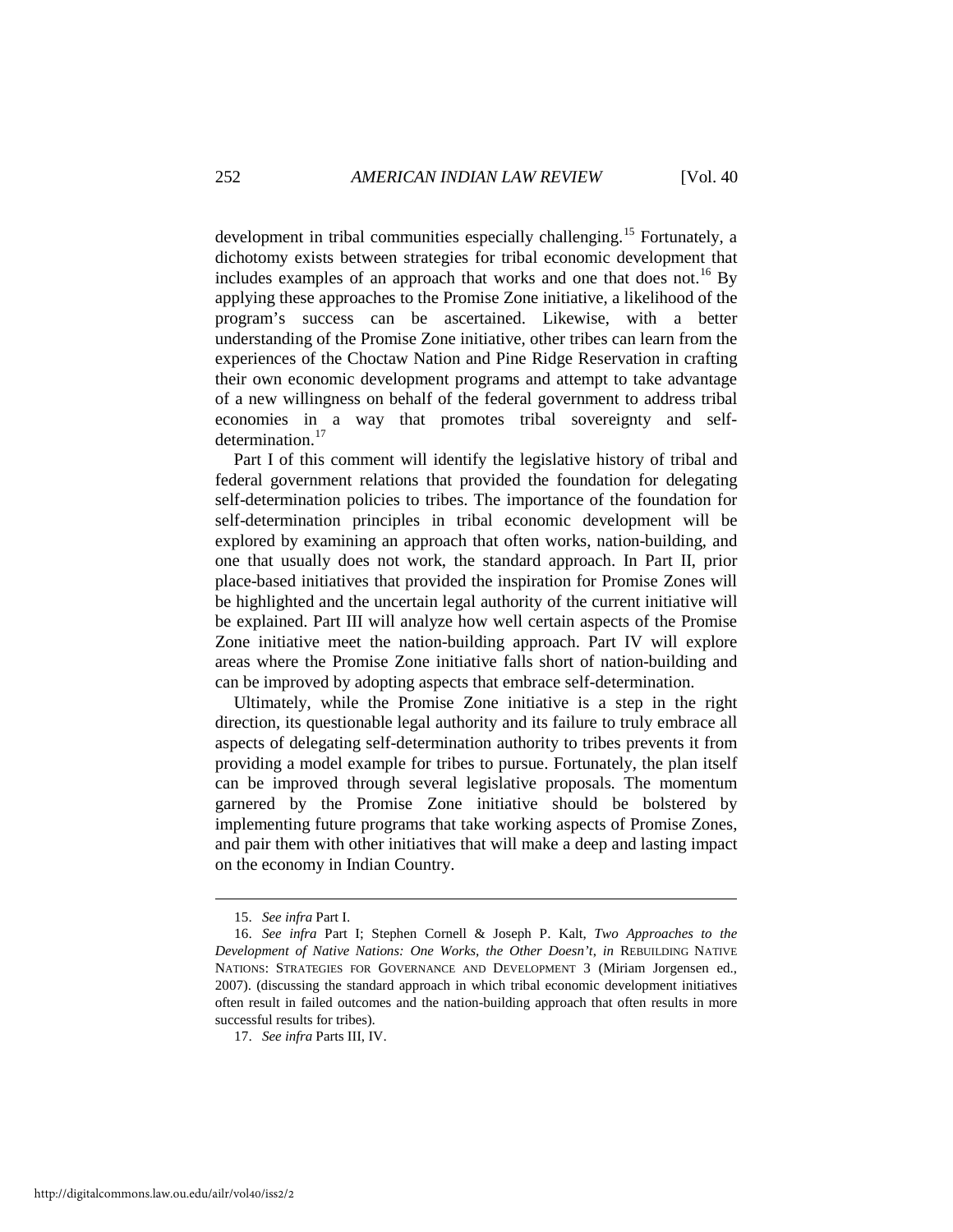## *I. Native American Legislative History and a Framework for Evaluating Tribal Economic Development*

## *A. Legislative History of Economic Development in Indian Country*

A truly in-depth discussion of the legal history of Native American policy is beyond the scope of this comment.[18](#page-5-0) Nevertheless, several key areas of Native American federal legislative history are quite relevant to economic development. The historical path of federal Indian policy has created numerous factors that hinder growth in modern Indian Country.<sup>[19](#page-5-1)</sup> To justify its policy toward Indian affairs, the federal government has held a trust relationship with Native Americans, $2<sup>0</sup>$  which is characterized by a duty to protect tribal peoples' interest and welfare.<sup>[21](#page-5-3)</sup> The trust relationship notwithstanding, the best interests of Native Americans are not always at the forefront of U.S. policymaking because the federal government's trust relationship policies are often "determined primarily by non-Indians, with only minimal input from Indians and tribal nations themselves."<sup>22</sup>

The ebb and flow of federal Indian policy creates an ever-evolving timeline in which different "periods" and "eras" are depicted by the federal

<span id="page-5-0"></span> <sup>18. 25</sup> U.S.C. § 4301(a)(1) (2012) ("[C]lause 3 of section 8 of article I of the United States Constitution recognizes the special relationship between the United States and Indian tribes.").

<span id="page-5-1"></span><sup>19.</sup> *Id.* § 4301(a)(7) ("[T]he capacity of Indian tribes to build strong tribal governments and vigorous economies is hindered by the inability of Indian tribes to engage communities that surround Indian lands and outside investors in economic activities on Indian lands."); *id*. § 4301(a)(11) ("[T]he lack of employment and entrepreneurial opportunities in the communities referred to in paragraph (7) has resulted in a multigenerational dependence on Federal assistance that is  $\dots$  (A) insufficient to address the magnitude of needs; and (B) unreliable in availability . . . ."); SUSAN WOODROW ET AL., GROWING ECONOMIES IN INDIAN COUNTRY: TAKING STOCK OF PROGRESS AND PARTNERSHIPS 4-6 (Apr. 2012) (Board of Governors of the Federal Reserve System White Paper), http://www.federalreserve.gov/ newsevents/conferences/GEIC-white-paper-20120501.pdf (identifying eight broad categories that create barriers to economic development in Native American communities including: (1) insufficient access to capital; (2) capacity and capital constraints of small business resource providers; (3) insufficient workforce development, financial management training, and business education; (4) tribal governance constraints; (5) regulatory constraints on land held in trust and land designated as restricted use; (6) underdeveloped physical infrastructure; (7) insufficient research and data; and (8) a lack of regional collaboration).

<span id="page-5-2"></span><sup>20. 25</sup> U.S.C. § 4301(a)(6) ("[T]he United States has an obligation to guard and preserve the sovereignty of Indian tribes in order to foster strong tribal governments, Indian self-determination, and economic self-sufficiency among Indian tribes.").

<span id="page-5-4"></span><span id="page-5-3"></span><sup>21.</sup> JUSTIN B. RICHLAND & SARAH DEER, INTRODUCTION TO TRIBAL LEGAL STUDIES 73 (2d ed. 2010).

<sup>22.</sup> *Id.*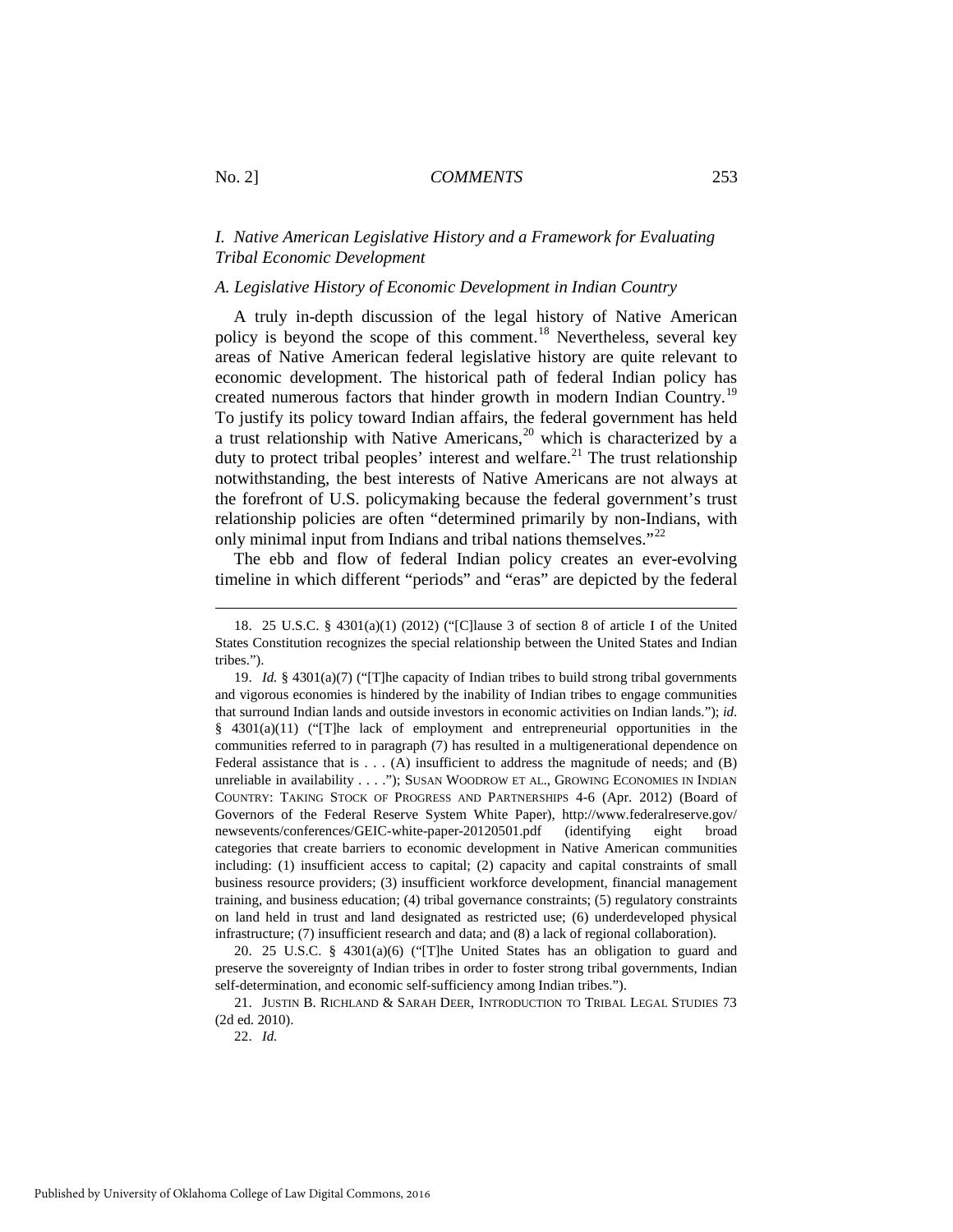government's general policy objective of the time in regards to Indian affairs.<sup>[23](#page-6-0)</sup> At one time the federal government sought to isolate Native Americans to "far-removed territories and reservations" so tribes could evolve over time to join Anglo-American society.<sup>[24](#page-6-1)</sup> Later the federal government focused on a policy of assimilation by "the breaking down of tribal communities and their collective landholdings to force tribal members to live like their more individualistic non-Indian neighbors."<sup>[25](#page-6-2)</sup> The negative impacts of these misguided policies still affect the socio-economic status of Native Americans to this day.<sup>[26](#page-6-3)</sup> The different periods on the timeline of federal Indian policy reveal how quickly objectives can change and how tribes may lose rights they once enjoyed. Native American legislative history depicts a bleak picture, especially for tribes like the Choctaw Nation that endured the infamous "Trail of Tears" in order to reach its current location in Oklahoma.

<span id="page-6-0"></span> <sup>23.</sup> *Id.* at 75 (depicting a timeline that includes dramatically different and quickly changing federal Indian policy periods and eras including the Colonial Period, 1492-1776; Confederation Period, 1776-1789; Trade and Intercourse Act Era, 1789-1835; Removal Period, 1835-1861; Reservation Period, 1861-1887; Allotment Period and Forced Assimilation, 1871-1934; Indian Reorganization Act Period, 1934-1940; Termination Era, 1940-1962; Self-Determination Era, 1962-Present).

<span id="page-6-1"></span><sup>24.</sup> *Id.* at 73; *see id.* at 75 (describing the Removal Period of 1835-1861 as a period in which federal policy consisted of "[e]xtinguishment of Indian title to eastern lands and removal of Indians beyond state boundary lines westward"; and summarizing the Reservation Era of 1861-1887 as "westward non-Indian settlement leapfrogs the Indian Territory to California, creation of reservations within states and territories, with resulting Indian Wars").

<span id="page-6-2"></span><sup>25.</sup> *Id.* at 73; *see id.* at 75 (describing the Allotment Period and Forced Assimilation of 1871-1934 as a period in which treaty making ended, "federal courts [were] given some criminal jurisdiction over crimes committed by Indians in Indian Country, the federal government individually allot[ted] tribal lands, and open[ed] up remainder for non-Indian settlement").

<span id="page-6-3"></span><sup>26.</sup> Jenny Small, *Financing Native Nations: Access to Capital Markets*, 32 REV. BANKING & FIN. L. 463, 472 (2013) (citing *Poverty and Possibilities in Indian Country*, INDIAN REP. (Friends Comm. on Nat'l Legislation, D.C.), Spring 2012, at 1 (stating that one in three Native Americans on reservations live in poverty and Native Americans on such reservations struggle "to make a living")); *see also* Duane Champagne, *Ramping Up Economic Development Policy for Tribes*, ARIZ. INDIAN GAMING ASS'N (Feb. 15, 2012), http://www.azindiangaming.org/ ramping-up-economic-development-policy-for-tribes/; Jessica A. Shoemaker, Comment, *Like Snow in the Spring Time: Allotment*, *Fractionation, and the Indian Land Tenure Problem*, 2003 WIS. L. REV. 729, 739-40; Angelique EagleWoman, *Tribal Nations and Tribalist Economics: The Historical and Contemporary Impacts of Intergenerational Material Poverty and Cultural Wealth Within the United States*, 49 WASHBURN L.J. 805, 817 (2010); *see* WOODROW ET AL., *supra* note 19.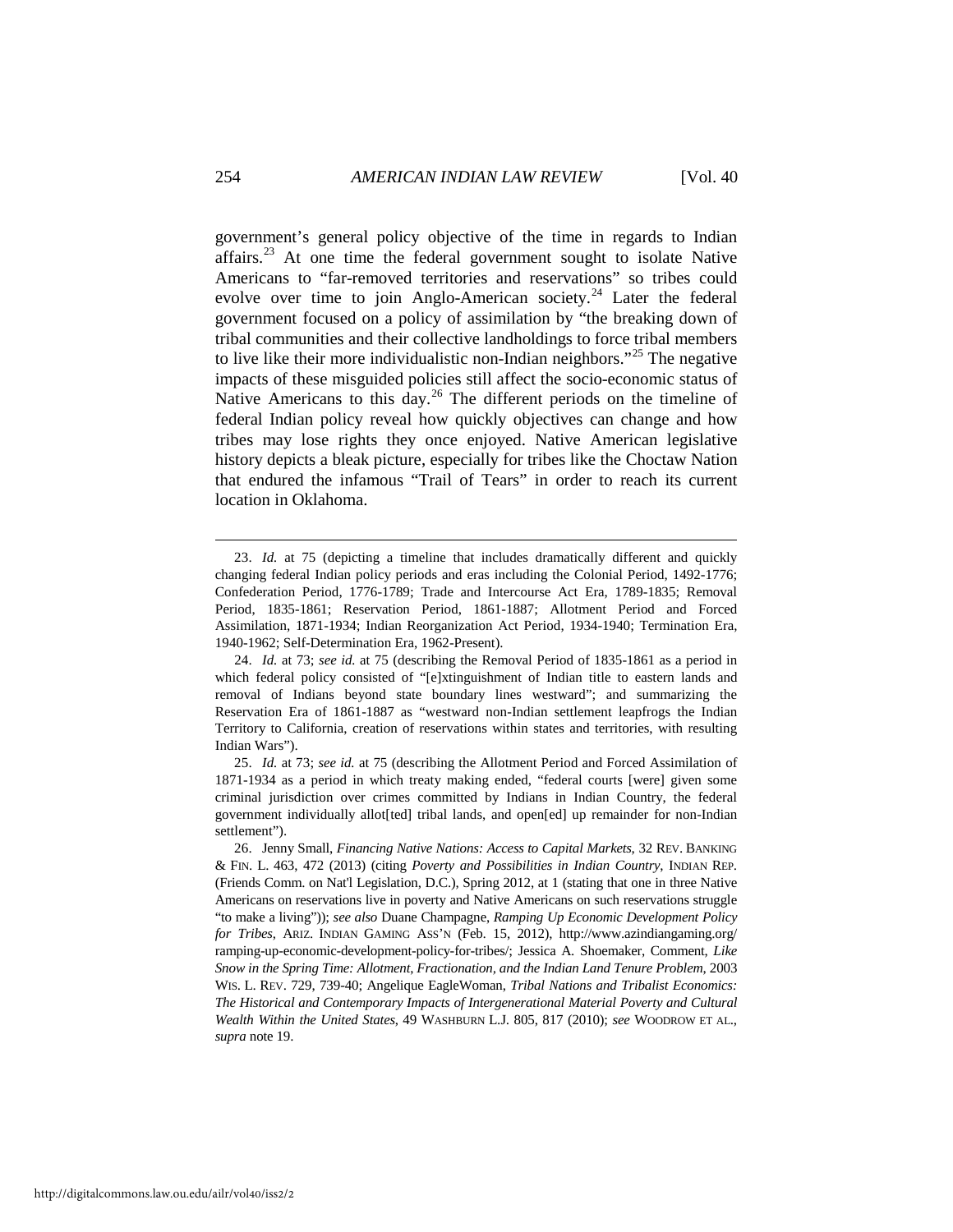The Indian Reorganization Act Period and the Self-Determination Era have the most relevance to current federal Indian policy and tribal economic development.<sup>[27](#page-7-0)</sup> The Indian Reorganization Act Period marked a turn in U.S. history where the federal government actually recognized legitimate sovereign authority for tribes instead of an attempt to extinguish title or assimilate Indians and weaken sovereignty.[28](#page-7-1) In 1934, Congress passed the Indian Reorganization Act  $\left( \text{IRA} \right)^{29}$  $\left( \text{IRA} \right)^{29}$  $\left( \text{IRA} \right)^{29}$  "which provided a process" for tribes to adopt constitutions, form economic development corporations, and borrow money from the Bureau of Indian Affairs."[30](#page-7-3) This new policy set a goal of tribal self-sufficiency, in which tribes had freedom to set their own policies, within certain limits, with the assistance of the Bureau of Indian Affairs  $(BIA).$ <sup>[31](#page-7-4)</sup> The most positive aspect of the IRA is that it provided a "foundation that native nations can use today to develop their economies."[32](#page-7-5) But the IRA is not without its criticisms, one being that the real core of the act was the organization of tribal governance structures into forms that fit the parameters of the IRA—including approval by the Secretary of the Interior—instead of allowing tribes to keep their traditional tribal forms of governance.<sup>[33](#page-7-6)</sup> This downside of the IRA was a tradeoff between tribal traditions for governance structures and arrangements that largely mirrored American governance formations.<sup>[34](#page-7-7)</sup> Even though the IRA Period was mainly a positive development and included advancements of

<span id="page-7-0"></span> <sup>27.</sup> *See* RICHLAND & DEER, *supra* note 21, at 75. The Indian Reorganization Act Period of 1934-1940 followed the Allotment Period, and during that time "tribes adopt[ed] constitutions and establish[ed] tribal councils and business committees." *Id.* The Termination Era of 1940-1962, in which Congress sought to terminate federal supervision and subject tribes to state jurisdiction, ended the IRA Period. *Id.* The Self-Determination Era began in 1962 and is still recognized as the present federal Indian Policy. *Id.* It has included a "[r]evitalization of tribal entities and improvement of conditions on reservations, restoration of some tribes to federal recognition and supervision, passage of Indian Civil Rights Act, the Indian Self Determination and Education Assistance Act, the Indian Child Welfare Act, Indian Tribal Government Tax Status Act, Indian Land Consolidation Act, [and] Indian Gaming Regulatory Act." *Id.*

<sup>28.</sup> Small, *supra* note 26, at 471.

<sup>29.</sup> Ch. 576, 48 Stat. 984 (codified as amended in scattered sections of 25 U.S.C.).

<span id="page-7-5"></span><span id="page-7-4"></span><span id="page-7-3"></span><span id="page-7-2"></span><span id="page-7-1"></span><sup>30.</sup> Richard J. Ansson, Jr. & Ladine Oravetz, *Tribal Economic Development: What Challenges Lie Ahead for Tribal Nations as They Continue to Strive for Economic Diversity*, 11 KAN. J.L. & PUB. POL'Y 441, 444 (2001-2002).

<sup>31.</sup> *Id.*

<sup>32.</sup> Small, *supra* note 26, at 471.

<sup>33.</sup> RICHLAND & DEER, *supra* note 21, at 99-103.

<span id="page-7-7"></span><span id="page-7-6"></span><sup>34.</sup> *Id.*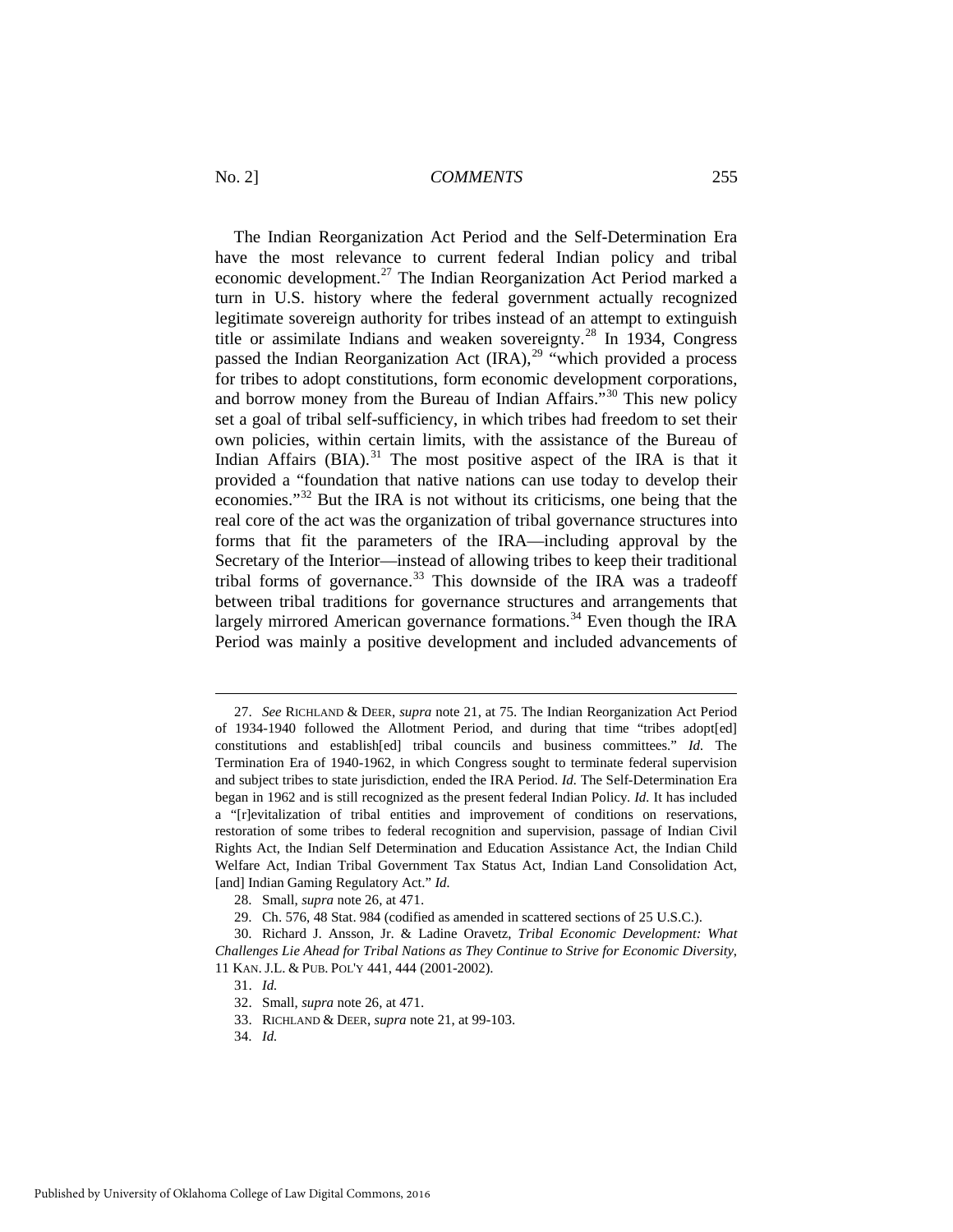tribal autonomy, it did not achieve maximum sovereignty for Indian nations.

The progress of federal Indian policy created by the IRA Period was briefly interrupted by another setback during the Termination Era in which some tribes experienced a "complete economic collapse."<sup>[35](#page-8-0)</sup> The Termination Period eventually ended in the 1960s with a transition to the present Self-Determination Era. The Self-Determination Era did not occur easily, but was instead the result of considerable struggle by Native American leaders seeking to increase their autonomy.<sup>[36](#page-8-1)</sup> Activist groups, such as the American Indian Movement (AIM), led a grassroots movement that focused on changing federal policy toward more tribal sovereignty and a revolt against excessive control by the BIA over tribal affairs.<sup>[37](#page-8-2)</sup> Activism by AIM and other similar groups often included controversial and at times militant aspects.<sup>[38](#page-8-3)</sup> Nevertheless, the movement was successful at raising the awareness needed for Indian sovereignty, which ushered in the new Self-Determination Era.<sup>[39](#page-8-4)</sup> This Era is characterized by a federal policy of granting self-determination to tribes in their own political and economic matters, which continues to primarily influence the current federal policy toward Native American affairs.<sup>[40](#page-8-5)</sup>

In the early 1970s, President Nixon "reinvigorated" the principles of the IRA "by advocating that tribes should strive to attain economic and political self-sufficiency."[41](#page-8-6) A significant development occurred later in the decade with the passage of the Indian Self Determination and Education Assistance  $Act^{42}$  $Act^{42}$  $Act^{42}$  of 1975 (ISDEAA). The ISDEAA remains one of the most significant legislative achievements of the Self-Determination Era.<sup>[43](#page-8-8)</sup> The

39. *Id.*

40. Ansson & Oravetz, *supra* note 30, at 444.

41. *Id.*

<span id="page-8-7"></span><span id="page-8-6"></span><span id="page-8-5"></span><span id="page-8-4"></span>42. Indian Self-Determination and Education Assistance Act, Pub. L. No. 93-638, 88 Stat. 2203 (1975).

<span id="page-8-8"></span>43. 25 U.S.C. § 4301(a)(2) (2012) ("[B]eginning in 1970, with the inauguration by the Nixon Administration of the Indian self-determination era, each President has reaffirmed the special government-to-government relationship between Indian tribes and the United States . . . .").

 <sup>35.</sup> Small, *supra* note 26, at 471.

<span id="page-8-1"></span><span id="page-8-0"></span><sup>36.</sup> John C. Mohawk, *Indian Economic Development: An Evolving Concept of Sovereignty*, 39 BUFF. L. REV. 495, 495-96 (1991).

<sup>37.</sup> *Id.* at 497-98.

<span id="page-8-3"></span><span id="page-8-2"></span><sup>38.</sup> *Id.* at 495 (stating that the Indian movement for sovereignty "included the occupation of Alcatraz Island, the struggle for Indian fishing rights on the Columbia River, the Pit River Indians' struggle for land rights, the Trail of Broken Treaties, the occupation of Wounded Knee in 1973, and a number or other events").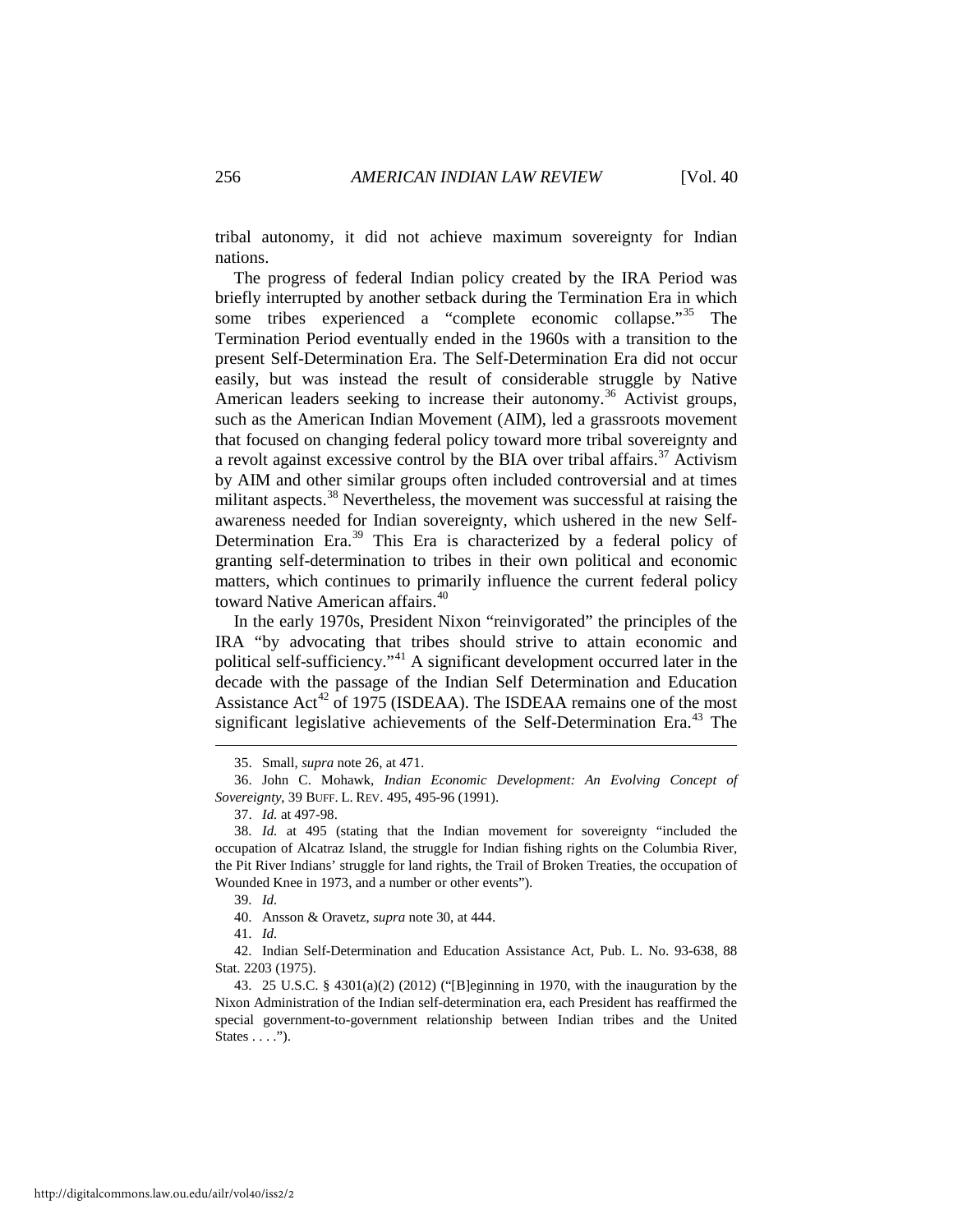act "transferred significant amounts of control and funding from the BIA and other federal agencies to tribes as 'subcontractors' to open and manage their own service agencies and providers."[44](#page-9-0) It also allowed for "complete control over all federal funds and services" in some instances.<sup>[45](#page-9-1)</sup> Given the drastic change in policy from the historical perspective, the implementation of the ISDEAA has encountered problems due in large part to the direct contradiction between its goals of increasing sovereignty and those of the past that mainly stifled sovereignty.<sup>[46](#page-9-2)</sup> Nevertheless, the ISDEAA and the Self-Determination Era have "moved federal policy in the direction of greater autonomy for Indian nations, and handed tribes some significant resources to use for redevelopment." The ISDEAA gave selfdetermination policy legislative authority and remains the primary basis for the Self-Determination Era to this day.

Despite the ISDEAA's progress, some critics argued that the selfdetermination policy in the act did not go far enough in allocating true autonomy to tribes in governing their own affairs. These critics viewed the ISDEAA as the federal government simply "agreeing to legal compliance with the self-determination policy by granting Indian participation in Anglo activities," instead of actually allowing tribes to formulate and undertake their own policies.<sup>[48](#page-9-4)</sup> In essence, the ISDEAA only authorized tribes to take part in preexisting federal programs, instead of allowing tribes to actually create their own initiatives designed to address specific local matters.

These concerns with self-determination in the act led to a reform effort in 1988 that amended the ISDEAA<sup>[49](#page-9-5)</sup> and authorized the Tribal Self-Governance Demonstration Project.<sup>[50](#page-9-6)</sup> The Demonstration Project allowed for a small number of qualifying tribes to enter into compacts with the federal government and receive large block funds from their existing BIA funding. $51$  Previously, such funds were filtered through the BIA, which

 <sup>44.</sup> RICHLAND & DEER, *supra* note 21, at 68.

<sup>45.</sup> *Id.*

<span id="page-9-3"></span><span id="page-9-2"></span><span id="page-9-1"></span><span id="page-9-0"></span><sup>46.</sup> Carole Goldberg, Federal Self-Determination and Self-Governance Policies, 1970- Today (2002) (unpublished material on file with the UCLA Native Nations Law and Policy Center), *in* RICHLAND & DEER, *supra* note 21, at 88, 89.

<sup>47.</sup> *Id.*

<sup>48.</sup> *Id.*

<sup>49.</sup> *Id.*

<span id="page-9-7"></span><span id="page-9-6"></span><span id="page-9-5"></span><span id="page-9-4"></span><sup>50.</sup> Indian Self-Determination and Education Assistance Act Amendments of 1988, Pub. L. No. 100-472, 102 Stat. 2285, *amended by* Tribal Self-Governance Amendments of 2000, Pub. L. No. 106-260, 114 Stat. 711.

<sup>51.</sup> Goldberg, *supra* note 46, *in* RICHLAND & DEER, *supra* note 21, at 89.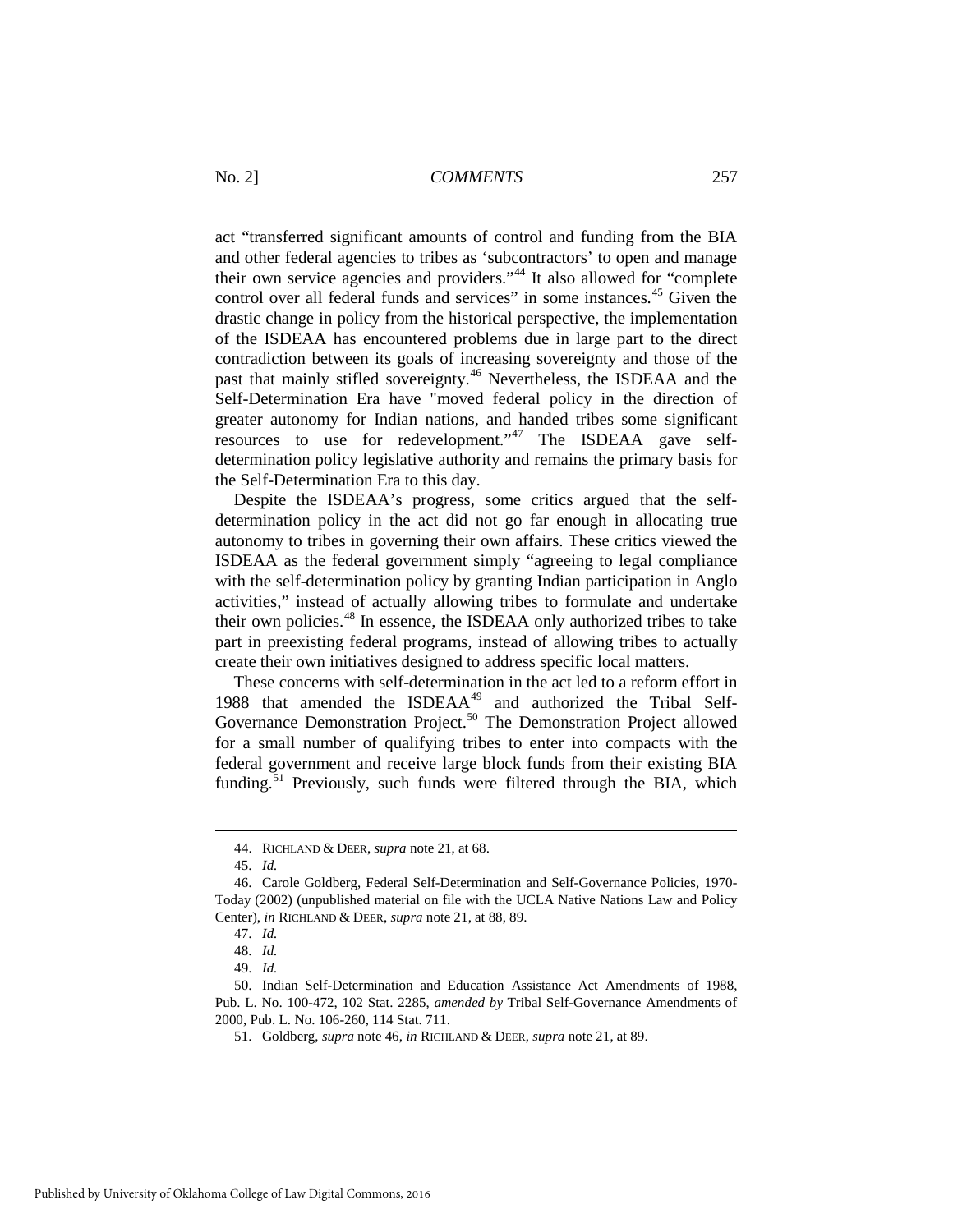allowed the Bureau to have more involvement in ordinary tribal affairs.<sup>[52](#page-10-0)</sup> Instead, the Demonstration Projects allowed tribes that exhibited "sound fiscal management and a history of successful administration" of funds to manage themselves with much less involvement from the BIA and other federal agencies.[53](#page-10-1) The result was "more money with fewer bureaucratic restrictions in the hands of tribal governments" and a federal-tribal relationship based on mutual consent.<sup>[54](#page-10-2)</sup> The Tribal Self-Government Act<sup>[55](#page-10-3)</sup> of 1994 (TSGA) made the self-governance policy of the Demonstration Project permanent and allows for additional tribes to take part in such compacts with other government agencies outside of the BIA.<sup>[56](#page-10-4)</sup> The Demonstration Project and TGSA reforms are not available to all tribes, but the efforts still represent a profound advancement of self-determination polices under the ISDEAA.

Even though the ISDEAA moved federal policy toward more autonomy for tribes,  $57$  the Self-Determination Era can quickly change and Native American tribes may once again see a decrease in their sovereignty. Examining the historical timeline of federal Indian policy reveals a fluctuation in which nothing is certain. Tribal leaders must maintain painstaking adherence to maximizing tribal sovereignty. Programs designed to bolster economic development for tribes must adhere to the strictest aspects of sovereignty, so as to not take a step back into one of the prior periods of Native American history with the federal government. Current tribal leaders working with the federal government at implementing programs such as the Promise Zone initiative should not be satisfied by the status quo of top-down, federally developed programs. Instead, they should follow the example set by the legislative reformers who created the Demonstration Project. These reformers were not satisfied by the status quo and instead chose to improve the ISDEAA by increasing sovereignty through the grant of block funding, which increased the overall level of tribal autonomy under the ISDEAA.

<span id="page-10-3"></span><span id="page-10-2"></span><span id="page-10-1"></span><span id="page-10-0"></span>55. Indian Self-Determination Act Amendments of 1994, Pub. L. No. 103-413, 108 Stat. 4250.

56. Goldberg, *supra* note 46, *in* RICHLAND & DEER, *supra* note 21, at 89-90.

<span id="page-10-5"></span><span id="page-10-4"></span>57. 25 U.S.C. §  $4301(a)(12)$  (2012) ("[T]he twin goals of economic self-sufficiency and political self-determination for Native Americans can best be served by making available to address the challenges faced by those groups . . . (A) the resources of the private market; (B) adequate capital; and (C) technical expertise.").

 <sup>52.</sup> *Id.*

<sup>53.</sup> *Id.*

<sup>54.</sup> *Id.*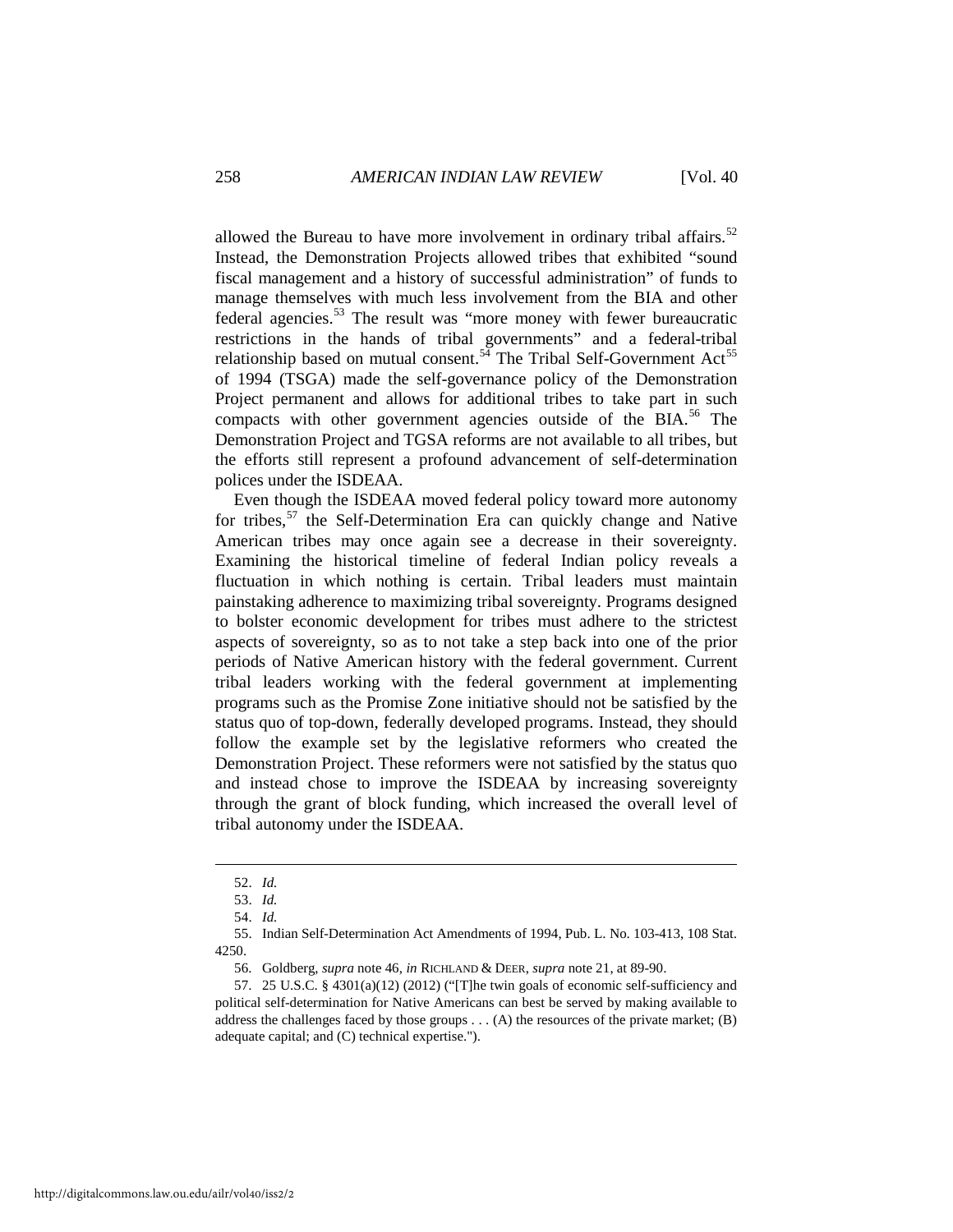## *B. A Dichotomy of Native American Economic Development Approaches to Study Promise Zones*

The study of Native American economic development is a relatively new field that began around the same time as the Self-Determination Era in the 1960s.[58](#page-11-0) Since 1987, the Harvard Project on American Indian Economic Development has studied various Native economic development initiatives across the United States and Canada in order to find which approaches are most effective.[59](#page-11-1) The Harvard Project attempts to identify best practices that other tribes can follow in their own pursuit of sustained and self-determined development.<sup>[60](#page-11-2)</sup> Through their extensive research, Harvard Project scholars have developed a means to study economic development in Indian Country by placing programs on a spectrum between what they call the standard approach and the nation-building approach.<sup>[61](#page-11-3)</sup> Programs usually have a mix of both approaches and fall somewhere between the two on their spectrum.<sup>[62](#page-11-4)</sup> The Harvard Project has observed that Native economic development programs that follow practices consistent with the standard approach are typically less successful than initiatives that adopt best practices<sup>[63](#page-11-5)</sup> exemplified in the nation-building approach.<sup>[64](#page-11-6)</sup> The Harvard

<span id="page-11-5"></span><span id="page-11-4"></span><span id="page-11-3"></span><span id="page-11-2"></span>63. *See id.* at 4-5 (showing examples of tribes that adopted nation-building approaches include the Mississippi Band of Choctaw who attracted manufacturing businesses to relocate to tribal lands, enabling the Tribe to reinvigorate its economy and improve the quality of life for residents; the Confederated Salish and Kootenai Tribes of the Flathead Reservation who revered the result of allotment policies that decreased their sovereignty by assuming management of its own land base and natural resources and acquiring complete control over all federal programs on the Reservation, leading to improved economic conditions; and the Native community of Akiachak, Alaska that acquired self-rule for its city resulting in infrastructure investments and a wide array of tribal provided public services to residents).

The standard approach to development of Native nations has give primary characteristics: (1) decision making is short term and nonstrategic; (2) persons or organizations other than the Native nation set the development agenda; (3) development is treated as primarily an economic problem; (4) Indigenous culture is viewed as an obstacle to development; and (5) elected leadership

 <sup>58.</sup> Mohawk, *supra* note 36.

<span id="page-11-1"></span><span id="page-11-0"></span><sup>59.</sup> *About Us*, HARVARD PROJECT ON AM. INDIAN ECON. DEV., http://hpaied.org/about (last visited Mar. 10, 2016) ("The Harvard Project aims to understand and foster the conditions under which sustained, self-determined social and economic development is achieved among American Indian nations through applied research and service.").

<sup>60.</sup> *Id.*

<sup>61.</sup> Cornell & Kalt, *supra* note 16, at 7.

<sup>62.</sup> *Id.* at 32.

<span id="page-11-6"></span><sup>64.</sup> The authors contrast the standard approach and the nation-building approach as follows: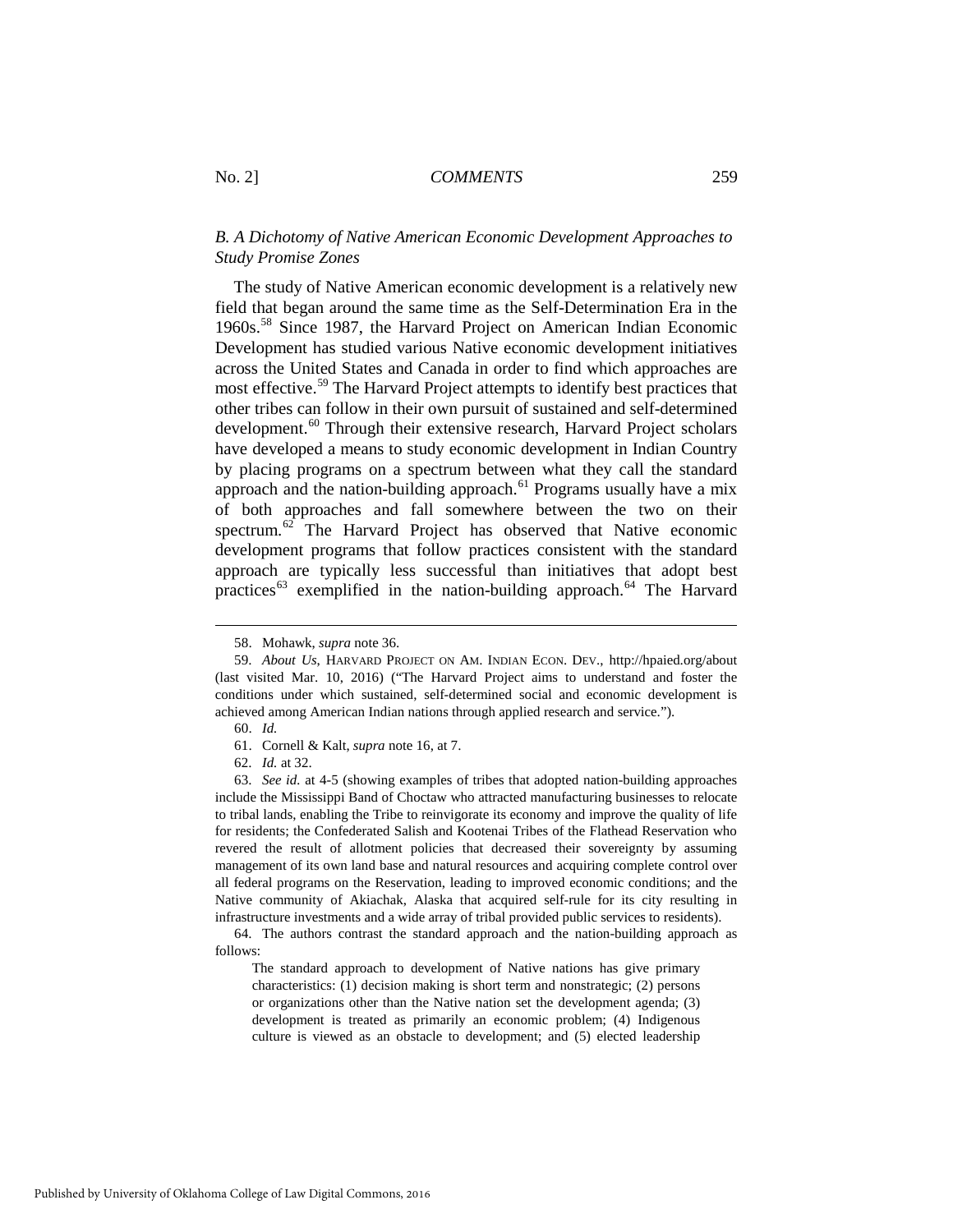Project spectrum provides the best opportunity to analyze the Promise Zone initiative. If Promise Zones come closer to nation-building, then the initiative's chances of success in Indian Country are greatly enhanced. Additionally, tribal leaders and policymakers should consider revisions of aspects in Promise Zones that are more aligned with the standard approach.

The standard approach, with its tendency toward failed economic development programs, often includes approaches that do not maximize self-determination for Native nations. In the standard approach, tribes often display a tendency to prefer "short term and nonstrategic" solutions to problems instead of addressing long-term concerns and answering the fundamental questions of what type of society and culture they want to build.<sup>[65](#page-12-0)</sup> While short-term concerns are important for tribal leaders, an overemphasis on addressing economic indicators in a nonstrategic manner at the expense of long-term issues, such as advancing education or lessening violence toward women, can perpetuate a stagnate economy and regressive society.

Additionally, many tribes are heavily dependent on federal funds to provide needed resources to their people. Unfortunately, "[m]ost federal dollars are program specific" and "are developed in federal offices or Congress, often with little" input from Native American stakeholders.<sup>[66](#page-12-1)</sup> Tribes are forced to use the funds they receive to implement federal government programs instead of developing their own programs. Few federal funds come to tribes "via block grants, a mechanism that would place more decision-making power in Indian hands."[67](#page-12-2) The lack of discretion over how funds are used and a focus on short-term, nonstrategic issues creates a wasteful incentive in which tribes pursue any federal funding opportunity regardless of the fit it has with their "long-term tribal

*Id.* at 7-8.

<span id="page-12-2"></span><span id="page-12-1"></span><span id="page-12-0"></span>*Id.* at 18.

serves primarily as a distributor of resources.

<sup>[</sup>W]e can generalize from various cases and details to identify five primary characteristics of the nation-building approach: (1) Native nations comprehensively assert decision-making power (practical sovereignty, or selfrule); (2) nations back up decision-making power with effective governing institutions; (3) their governing institutions match their own political cultures; (4) decision making is strategic; and (5) leaders serve as nation builders and mobilizers.

<sup>65.</sup> *Id.* at 7.

<sup>66.</sup> *Id.* at 10.

<sup>67.</sup> *Id.*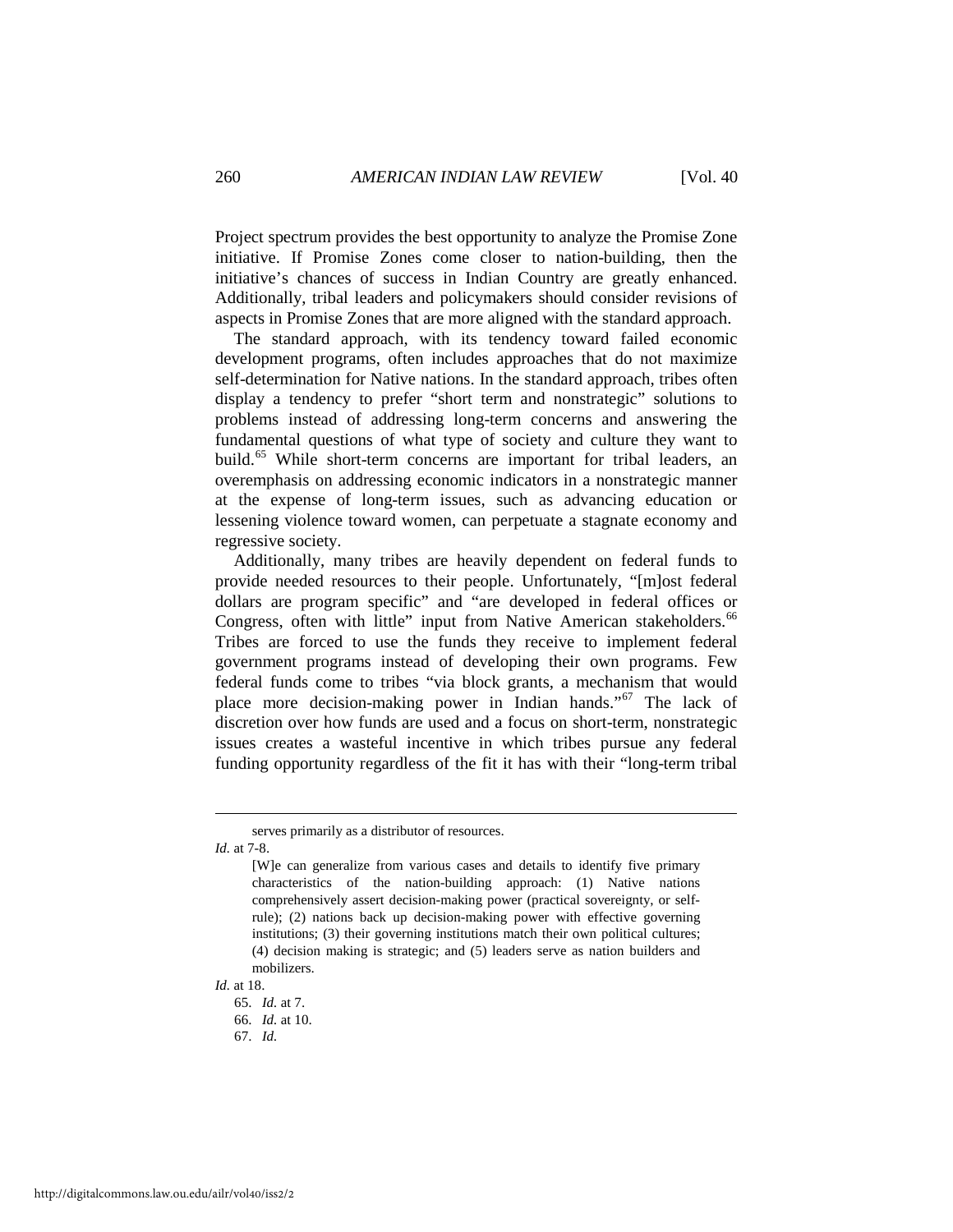needs."<sup>[68](#page-13-0)</sup> The emphasis on the short-term also prevents tribes from pursuing efforts to strengthen their tribal governments and institutions and often leads to failed tribal businesses and enterprises.<sup>[69](#page-13-1)</sup>

The nation-building approach, and more successful economic outcomes, is on the other end of the Harvard Project spectrum. In contrast to the standard approach, the emphasis on self-determination is the most indicative characteristic of the nation-building approach.<sup>[70](#page-13-2)</sup> Through selfdetermination, tribes are able to reflect more of their own "interests, perceptions, and concerns" in polices they create themselves, instead of implementing the interests of non-Indians through program specific policies created by the federal government.<sup>[71](#page-13-3)</sup> Self-determination and selfgovernance also promote accountability by "marr[ying] decisions and their consequences, leading to better decisions."[72](#page-13-4) More accountability and greater self-determination also give tribes an incentive to reform their governing institutions and take a self-initiative approach to solving problems of tribal members.<sup>[73](#page-13-5)</sup> Nation-building also places more of an emphasis on long-term, strategic issues by addressing underlying issues that impact tribal society.<sup>[74](#page-13-6)</sup> For instance, early learning, which can one day create a more educated workforce with higher employment rates and wages, receives more of an emphasis. Investment in infrastructure, another common nation-building characteristic, is emphasized because it attracts outside businesses to tribal lands. Additionally, public health and attitudes towards violence and crime receive more attention in order to build a healthier and safer society.

Tribes play an important role in implementing the nation-building approach by proving that they have the governmental and institutional capacities to address problems they face in their economies. The role of non-Indigenous governments is paramount to an effective implementation of nation-building. According to the Harvard Project, for nation-building to work, non-Indigenous governments must transition from a "decision-making role" to an advisory and "resource role."<sup>[75](#page-13-7)</sup> The Harvard Project has identified several traits that non-Indigenous governments can follow to

- <span id="page-13-7"></span><span id="page-13-6"></span>
- 75. *Id.* at 27.

<span id="page-13-0"></span> <sup>68.</sup> *Id.*

<span id="page-13-1"></span><sup>69.</sup> *Id.* at 16-17.

<sup>70.</sup> *Id.* at 21.

<span id="page-13-4"></span><span id="page-13-3"></span><span id="page-13-2"></span><sup>71.</sup> *Id.* at 21.

<sup>72.</sup> *Id.*

<span id="page-13-5"></span><sup>73.</sup> *Id.* at 27. 74. *Id.* at 32-33.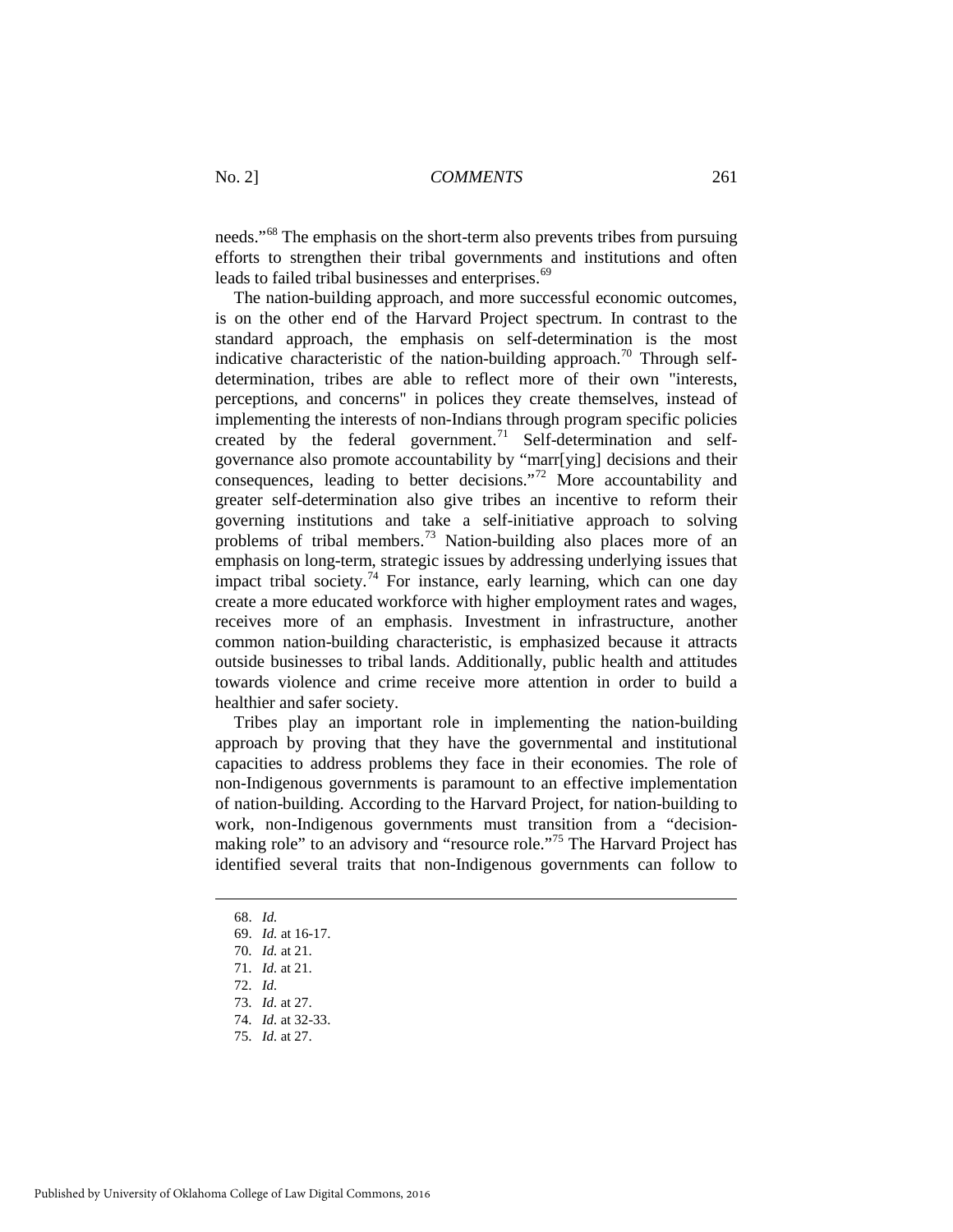achieve the transition that facilitates nation-building. If the Promise Zone initiative truly embraces self-determination and follows the best practices of nation-building it must include the following:

- ! A programmatic focus on institutional capacity-building, assisting Native nations with the development of governmental infrastructure that is organized for selfrule, respects indigenous political culture, and is capable of governing well.
- A shift from program funding to block grants, thereby putting decisions about priorities in Indian hands.
- The development of program evaluation criteria that reflect the needs and concerns not only of funders but of Native nations as well.
- ! A shift from consultation to partnerships in which Native nations and outside governments make joint decisions where the interests of both are involved.<sup>[76](#page-14-0)</sup>

## *II. The Promise Zone Initiative*

## *A. Promise Zones: The Latest in a Long Line of Promises for Prosperity*

The Promise Zone initiative is the latest example of place-based economic development initiatives advanced by the federal government. The late Jack Kemp, former Republican Congressman and Secretary of Housing and Urban Development, is largely credited as the forefather of place-based economic development in America. His proposal for Enterprise  $Zones<sup>77</sup>$  in the 1980s was the first large scale endeavor to address poverty through this type of economic development vehicle in the United States.<sup>[78](#page-14-2)</sup> While Kemp did not come up with the idea of place-based economic development himself, he did champion the idea and was zealous at bringing it into mainstream American politics.[79](#page-14-3)

Throughout its history, the basic concept of place-based economic development has received bipartisan support. This is evidenced by the

 <sup>76.</sup> *Id.*

<sup>77.</sup> *See* 42 U.S.C. § 11501 (2012).

<span id="page-14-3"></span><span id="page-14-2"></span><span id="page-14-1"></span><span id="page-14-0"></span><sup>78.</sup> Sam Tanenhaus, *Note to Republicans: Channel Jack Kemp*, N.Y. TIMES (Apr. 5, 2014), http://www.nytimes.com/2014/04/06/sunday-review/note-to-republicans-channel-jackkemp.html?\_r=0.

<sup>79.</sup> *Id*.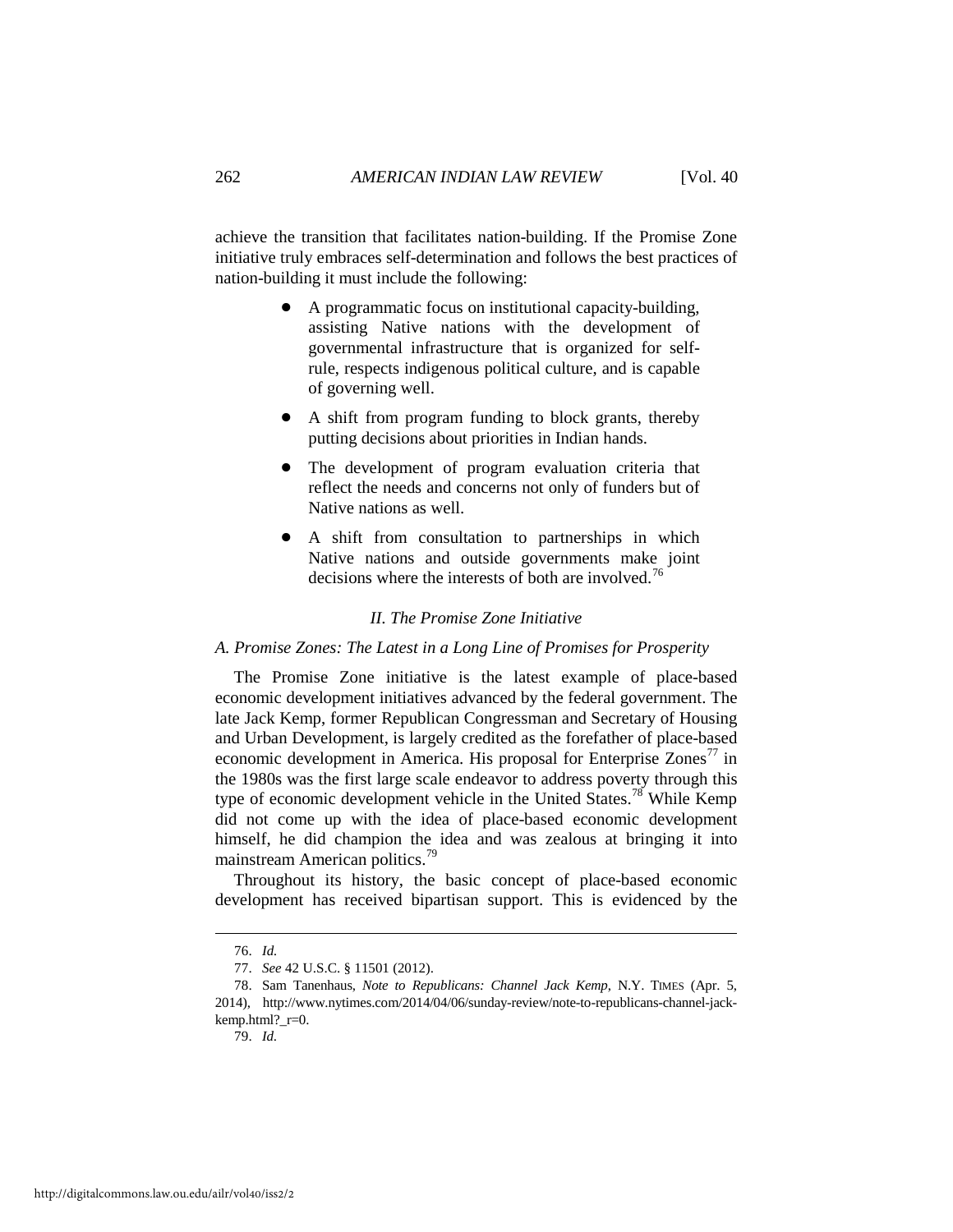evolution from Enterprise Zones in the 1980s to Empowerment Zones, Renewal Communities, and Enterprise Communities<sup>[80](#page-15-0)</sup> managed by the U.S. Department of Housing and Urban Development (HUD) and the U.S. Department of Agriculture (USDA) under the Clinton Administration in the 1990s. Most recently, Senator Rand Paul, former 2016 Republican presidential candidate, authored the Economic Freedom Zones Act<sup>[81](#page-15-1)</sup> of 2015 that would create Economic Freedom Zones designed to address many of the same concerns as Promise Zones through a more market-based approach.[82](#page-15-2) Economic Freedom Zones would encompass many more tax incentives than Promise Zones.<sup>[83](#page-15-3)</sup> The plan places far less emphasis on prioritizing federal grants for applicants, but would reduce the regulatory burden on designees.<sup>[84](#page-15-4)</sup> The bill's cosponsor, Senate Majority Leader Mitch McConnell, has also expressed support for Promise Zones and attended the White House event, along with Senator Paul, designating the first round of Promise Zones. While the chances of the bill making it out of the Finance Committee are uncertain, if it should become law, Economic Freedom Zones would provide yet another option that tribes could pursue to bolster economic development. This is because decreased regulations and lower federal taxes for tribes is consistent with an increase in sovereignty and self-determination.

The White House does not hide its optimism for Promise Zones when it describes the program, and on its face the description of the initiative appears to embrace many nation-building principles. President Obama's Promise Zone initiative is an ambitious agenda with a ten-year term designed to promote economic development in some of the nation's most economically distressed areas. [85](#page-15-5) The crux of the program is the federal

 <sup>80. 26</sup> U.S.C. § 1391 (Westlaw through Pub. L. No. 114-229).

<sup>81.</sup> Economic Freedom Zones Act of 2015, S. 790, 114th Cong.

<sup>82.</sup> Tanenhaus, *supra* note 79.

<sup>83.</sup> *Id.*

<sup>84.</sup> *Id.*

<span id="page-15-5"></span><span id="page-15-4"></span><span id="page-15-3"></span><span id="page-15-2"></span><span id="page-15-1"></span><span id="page-15-0"></span><sup>85.</sup> *Third Round Promise Zones Competition*, U.S. DEP'T OF HOUSING & URBAN DEV., https://www.hudexchange.info/news/third-round-promise-zones-competition/ (last visited Oct. 18, 2015); *see also* Press Release, U.S. Dep't of Hous. & Urban Dev., Obama Administration Announces Eight Additional Promise Zones to Build Community Prosperity (Apr. 28, 2015), http://portal.hud.gov/hudportal/HUD?src=/press/press\_releases\_media\_ advisories/2015/HUDNo\_15-049 ("Promise Zones are high poverty communities where the federal government partners with local leaders to increase economic activity, improve educational opportunities, leverage private investment, reduce violent crime, enhance public health and address other priorities identified by the community. Through the Promise Zone designation, these communities will work directly with federal, state and local agencies to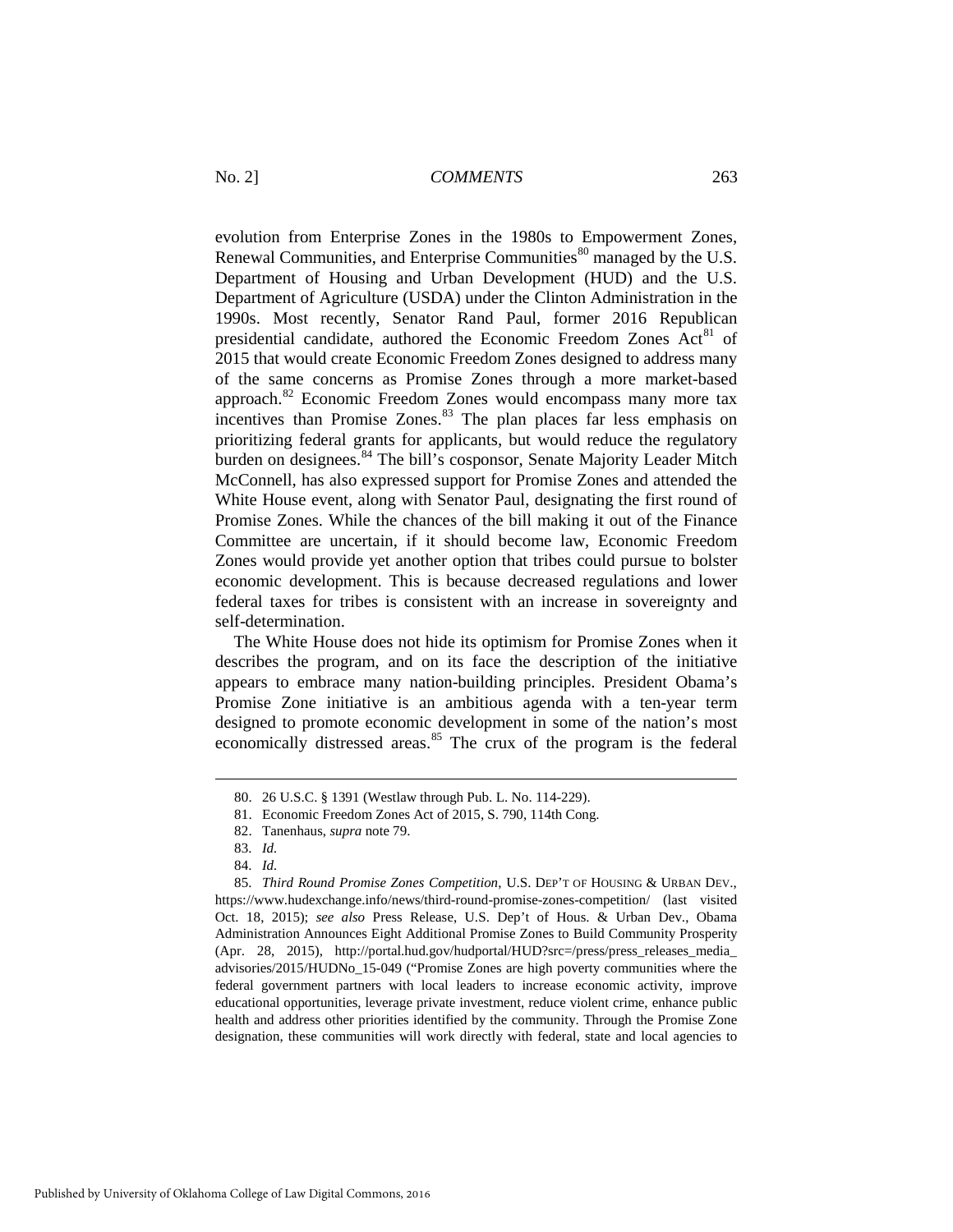government partnering with local leaders in distressed areas identified as "Promise Zones" to assist them with the bureaucratic process of attaining funding through various sources—such as federal grants and New Market Tax Credits—so that local communities can reach the goals they created themselves in the application process for designation.<sup>[86](#page-16-0)</sup>

At least at the outset, the Promise Zone initiative appears to be aligned with several of the factors identified as important to nation-building in non-Indigenous government and Native partnerships.[87](#page-16-1) Each designee develops its own plan on how it "will partner with local business and community leaders to make investments that reward hard work and expand opportunity."[88](#page-16-2) Instead of the federal government dictating and micromanaging policy decisions, "[a] federal liaison will be assigned in each designated community to help leaders and partners navigate the federal resources they need to accelerate efforts to revitalize their communities."[89](#page-16-3) One of the initiative's stated goals "is developing and testing ways to align federal programs more efficiently to the priorities set out by community leaders. The processes, strategies and innovations achieved in these communities can be used to improve how the federal agencies interact with communities across the country."<sup>[90](#page-16-4)</sup> Additionally, Promise Zone designees "receive any available . . . preference for certain competitive Federal programs and . . . technical assistance."[91](#page-16-5)

87. *See supra* Part I.

give local leaders proven tools to improve the quality of life in some of the country's most vulnerable areas.")

<span id="page-16-0"></span><sup>86.</sup> *Promise Zones*, U.S. DEP'T OF HOUSING & URBAN DEV., http://portal.hud.gov/hud portal/HUD?src=/program\_offices/comm\_planning/economicdevelopment/programs/pz/over view (last visited Oct. 18, 2016) ("For the communities selected, the federal government will partner to help the Promise Zones access resources and expertise to help communities thrive. In 2015, 12 agencies are providing preferential access in 37 programs. Promise Zones' federal partners include the U.S. Department of Housing and Urban Development, U.S. Department of Agriculture, U.S. Department of Commerce, Corporation for National and Community Service, U.S. Department of Education, U.S. Department of Health and Human Services, U.S. Department of Justice, U.S. Department of Labor, National Endowment for the Arts, Small Business Administration, U.S. Department of Transportation, and the U.S. Department of the Treasury.").

<span id="page-16-2"></span><span id="page-16-1"></span><sup>88.</sup> *Federal Resources for Rural and Tribal Communities*, U.S. DEP'T OF HOUSING & URBAN DEV., http://portal.hud.gov/hudportal/HUD?src=/program\_offices/comm\_planning/ economicdevelopment/programs/pz/rural\_tribal (last visited Apr. 11, 2016).

<sup>89.</sup> *Id.*

<sup>90.</sup> *Id.*

<span id="page-16-5"></span><span id="page-16-4"></span><span id="page-16-3"></span><sup>91.</sup> *Second Round Promise Zone Application Guide: Urban Application Overview*, U.S. DEP'T OF HOUS. & URBAN DEV. 1, http://portal.hud.gov/hudportal/documents/huddoc?id=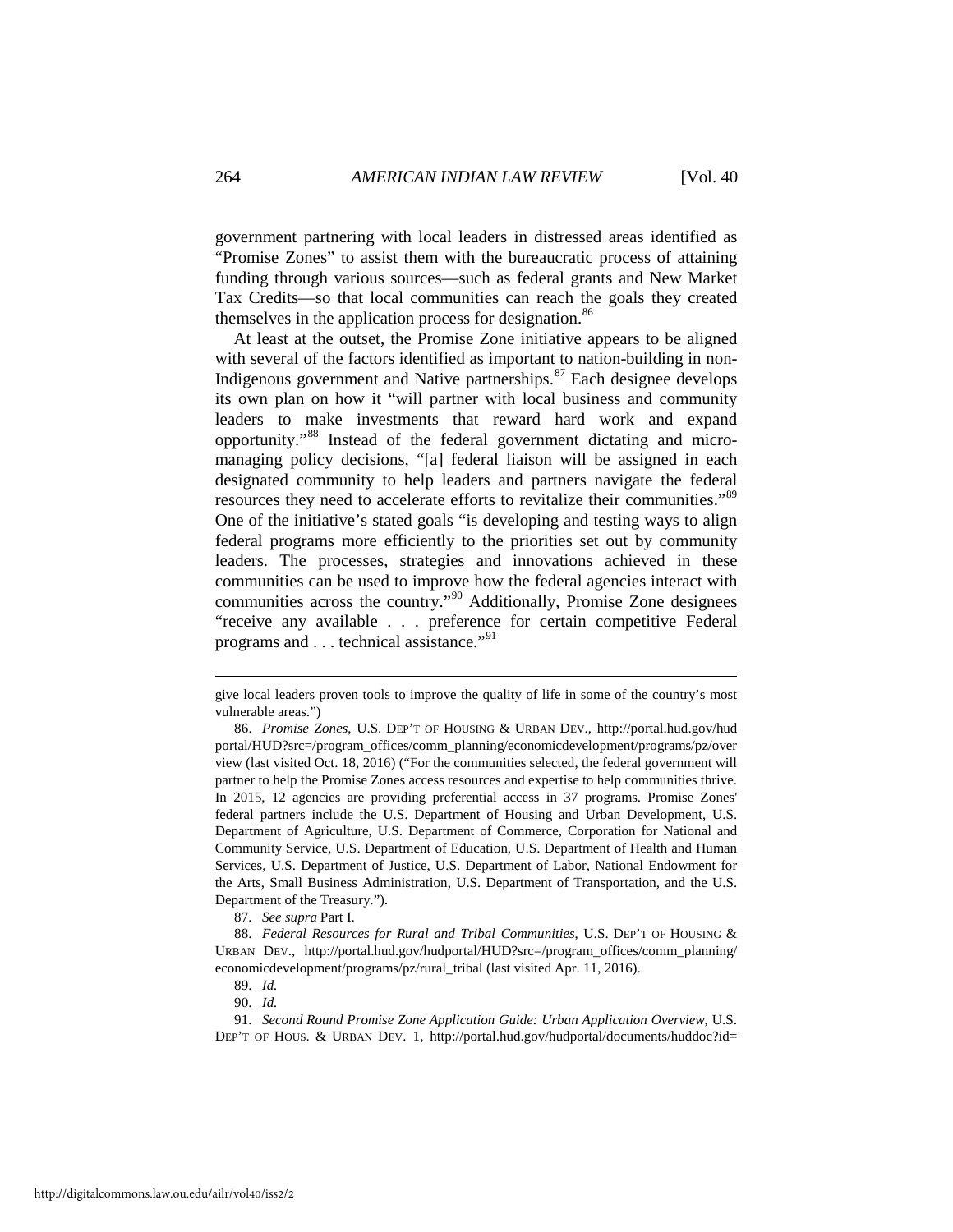Receiving preference and assistance could help tribes more efficiently pursue funding options that actually meet their needs, while allowing tribes more authority and autonomy in decision making. But questions remain about whether this grant funding structure is the best available option for tribes, and whether other tribes should pursue it in future programs beyond the Promise Zone initiative.  $92$ 

Additionally, critics have voiced concerns that diminish some of the White House's optimism regarding the initiative. Some critics believe President Obama realized he would be unable to achieve many legislative victories with a Republican majority in the House in  $2014<sup>93</sup>$  $2014<sup>93</sup>$  $2014<sup>93</sup>$  The likelihood of comprehensive legislation proposed by the White House decreased again when Republicans took control of the Senate during the 2014-midterm elections. Thus, President Obama apparently settled for ways to "boost his legacy without the House and Senate" through executive orders and public-private partnerships.<sup>[94](#page-17-2)</sup> The Promise Zone initiative is an example of the sort of public-private partnership President Obama had to settle for, in which the President directs agencies under his Executive Branch authority to carry out his agenda.<sup>[95](#page-17-3)</sup> The initiative still has the ability to impact designees on a smaller scale, but its origin as a tempered concession to the inability to achieve desired legislative action limits the program's scope and efficacy.<sup>96</sup>

## *B. Questionable Legal Authority and an Uncertain Future*

Following President Obama's first round of Promise Zone designations in 2014, Democrat Senator Bob Casey and Representative Gary Peters introduced bills to the 113th Congress that would have enacted the Promise

PZ\_R2\_App\_Guide\_Urban.pdf (last visited Apr. 10, 2016) [hereinafter *Second Round Promise Zone Application Guide*].

<sup>92.</sup> *See infra* Part III.

<span id="page-17-1"></span><span id="page-17-0"></span><sup>93.</sup> Amie Parnes, *Obama Hopes to Boost His Legacy Without the House and Senate*, HILL (Jan. 9, 2014), http://thehill.com/business-a-lobbying/194886-obama-hopes-to-boostlegacy-sans-congress.

<span id="page-17-2"></span><sup>94.</sup> *Id.* (reporting that some senior administration officials have conceded to resorting to non-legislative avenues to promote the Obama agenda).

<sup>95.</sup> *Id.*

<span id="page-17-4"></span><span id="page-17-3"></span><sup>96.</sup> Lee, *supra* note 2 ("As part of the president's 2015 budget proposal, Obama asked for \$100 million to support the current Promise Zones and \$200 million to expand the program to include an additional 40 communities. Many of the program's details remain vague. And while the launch of the zones highlight Obama's efforts to keep a promise to make 2014 a year of robust executive action, the sheer depth of the social and economic problems facing young Choctaws and Native American youth on and off reservations show such efforts to be a pebble in the proverbial pool of despair.").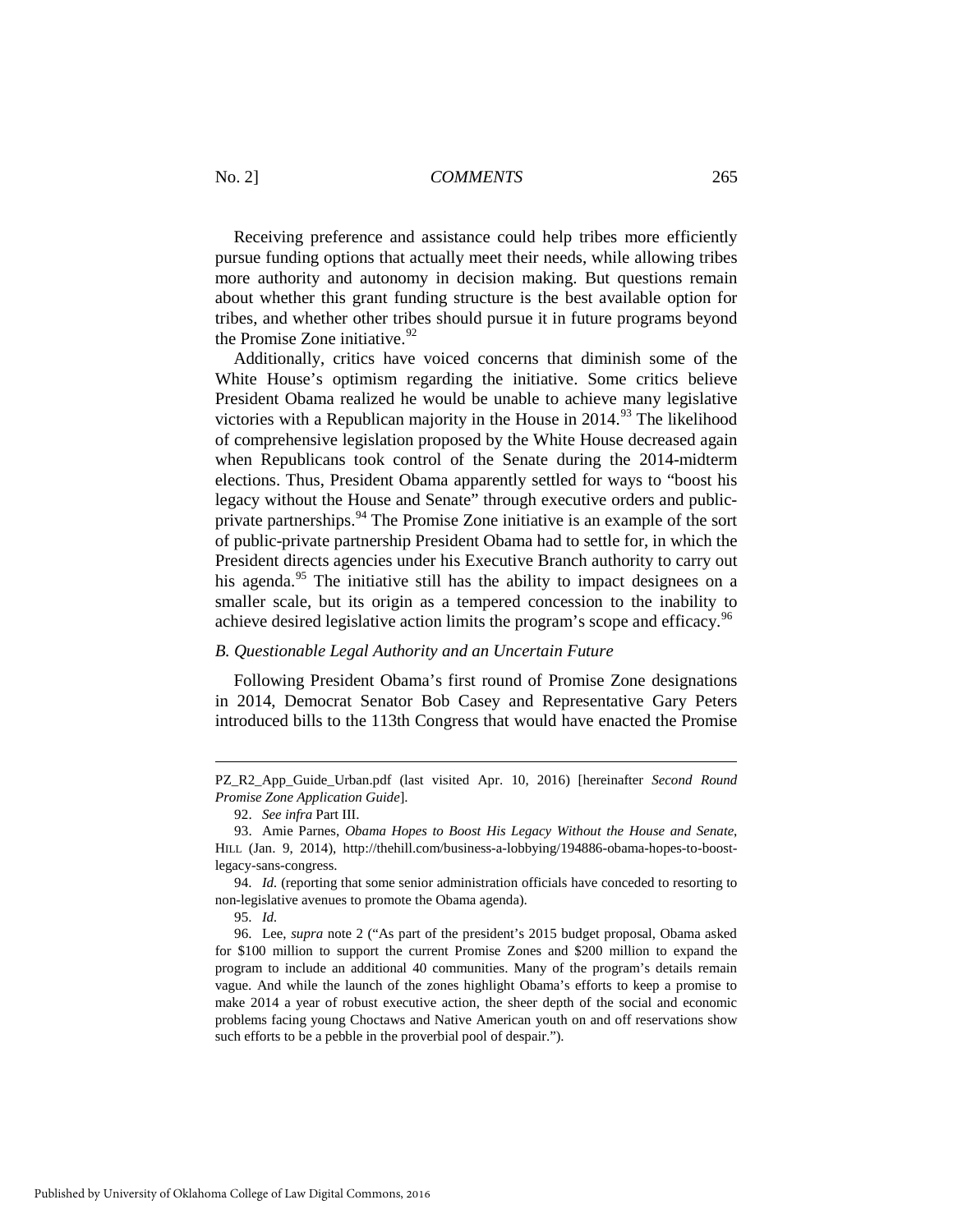Zone Job Creation Act<sup>[97](#page-18-0)</sup> of 2014 and provided legislative authority for the initiative. Their bills largely mirrored the White House's plan and would have designated the U.S. Housing and Urban Development and the U.S. Department of Agriculture as the lead government agencies in charge of Promise Zones.<sup>[98](#page-18-1)</sup> These bills also would have amended the federal tax code by enacting a Promise Zone employment credit and creating a new designation for Promise Zone Property, which would have been eligible for favorable tax expensing under I.R.C.  $\S$ § 168 and 179.<sup>[99](#page-18-2)</sup> Representative Peter's bill was referred to the House Ways and Means Committee, and Senator Casey's bill was referred to the Senate Finance Committee, but neither received any further action.

In the absence of legislative authority, the Obama administration must rely on the administrative process for implementing the priority status of Promise Zone grant applicants. For instance, before any Promise Zones were even designated, the U.S. Department of Education issued a Notice of Proposed Priority (NPP) on October 25th, 2013. The NPP stated the Department of Education's intent to use "priority, as appropriate, in any discretionary grant competition" for applicants in Promise Zone areas.<sup>[100](#page-18-3)</sup> The NPP received ten comments and Final Priority was announced on March 27, 2014 with no changes made.<sup>[101](#page-18-4)</sup> The authority cited in the Final Priority was 20 U.S.C. § 1221e-3, and § 3474, which delegate authority to the Secretary and wide discretion in administering Department of Education authorized programs.

The U.S. Secretary of Housing and Urban Development is authorized to make loans or grants and such authorization "shall be final and conclusive upon all officers of the Government."<sup>[102](#page-18-5)</sup> Like the Secretary of Education, the Secretary of HUD is also given wide discretion to disperse funds delegated to the agency in its budget and provides a similar process for implementing priority to the Promise Zone initiative.<sup>[103](#page-18-6)</sup> HUD is required to issue Notices of Funding Availability (NOFA) each year for all competitive discretionary awards granted by the agency, which include awards Promise

 <sup>97.</sup> H.R. 4941, 113th Cong. (2014); S. 2597, 113th Cong. (2014).

<sup>98.</sup> H.R. 4941 § 1400V-1.

<sup>99.</sup> *Id.* §§ 1400V-2 to 1400V-3.

<span id="page-18-3"></span><span id="page-18-2"></span><span id="page-18-1"></span><span id="page-18-0"></span><sup>100.</sup> Proposed Priority—Promise Zones, 78 Fed. Reg. 36913-15 (proposed Oct. 25, 2013) (later finalized as 79 Fed. Reg. 17035).

<span id="page-18-6"></span><span id="page-18-5"></span><span id="page-18-4"></span><sup>101.</sup> Final Priority-Promise Zones, 79 Fed. Reg. 17035-37 (announced Mar. 27, 2014) (no substantive changes made from 78 Fed. Reg. 36913).

<sup>102. 42</sup> U.S.C. § 3535(h) (2012).

<sup>103.</sup> *Id.*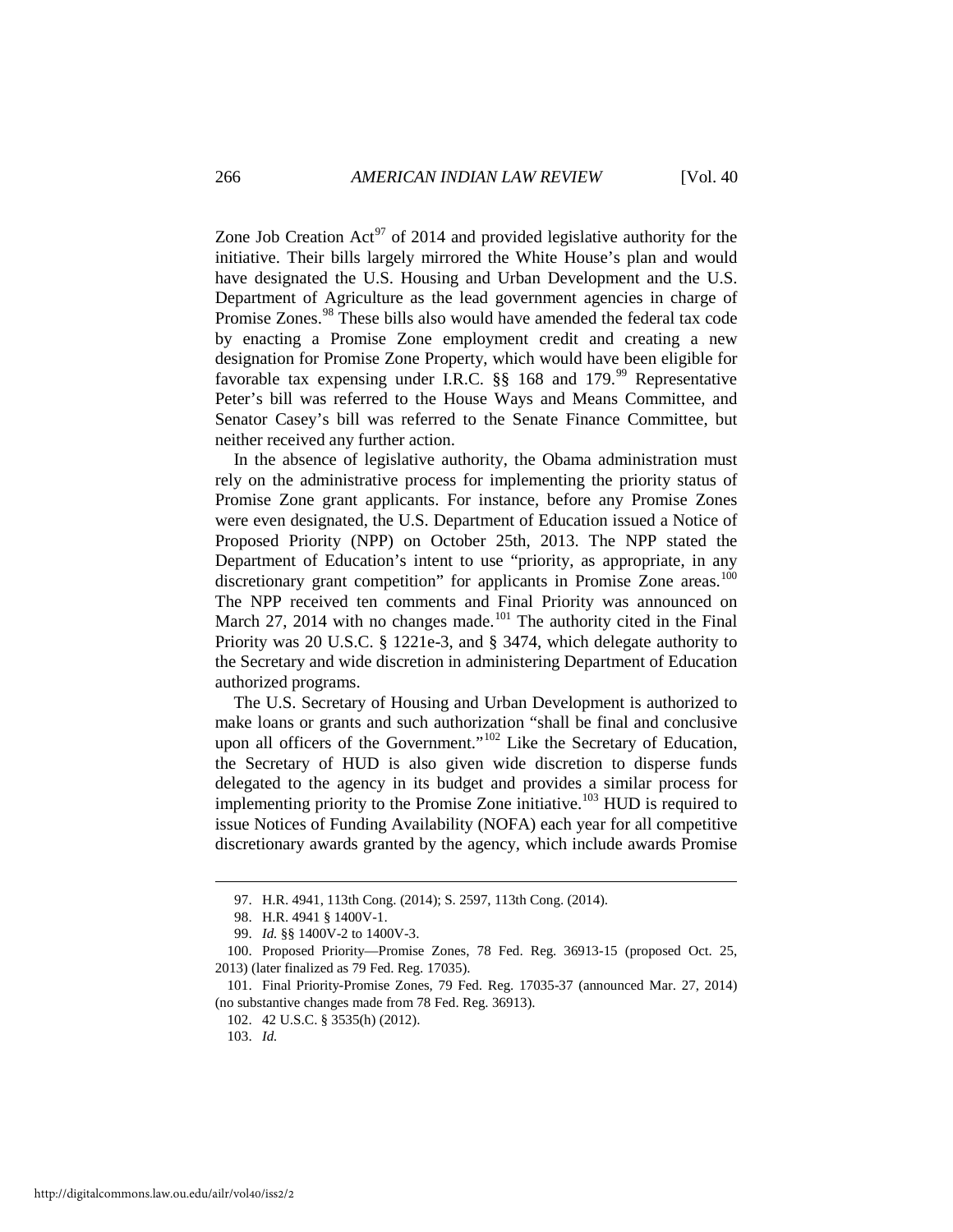Zone designees seek.<sup>[104](#page-19-0)</sup> For example, HUD's FY 2015 NOFA for Discretionary Programs describes the priority the agency gives to Promise Zone grant applicants.<sup>[105](#page-19-1)</sup> According to the NOFA, "up to 2 bonus points" may be awarded for activities supporting Preferred Sustainability Status Communities or Promise Zones."[106](#page-19-2) While current Obama administration officials, such as Cabinet level Secretaries at the Departments of Education and HUD, have wide discretion to implement the President's policies, relying on the administrative process does not provide much certainty to Promise Zone designees because the next administration can easily reverse the course and choose not to continue the initiative.

In fact, in addition to its lack of legislative certainty, actual designation as a Promise Zone is completely devoid of any actual, direct funding. True, designees might receive preferential treatment and assistance in pursuing funding through various government agencies, but this process still adds layers of bureaucratic red tape.<sup>[107](#page-19-3)</sup> Additionally, since the initiative relies on the administrative process and each agency goes through its own individual notice and comment process, not all federal agencies are participating in the Promise Zone preferential treatment and the agencies that do are not consistent in how they apply preference.<sup>[108](#page-19-4)</sup> That is why the National Congress of American Indians has proposed extending "the current Promise Zone priority consideration to all Federal competitive grant programs in all Federal agencies and to all Federal procurement opportunities."<sup>[109](#page-19-5)</sup> Receiving assistance and guidance from a federally appointed liaison may help tribes navigate the funding maze in order to find grants that better fit their individual goals. It also may alleviate some of the wasted resources commonly found in the standard approach that are used in pursuing any and

<sup>104.</sup> *Id.* § 3545(a).

<span id="page-19-1"></span><span id="page-19-0"></span><sup>105.</sup> U.S. DEP'T OF HOUS. & URBAN DEV., GENERAL SECTION TO THE FISCAL YEAR 2015 NOFAS FOR DISCRETIONARY PROGRAMS 21-22 (No. FR-5900-N-01, Oct. 10, 2014), http://portal.hud.gov/hudportal/documents/huddoc?id=2015nofa-gensec.pdf.

<sup>106.</sup> *Id.* at 21.

<sup>107.</sup> *See supra* Part I.

<span id="page-19-5"></span><span id="page-19-4"></span><span id="page-19-3"></span><span id="page-19-2"></span><sup>108.</sup> *Support for Tribal Governments*, *in* NAT'L CONGRESS OF AM. INDIANS, FISCAL YEAR 2017 INDIAN COUNTRY BUDGET REQUEST 27, 29 (2016), http://www.ncai.org/resources/ncaipublications/NCAI-2017-BudgetReport-Layout-FINAL.pdf [hereinafter NCAI FY 2017 BUDGET REQUEST] ("Unfortunately, not all Federal agencies have provided preference points for their competitive grant applications, and those Federal agencies that have provided preference points have done so only with a limited number of their competitive programs."). 109. *Id.*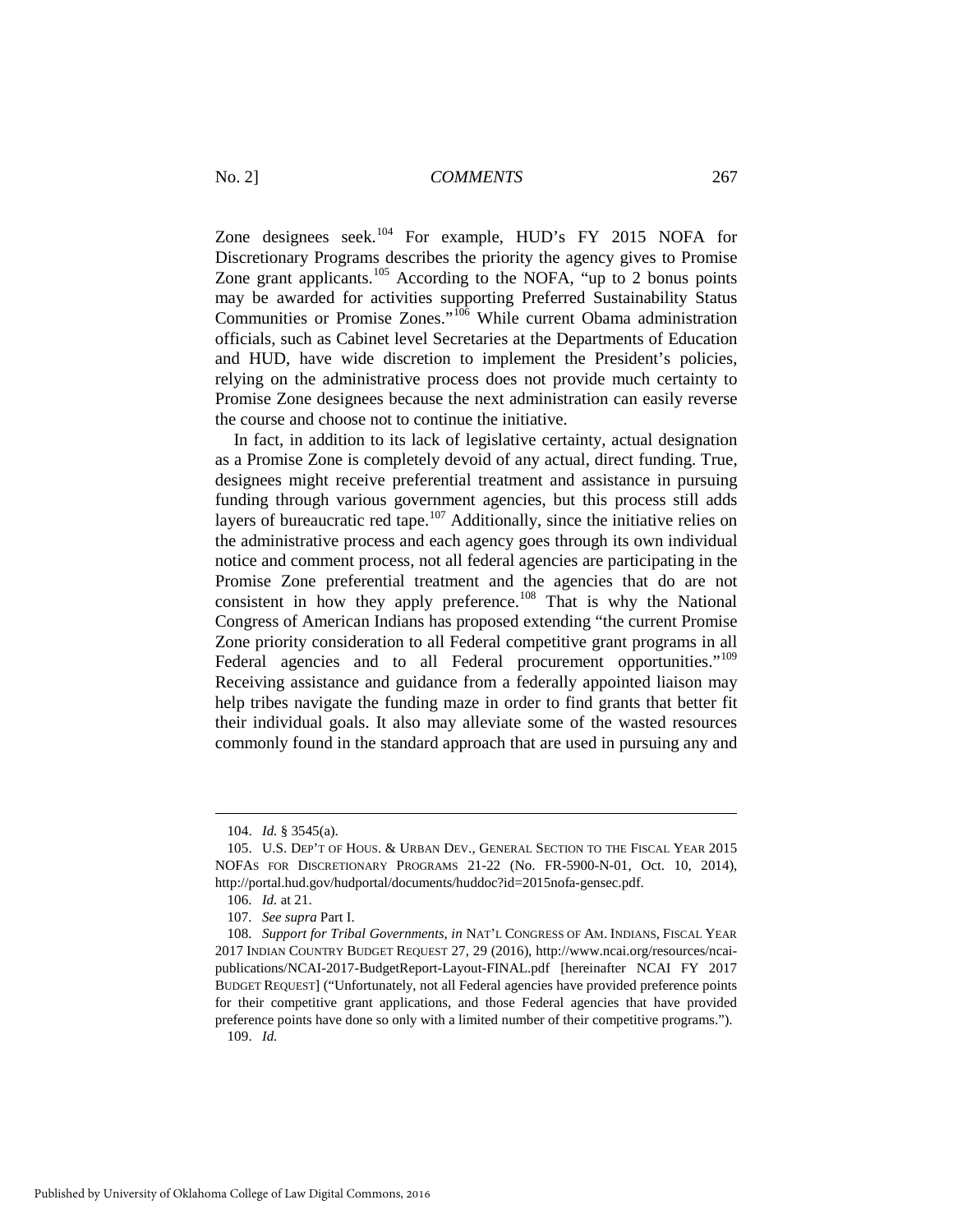every available source of federal funding.<sup>[110](#page-20-0)</sup> The program, however, is still heavily dependent on project categorical grants from the federal government, instead of more open-ended discretion on the use of funds by tribes.

## *C. Lessons Learned from the Past: Promise Zones Compared to Empowerment Zones*

Empowerment Zones largely provided the inspiration for shaping Promise Zones.<sup>111</sup> In addition to receiving legislative authority, a key aspect of Empowerment Zones that differentiates them from Promise Zones is the comprehensive structure of tax incentives designed to enhance capital investment within the designated boundaries.[112](#page-20-2) The Empowerment Zones apparatus includes several wage credits, deductions, and investment incentives that have been repeatedly extended since the inception of the program in 1993.<sup>[113](#page-20-3)</sup> For example, the program includes an Empowerment Zone Employment Credit, which is an "annual tax credit up to \$3,000 for employees who live and work in an EZ . . . equal to 20% of the first \$15,000 in employee salary."[114](#page-20-4) The Tax Relief Extension Act of 2015 would extend Empowerment Zone tax credits until December 31, 2016.<sup>[115](#page-20-5)</sup> Despite the White House's promises for tremendous potential and worthy causes, a vital piece of the Promise Zone initiative—Promise Zone tax credits—has not been enacted $116$  and cannot be pushed through the

-

115. S. 1946, 114th Cong. § 139 (2015).

<span id="page-20-6"></span><span id="page-20-5"></span>116. Press Release, U.S. Dep't of Hous. & Urban Dev., Fact Sheet: New Promise Zones Building Stronger Ladders of Opportunity (Apr. 28, 2015), https://www.whitehouse.gov/

<span id="page-20-0"></span><sup>110.</sup> See *supra* Part I for a discussion on the ineffective standard approach to Native American Economic Development.

<span id="page-20-1"></span><sup>111.</sup> *Welcome to the Community Renewal Initiative*, U.S. DEP'T OF HOUSING & URBAN DEV., http://portal.hud.gov/hudportal/HUD?src=/program\_offices/comm\_planning/economic development/programs/rc (last visited on Apr. 10, 2016) ("Introduced in 1993, the Empowerment Zone (EZ), Enterprise Community (EC), and Renewal Community (RC) Initiatives sought to reduce unemployment and generate economic growth through the designation of Federal tax incentives and award of grants to distressed communities.").

<sup>112.</sup> *Id.*

<span id="page-20-3"></span><span id="page-20-2"></span><sup>113.</sup> *See* Omnibus Budget Reconciliation Act of 1993, Pub. L. No. 103-66, title XIII, § 13301(a), 107 Stat. 312, 549; Small Business Job Protection Act of 1996, Pub. L. No. 104- 188, title I, § 1201(e)(4), 110 Stat. 1755, 1772; Taxpayer Relief Act of 1997, Pub. L. No. 105-34, title IX, §§ 951(b), 952(b), 111 Stat. 788, 885, 887; Consolidated Appropriations Act, 2001, Pub. L. No. 106-554, title I, § 113(a), 114 Stat. 2763, 2763A-601 (2000).

<span id="page-20-4"></span><sup>114.</sup> *Empowerment Zone Tax Incentives Summary Chart*, U.S. DEP'T OF HOUSING & URBAN DEV. (Aug. 2013), https://www.hudexchange.info/resources/documents/Empower ment-Zone-Tax-Incentives-Summary-Chart.pdf.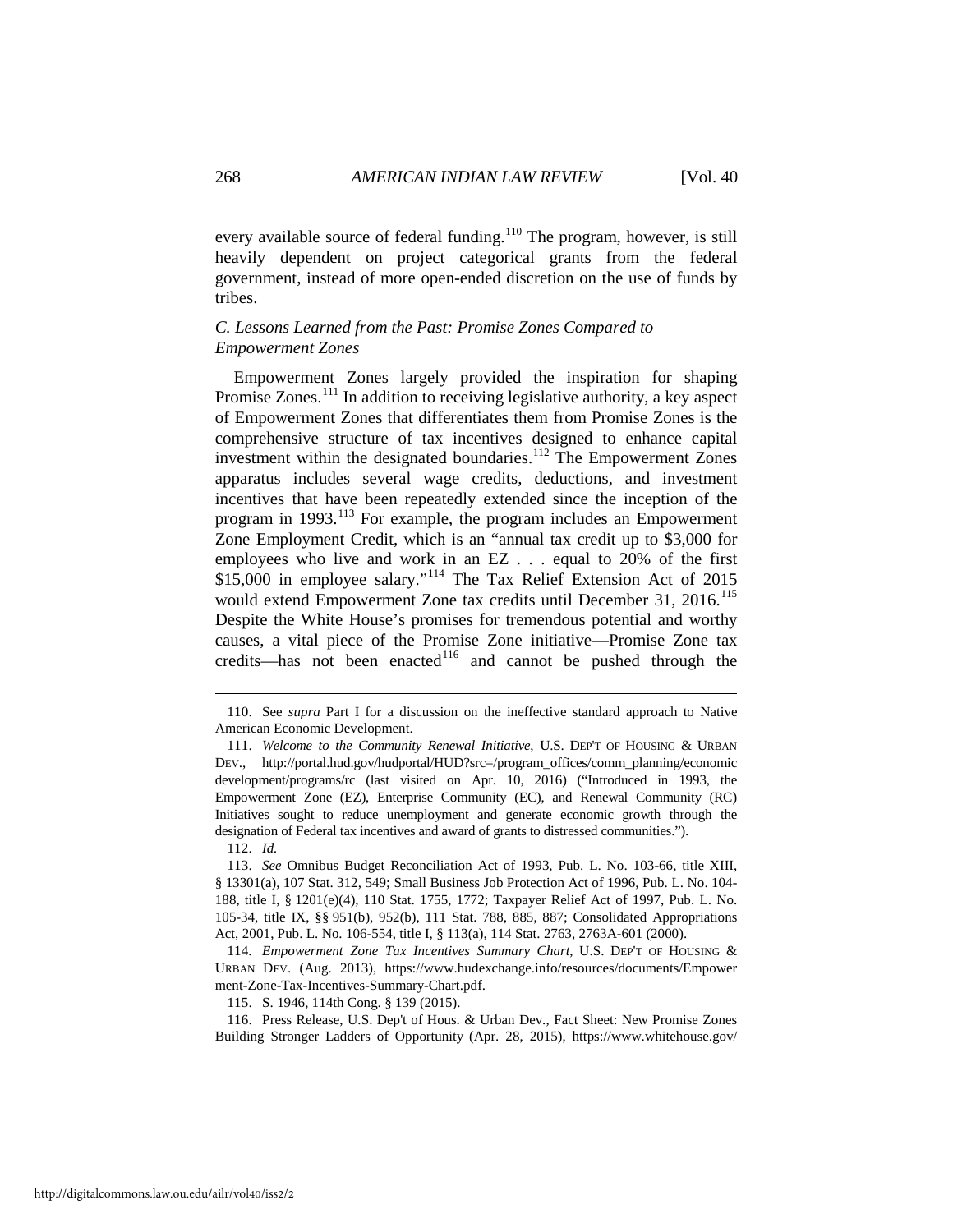administrative process the way the Department of Education implemented priority status for grant applicants. Addressing the need for inclusion of Promise Zone tax credits in the federal budget, HUD Secretary Shaun Donovan said,

Without these tax benefits . . . Promise Zones will work . . . but . . . they won't work to full capacity . . . tax credits are a critical part in accelerating job creation in these communities. We can improve the housing, we can make sure the educational opportunities are there. But if there isn't a job available at the end of that path, it's going to be a heck of a lot harder for the kids to get ahead.<sup>[117](#page-21-0)</sup>

Until tax incentives are passed into law, the opportunities to obtain funding will remain in flux from year to year due to reliance on obtaining funds through the federal government grant system.<sup>[118](#page-21-1)</sup> This funding

sites/default/files/docs/nationalfactsht.pdf ("Cutting Taxes for Businesses: Finally, President Obama has proposed, and called on Congress to act, to cut taxes on hiring and investment in areas designated as Promise Zones—based upon the proven model of Empowerment Zones tax credits—to attract businesses and create jobs.").

<span id="page-21-0"></span><sup>117.</sup> Ken Steif, *Promise Zone Tax Incentives Offer Rare Opportunity for Bipartisan Urban Renewal*, PLANPHILLY (Jan. 15, 2014), http://planphilly.com/articles/2014/01/15/ promise-zone-tax-incentives-offer-rare-opportunity-for-bipartisan-urban-renewal.

<span id="page-21-1"></span><sup>118.</sup> *Federal Partner Funding and Technical Assistance Opportunities*, U.S. DEP'T OF HOUSING & URBAN DEV., https://www.hudexchange.info/programs/promise-zones/federalpartner-funding-and-technical-assistance-opportunities/ (last visited Sept. 26, 2015).

On July 14, 2014, U.S. Senator Bob Casey of Pennsylvania introduced S. 2597, a bill that would add business tax incentives to the Promise Zones Initiative. On June 23, 2014 Representative Gary Peters of Michigan introduced H.R. 4941, a companion bill in the U.S. House of Representatives. The bills would provide an employment tax credit to employers who employ a resident of the Promise Zone or who locate their businesses within a Promise Zone. Expensing of certain business/industrial property located within a Promise Zone are also proposed in the bills.

During this term, the specific benefits made available to Promise Zones will vary from year to year, and sometimes more often than annually, due to changes in the agency policies and changes in appropriations and authorizations for relevant programs. All assistance provided to Promise Zones is subject to applicable regulations, statutes, and changes in federal agency policies, appropriations, and authorizations for relevant programs.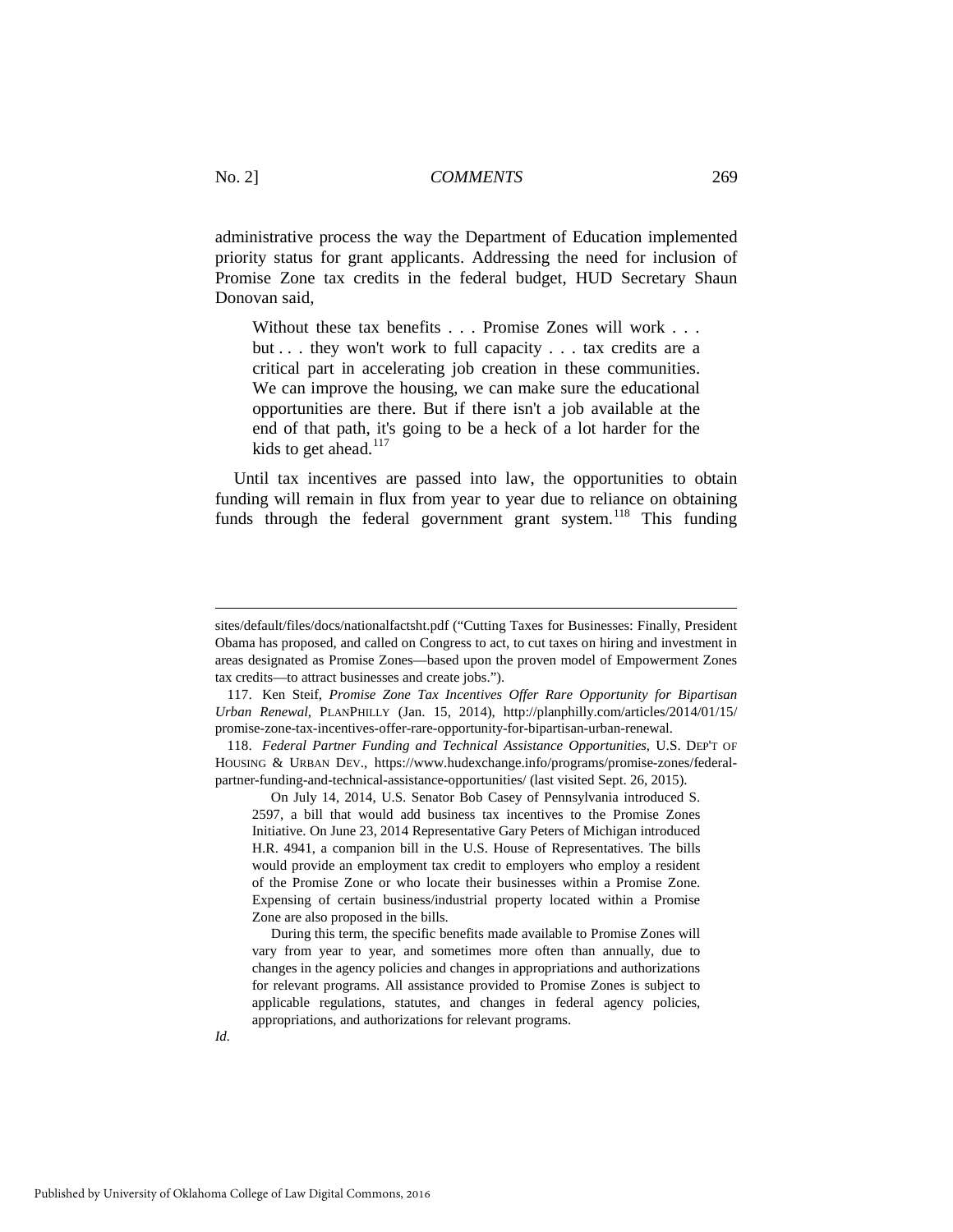uncertainty is a detriment to long-term planning strategies and prevents tribes from maximizing nation-building. $119$ 

The National Congress of American Indians is a strong supporter of Promise Zone tax credits. The NCAI has passed resolutions calling for legislation and inclusions to the federal budget for employee credits and more favorable depreciation schedules for businesses that invest in Promise Zones. Their proposals are similar to the bills proposed by Senator Casey and Representative Peters. According to the National Congress of American Indians (NCAI) Resolution #ANC-14-035, an "employment credit would apply to the first \$15,000 of qualifying zone employee wages. The credit would be twenty percent for zone residents who are employed within the zone and ten percent for zone residents employed outside the zone."<sup>[120](#page-22-1)</sup> As for the depreciation schedule, NCAI's proposal calls for an

additional first-year depreciation of 100 percent of the adjusted basis of the property for qualified property. Qualified property for this purpose includes tangible property with a recovery period of 20 years or less, water utility property, certain computer software, and qualified leasehold improvement property. Qualified property must be new property. The taxpayer must purchase (or begin manufacture or construction of) the property after the date of the zone designation and before the designation ends. $^{121}$ 

NCAI's proposal also plans to address program evaluation by studying the effect of these credits at meeting goals through a plan in which "data from these tax incentives will be collected by the Secretary of the Treasury and the Secretary of Commerce to measure the Promise Zone's impact on job creation and economic development in Indian Country."[122](#page-22-3)

Despite the differences between Promise Zones and Empowerment Zones, some have criticized the new initiative because it too closely

<span id="page-22-0"></span><sup>119.</sup> See *supra* Part I for a discussion on the more effective approach to Native American economic development-the nation-building approach-and the importance of long-term, strategic planning.

<span id="page-22-1"></span><sup>120.</sup> Sara-Jane Smallwood, *NCAI Resolution #ANC-14-035: Support for Enactment of Promise Zone Tax Credits*, NAT'L CONGRESS OF AM. INDIANS, http://www.ncai.org/ resources/resolutions/support-for-enactment-of-promise-zone-tax-credits (last visited Oct. 18, 2016).

<span id="page-22-3"></span><span id="page-22-2"></span><sup>121.</sup> *Id.*

<sup>122.</sup> *Id.*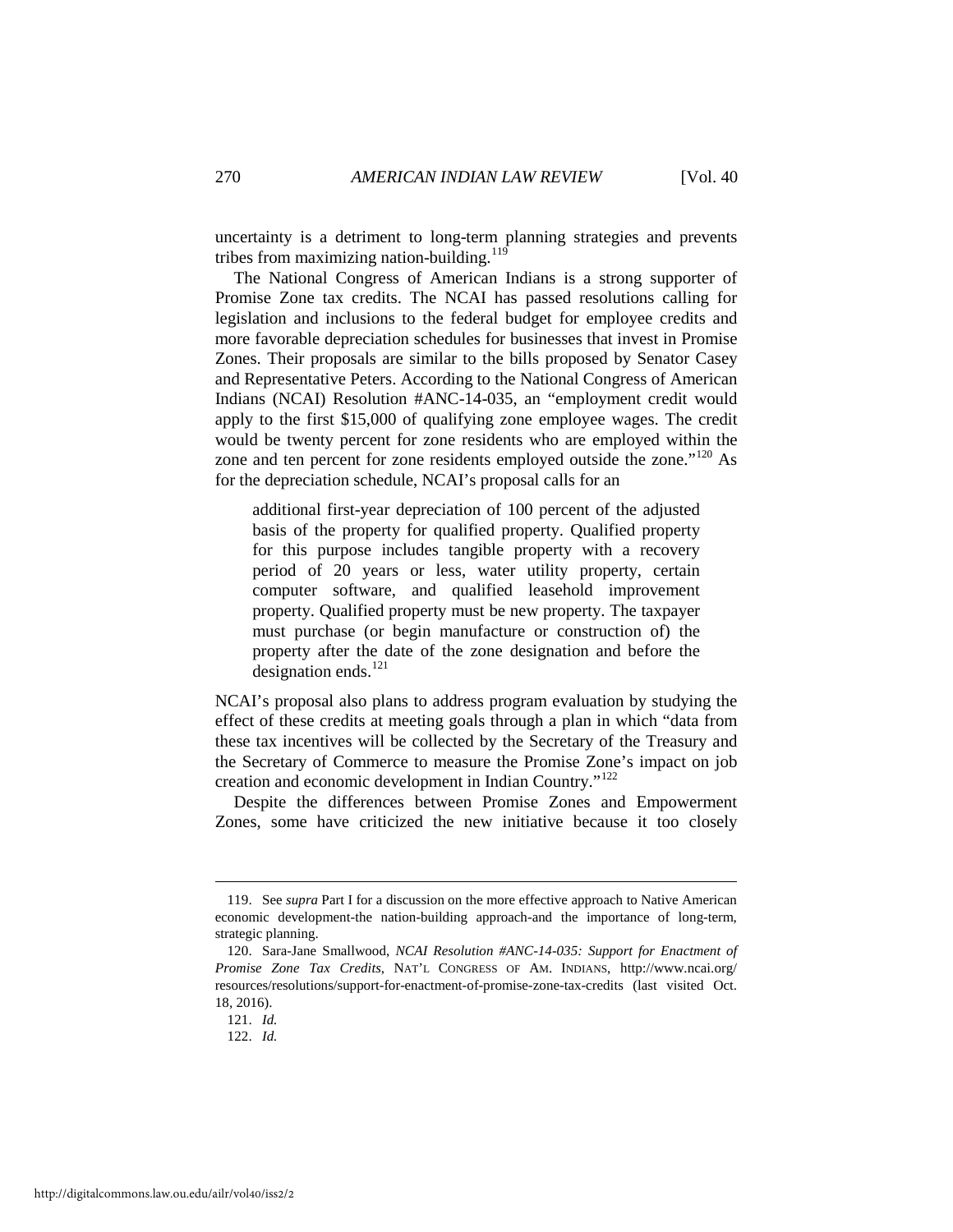resembles the former.<sup>[123](#page-23-0)</sup> Early rounds of Empowerment Zones "offered tax and regulatory relief to businesses, but also mixed in block grants."[124](#page-23-1) But block grants were discontinued in favor of more focus on tax credits.<sup>[125](#page-23-2)</sup> Extensive research has been conducted on the impact of Empowerment Zones, resulting in little conclusive evidence that they had any meaningful impact.[126](#page-23-3) Skeptics fear Promise Zones may be more of the same failed policies. But the new initiative attempts to reach deeper than simply moving money around, because while "past interventions sought primarily to spur economic activity, Promise Zones tries to tackle a larger spectrum of social and health needs."[127](#page-23-4) This aspect of Promise Zones is consistent with the long-term, strategic focus on improving the underlying issues affecting societies that have worked before in Native American nation-building approaches.<sup>[128](#page-23-5)</sup>

A return to the use of block grant funding would certainly help as well. Some Empowerment Zone studies have found "the inclusion of block grants along with tax breaks" had positive impacts on employment and wages.<sup>[129](#page-23-6)</sup> While the evidence from these studies may not be completely conclusive of place-based economic development, they do provide some credence and policy justification for a switch to greater use of block grants in addition to pursuing enactment of Promise Zone tax credits.<sup>[130](#page-23-7)</sup> Yet, some who have specifically studied the effect of tax incentives in Native American communities argue these incentives may not be such a critical

<span id="page-23-0"></span><sup>123.</sup> J.B. Wogan, *Obama Tries to End the Cycle of Broken Poverty Promises*, GOVERNING (July 2015), http://www.governing.com/topics/health-human-services/govpromise-zones-obama-poverty.html.

<sup>124.</sup> *Id.*

<sup>125.</sup> *Id.*

<span id="page-23-3"></span><span id="page-23-2"></span><span id="page-23-1"></span><sup>126.</sup> *Id.* ("In 2006, the U.S. Government Accountability Office determined that some Empowerment Zones had indeed seen improvements in poverty, unemployment or growth in total jobs and businesses; however, it reported, those changes couldn't be linked to federal policy and might be attributed to a better national economy or other outside forces. . . . Some research indicates that the government-designated zones actually drew jobs away from other places -- reshuffling the location of those jobs rather than creating new ones.")

<sup>127.</sup> *Id.*

<sup>128.</sup> *See supra* Part I.

<sup>129.</sup> Wogan, *supra* note 123.

<span id="page-23-7"></span><span id="page-23-6"></span><span id="page-23-5"></span><span id="page-23-4"></span><sup>130.</sup> *See* Matias Busso, Jesse Gregory & Patrick M. Kline, *Assessing the Incidence and Efficiency of a Prominent Place Based Policy*, 103 AM. ECON. REV. 897 (2013); *see also* David Neumark & Helen Simpson, *Place-Based Policies* (Nat'l Bureau of Econ. Research, Working Paper No. 20049, 2014), http://www.nber.org/papers/w20049.pdf.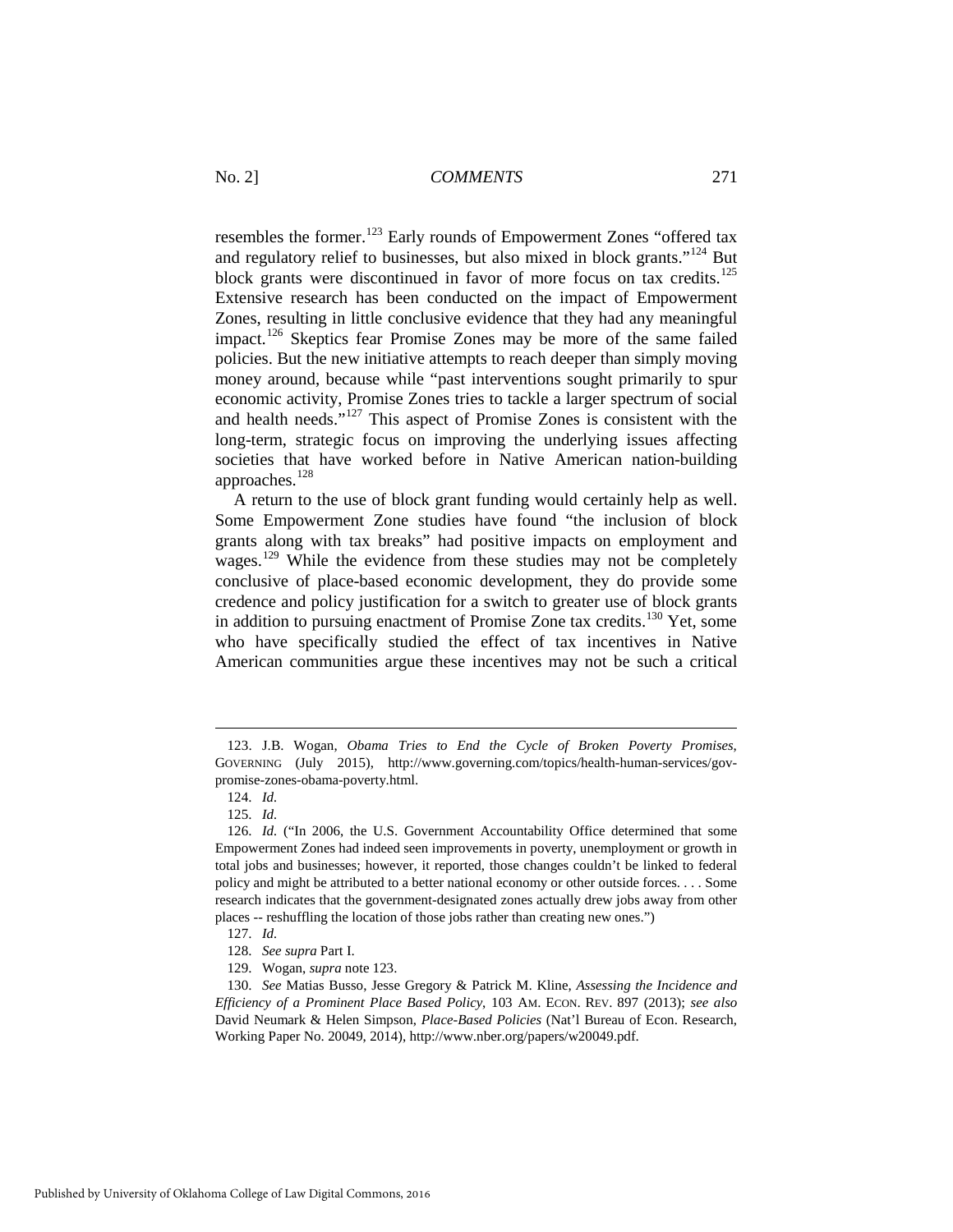factor by themselves.<sup>[131](#page-24-0)</sup> If tax incentives are not as effective in Indian Country, then the need for block grants or some other direct funding source in future Native American economic development programs is even greater.

The Charles Trimble Company is one of the entities skeptical of tax incentive effectiveness in Indian Country. Charles Trimble Company conducted "studies on tax-and regulatory-relief incentives to attract capital and industry to Indian reservations" in the  $1980s$ .<sup>[132](#page-24-1)</sup> Part of their study included a survey of corporate executives, asking them to prioritize several factors that influence their decision to move part of their business to a particular area.<sup>[133](#page-24-2)</sup> Such factors as "markets, infrastructure, transportation and municipal services (e.g. security and waste management)" were ranked high, however tax incentives were only considered to possibly "tip the scale if two equally attractive prospects were in contention."[134](#page-24-3) According to the executives surveyed, "the availability of a motivated and job-ready workforce" was the most important factor influencing their decision.<sup>[135](#page-24-4)</sup>

Native nations must receive some type of direct funding in order to achieve the type of infrastructure and workforce businesses desire. The Promise Zone initiative includes attempts to address infrastructure, workforce, and the quality of education through a broad base focus by funding these projects though the federal grant funding process. Nevertheless, the enactment of Promise Zone tax credits should still be pursued in Congress, as it would be a nice bonus for prospective businesses, which could influence investment decisions in a close call. Given the uncertainty regarding tax incentives, the primary funding structure tribes should consider in future Promise Zone-styled economic development programs should be a focus on forms that provide tribes more authority and discretion, such as block grants, instead of merely preferential points for predetermined grant programs offered by federal agencies in the form of project categorical grants.<sup>[136](#page-24-5)</sup> The combination of tax credits and block

<span id="page-24-1"></span><span id="page-24-0"></span><sup>131.</sup> *See* Chuck Trimble, *The Tantalizing Promise of Promise Zones*, INDIAN COUNTRY TODAY MEDIA NETWORK.COM (Jan. 24, 2014), http://indiancountrytodaymedianetwork. com/2014/01/24/tantalizing-promise-promise-zones.

<sup>132.</sup> *Id.*

<sup>133.</sup> *Id.*

<sup>134.</sup> *Id.*

<sup>135.</sup> *Id.*

<span id="page-24-5"></span><span id="page-24-4"></span><span id="page-24-3"></span><span id="page-24-2"></span><sup>136.</sup> *See supra* Part I (explaining that a transition from program specific federal grants (also known as project categorical grants) is one of the primary teachings of nationbuilding); *see infra* Part III (providing more in depth analysis regarding the different forms of grant funding).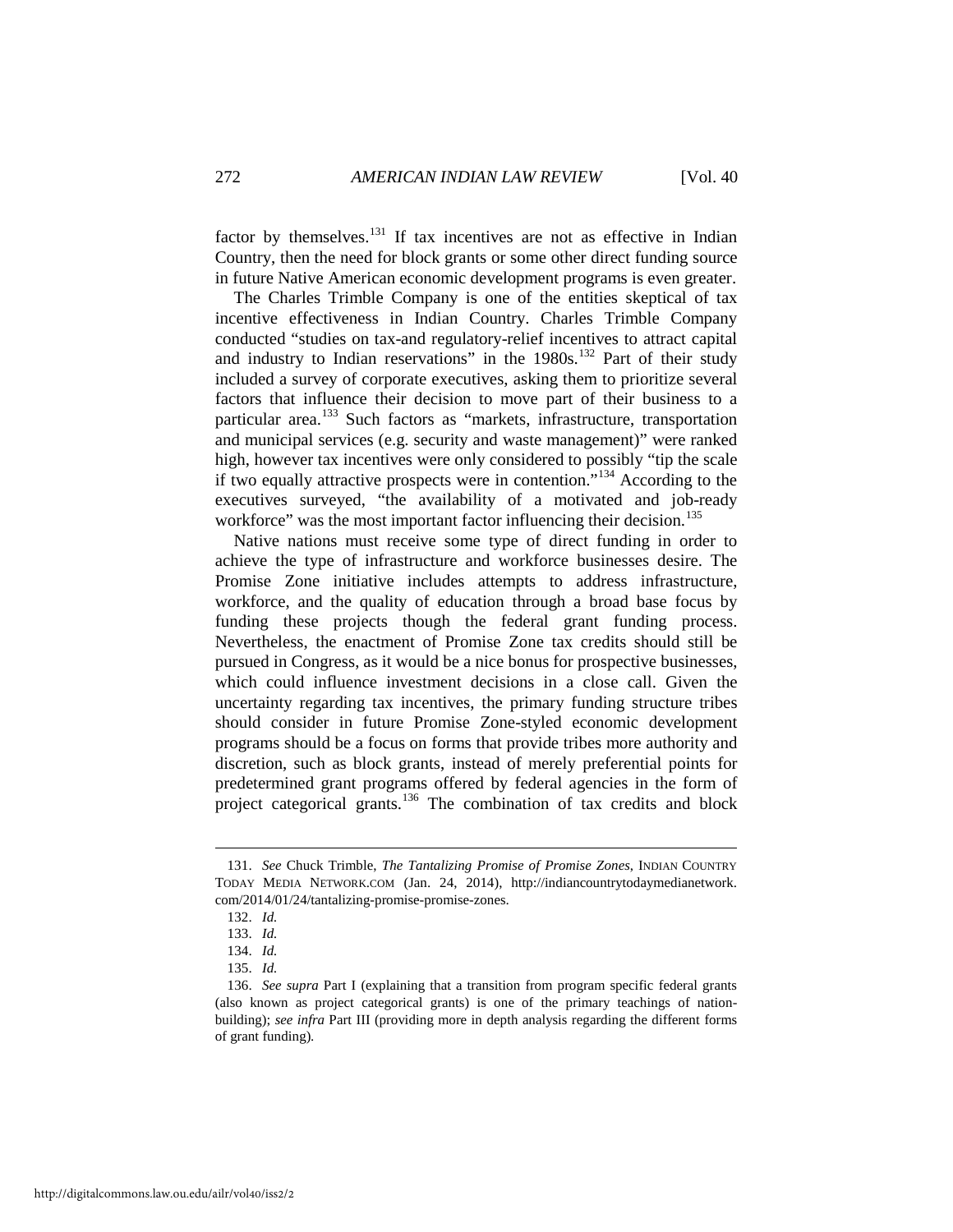grants worked for some Empowerment Zones and should be considered again in regards to Promise Zones.<sup>137</sup>

## *III. Promise Zones in Indian Country*

## *A. Promise Zone Aspects That Promote Nation-Building*

In order for nation-building approaches to work in Native communities, non-Indigenous government partners must delegate authority to tribes so that tribes can implement self-determination principles into economic development programs. The Harvard Project teaches that nation-building is best achieved when these partnerships focus on building tribal institutional capacities and include tribal leaders in the decision making process.<sup>[138](#page-25-1)</sup> Additionally, nation-building requires program evaluation that addresses tribal concerns and informs tribal leaders about the effects of their decisions.[139](#page-25-2) Finally, nation-building is best achieved thorough a shift in funding mechanisms to structures like block grants that maximize tribal discretion and authority.<sup>[140](#page-25-3)</sup>

The Promise Zone initiative includes three aspects that come closer to the nation-building end of the Harvard Project spectrum. First, tribes are given an incentive to reform their own governmental and institutional structures through a stringent application process that designates tribes who have demonstrated the capacity to improve their economies. Second, Promise Zone administrators allow tribal leaders to set their own goals. Although tribes are chosen based on whether their goals match that of the Promise Zone initiative itself, tribes are still given more authority than in the past. Once tribes are chosen, the program is designed to provide resources to create results that benefit tribal members based on needs identified by tribal leaders. Finally, even though the Promise Zone initiative is in the early stages, an apparatus for evaluating the program is underway. The program evaluation will address tribal concerns and help tribal leaders better meet the needs of their members.

## *B. An Application Process That Incentivizes Tribes Embracing Nation-Building Principles*

Even at the outset of applying for Promise Zone designation, the application process itself is quite informative as to the initiative's inclusion

<span id="page-25-3"></span><span id="page-25-2"></span><span id="page-25-1"></span><span id="page-25-0"></span>Published by University of Oklahoma College of Law Digital Commons, 2016

<sup>137.</sup> *See* Neumark & Simpson, *supra* note 130; *see also* Busso Et Al., *supra* note 130.

<sup>138.</sup> *See supra* Part I.

<sup>139.</sup> *Id.*

<sup>140.</sup> *Id.*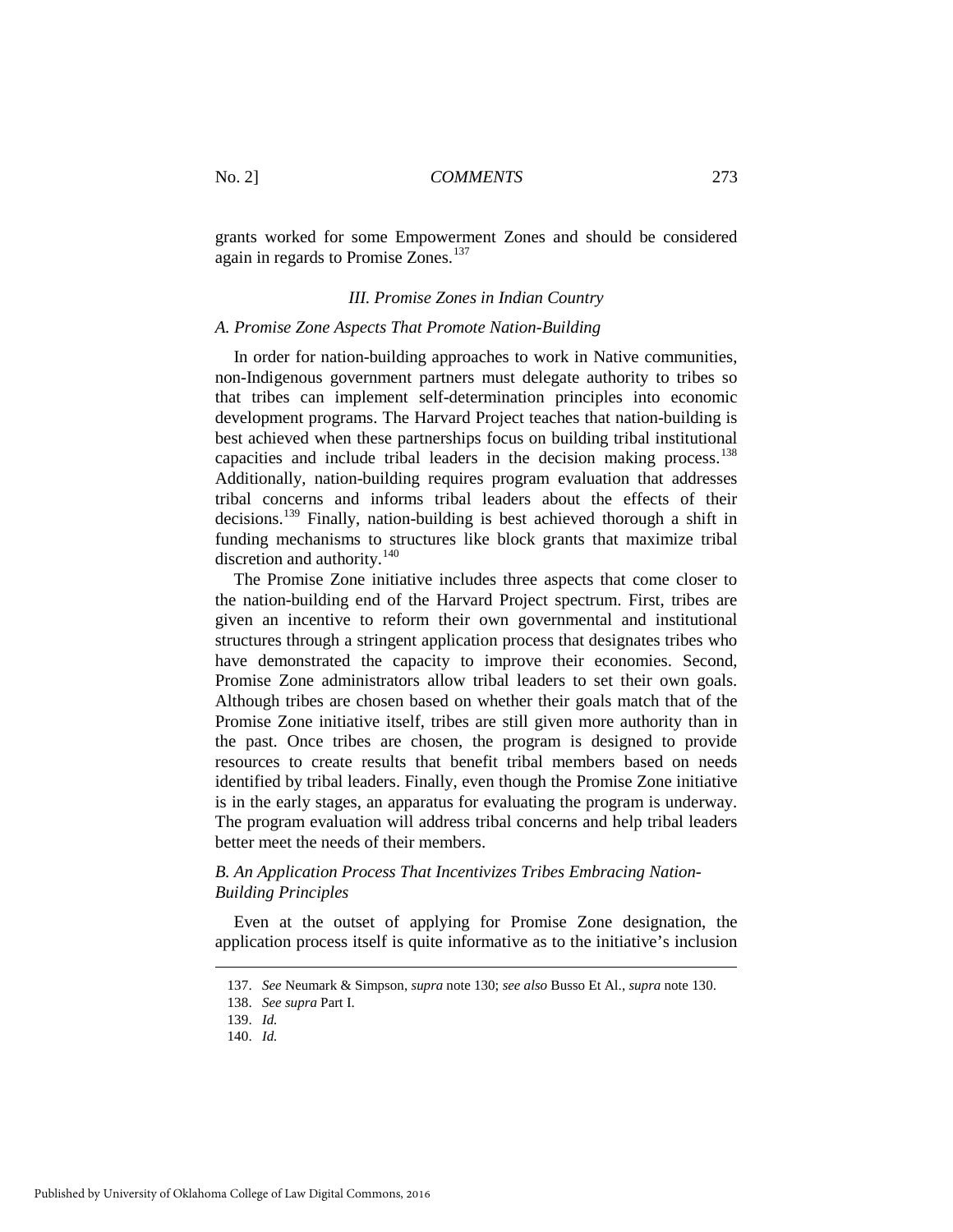of nation-building approaches. Promise Zone applicants endure a stringent application process in order to receive designation.<sup>[141](#page-26-0)</sup> Tribes who are already making efforts to improve their economies stand the best chance at achieving designation. Many of the factors the Promise Zone application considers are focused on long-term, strategic issues common in nationbuilding approaches. Additionally, the process requires a lead applicant that expresses organizational and leadership abilities. While it is unlikely that the primary intent of the federal government is to promote nation-building, such rigorous application processes implicitly reward tribes who have already begun to adopt nation-building approaches.

The Choctaw Nation was designated as a Promise Zone in large part because of its efforts to achieve sustainable economic growth prior to applying for inclusion in the Promise Zone initiative. Luke Tate, a senior advisor at the White House Domestic Policy Council, described the decision to choose the Choctaw Nation by saying, "The federal government did not go out and arbitrarily pick a bunch of Promise Zones across the country . . . the Choctaw Nation was chosen as one of the first Promise Zones in the country is because of how motivated its leaders . . . to make change." $^{142}$ 

The Choctaw Nation Promise Zone Director, Sara-Jane Smallwood, firmly believes the Tribe would still be investing in its future and setting the

<span id="page-26-1"></span>142. Cosgrove, *supra* note 3.

<span id="page-26-0"></span><sup>141.</sup> *See Second Round Promise Zone Application Guide*, *supra* note 91. The application process requires applicants to provide "a clear description of how the Promise Zone designation would accelerate and strengthen the community's efforts at comprehensive community revitalization." *Id.* at 1. Effective leadership is a necessity because the Promise Zone application requires a "lead applicant," which acts as a liaison between the government and other stakeholders within the area. *Id.* at 6. The application requires the submission of materials that indicate the need, strategy, capacity and local commitment of the potential Promise Zone designee. *Id.* at 9-18. Applications are weighted on a 100-point scale. *Id.* at 4. Need is weighted at ten points and considers the poverty rate, serious and violent crime rate, unemployment rate, and long-term vacancy rate of residential properties. *Id.* at 9-10. Strategy is weighted at forty points and is broken up into subcategories including a needs and assets assessment worth ten points. *Id.* at 10-11. Promise Zone Plan is worth twenty-five points, and a sustainability and financial feasibility statement worth five points. *Id.* at 11-13. Capacity and local commitment is weighted at fifty points and includes subcategories including partnership structure worth ten points, capacity of lead applicant worth eight points, capacity of implementation partner organizations worth eight points, data and evaluation capacity worth three points, resident engagement capacity worth three points, strength and extent of local government commitment worth ten points, and strength and extent of partnership commitment worth eight points. *Id.* at 14-18.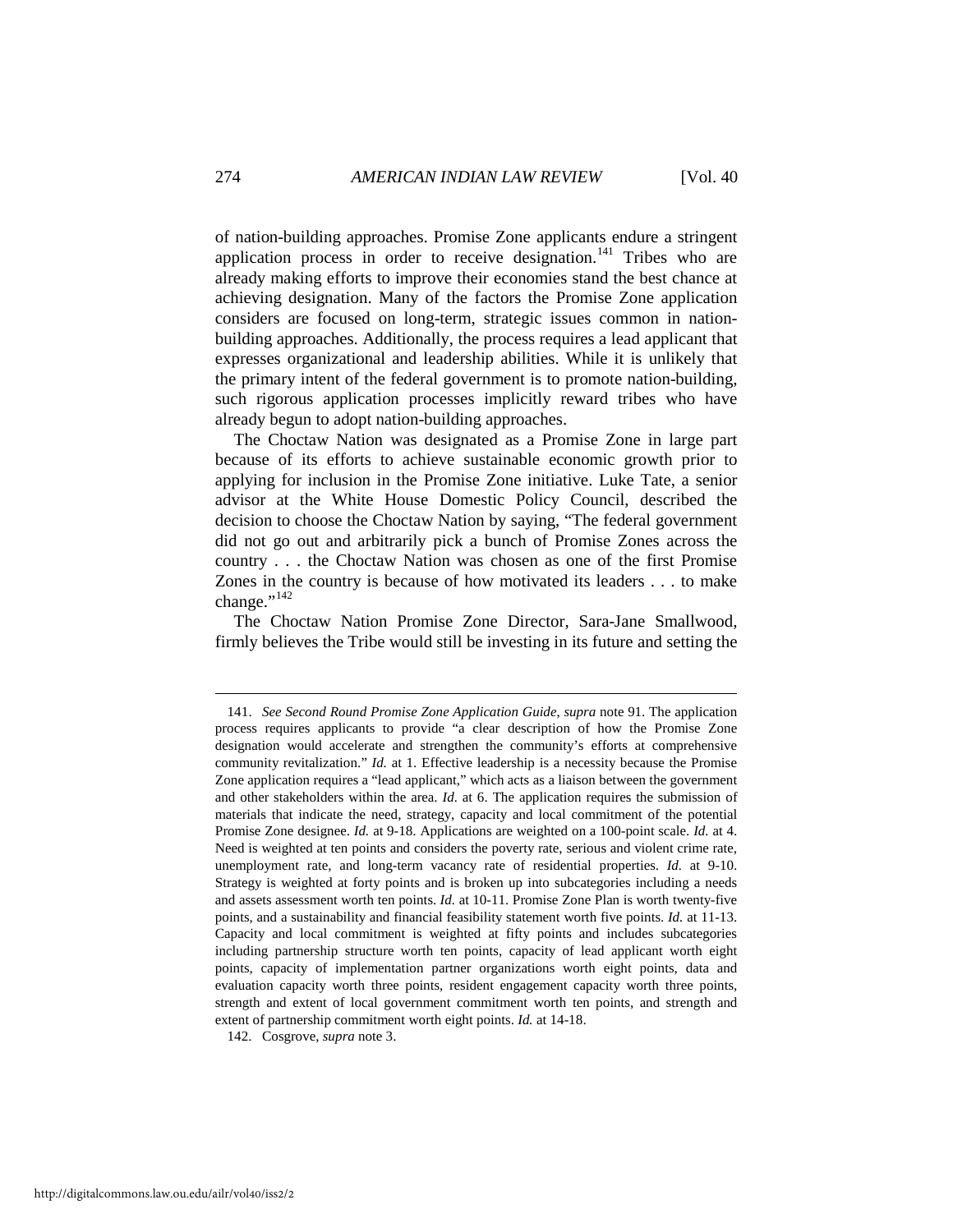same long-term, strategic goals even without Promise Zone designation, $143$ but designation is greatly facilitating the Tribe's efforts.<sup>144</sup> Smallwood described the Choctaw Promise Zone designation by saying:

What we're doing is so much bigger than the Promise Zone . . . . The Promise Zone is a recognition of what we're doing by the president and by every single federal department and agency. The Promise Zone was awarded to communities that have a unique formula of high poverty but high capacity. . . . I know we have a lot of things that are pretty bad, some bad statistics, but I can't even imagine where we would be if it weren't for the Choctaw Nation.<sup>[145](#page-27-2)</sup>

Because of its voluminous and highly competitive nature, the application process might be intimidating for some tribes, but it provides an incentive to unite for a cause and possibly reform inefficiencies within respective governmental structures in order for tribes to be able to pursue competitive programs such as the Promise Zone initiative. It also ensures that tribes who are in dire need of economic stimulus will be considered, thus addressing the meager economic conditions in Indian Country. The process also forces applicants to address broad-based, long-term goals such as improving education and reducing crime. Most importantly, the rigorous application process guarantees that tribes who are willing and able to seriously address the problems faced by their people are considered before those who are not.<sup>[146](#page-27-3)</sup> Thus, it weeds out tribal leaders who have not adopted best practices or nation-building approaches.

Another beneficial element of the Promise Zone application process that facilitates self-determination is that applicants are divided into urban, rural, and tribal categories.<sup>[147](#page-27-4)</sup> Thus, tribes will be scored and compared against other tribes instead of urban and rural areas.<sup>[148](#page-27-5)</sup> Given the stark differences between tribal and non-tribal applicants, this aspect of the Promise Zone application promotes fairness and recognizes that tribes may have different goals and cultural aspects that differentiate them from non-tribal applicants. Allowing tribes a carve out for inclusion in the larger Promise Zone initiative promotes sovereignty and self-determination because tribes are

<span id="page-27-0"></span><sup>143.</sup> *Id.*

<span id="page-27-1"></span><sup>144.</sup> *Id.*

<span id="page-27-2"></span><sup>145.</sup> *Id.*

<span id="page-27-3"></span><sup>146.</sup> *See* Cornell & Kalt, *supra* note 16, at 19-20.

<span id="page-27-4"></span><sup>147.</sup> *See Second Round Promise Zone Application Guide*, *supra* note 91, at 3.

<span id="page-27-5"></span><sup>148.</sup> *Id.* at 4.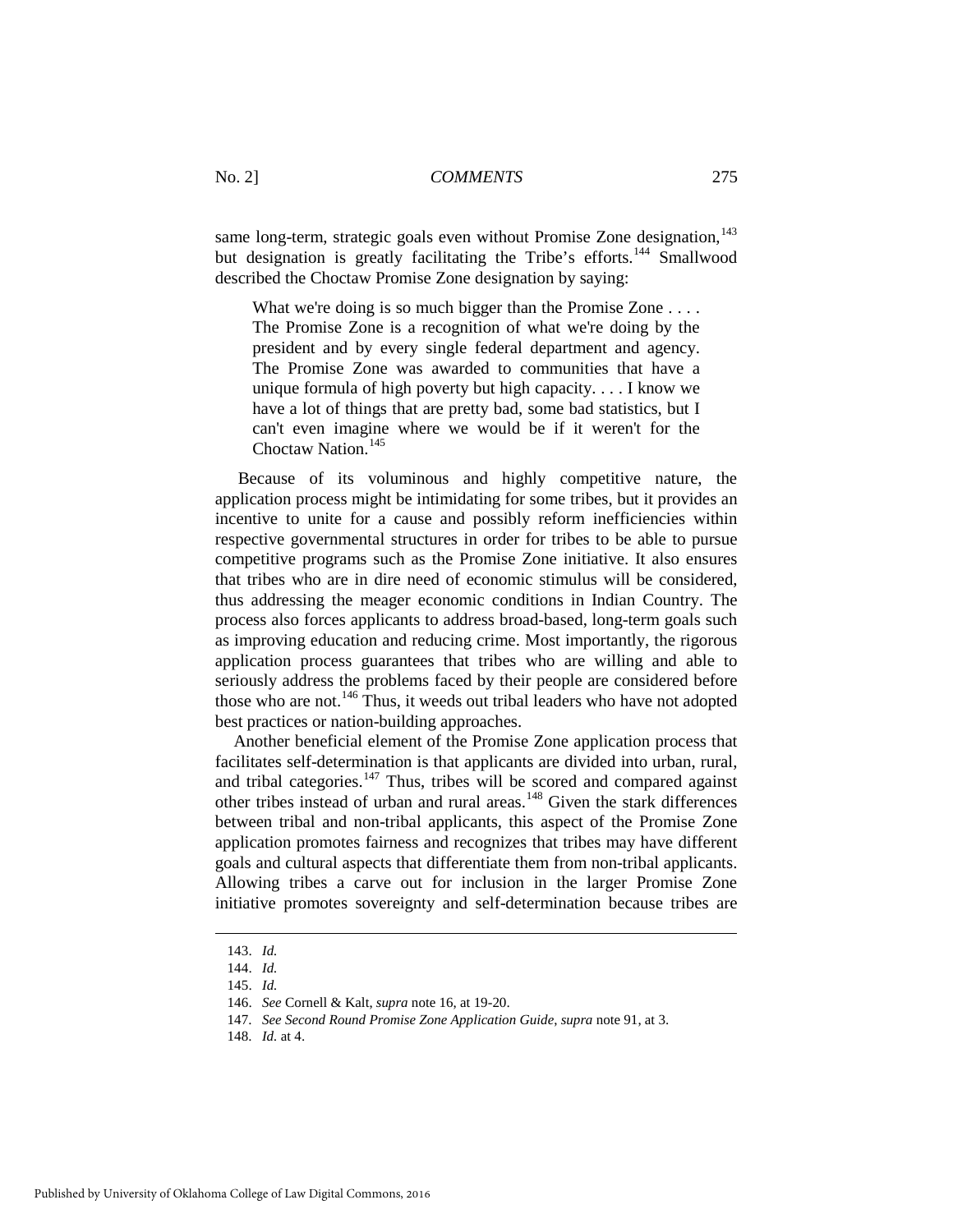more free to pursue economic development projects that might be unique to tribal needs. Guaranteeing proven tribes a place in the Promise Zone initiative goes a long way in achieving equity and can provide an example for future programs. Nonetheless, while the application process promotes tribes who have already begun to address long-term goals consistent with nation-building, it remains to be seen whether Promise Zones will continue to promote high levels of self-determination in all aspects of the initiative.

#### *C. The Choctaw Nation and Pine Ridge Reservation Promise Zones*

The Promise Zone initiative comes close to nation-building in that it allows designees the discretion to set their own priorities. The Choctaw Nation and Pine Ridge Reservation chose their own objectives based on their peoples' needs. Additionally, since their Promise Zone designation, both tribes have received funds from the federal government toward achieving their stated objectives. Nevertheless, while the initiative comes closer to nation-building, it does not achieve true nation-building or selfdetermination principles. Tribes are chosen based on whether their objectives match that of the overall Promise Zone initiative. Additionally, the source of funds comes predominantly in the form of program specific grants instead of more open-ended funding mechanisms like block grants.

The Choctaw Nation itself was designated as the lead organization for its Promise Zone while the lead organization in the Pine Ridge Reservation Promise Zones is a non-profit organization called the Thunder Valley Community Development Corporation. Both tribes have developed several ambitious goals that cover a wide array of policy areas and are aligned with the nation-building approach.<sup>[149](#page-28-0)</sup> If the tribes succeed in meeting their objectives, they will make a significant impact on their respective economies, thus improving the quality of life for tribal members. The Choctaw Nation's primary areas of focus are improving the quality of education, infrastructure, diversifying its economy, and increasing access to public health in the Nation.[150](#page-28-1) In contrast, the Pine Ridge Reservation Promise Zone hopes to improve public safety and access to financial assistance in addition to education and infrastructure.<sup>151</sup>

<span id="page-28-0"></span><sup>149.</sup> *See* Press Release, Office of the Press Sec'y, White House, Fact Sheet: President Obama's Promise Zones Initiative (Jan. 8, 2014).

<sup>150.</sup> *Id.*

<span id="page-28-2"></span><span id="page-28-1"></span><sup>151.</sup> *Second Round Rural and Tribal Designees*, HUD EXCHANGE (Apr. 28, 2015), https:// www.hudexchange.info/programs/promise-zones/second-round-rural-and-tribal-designees/# pine-ridge-indian-reservation.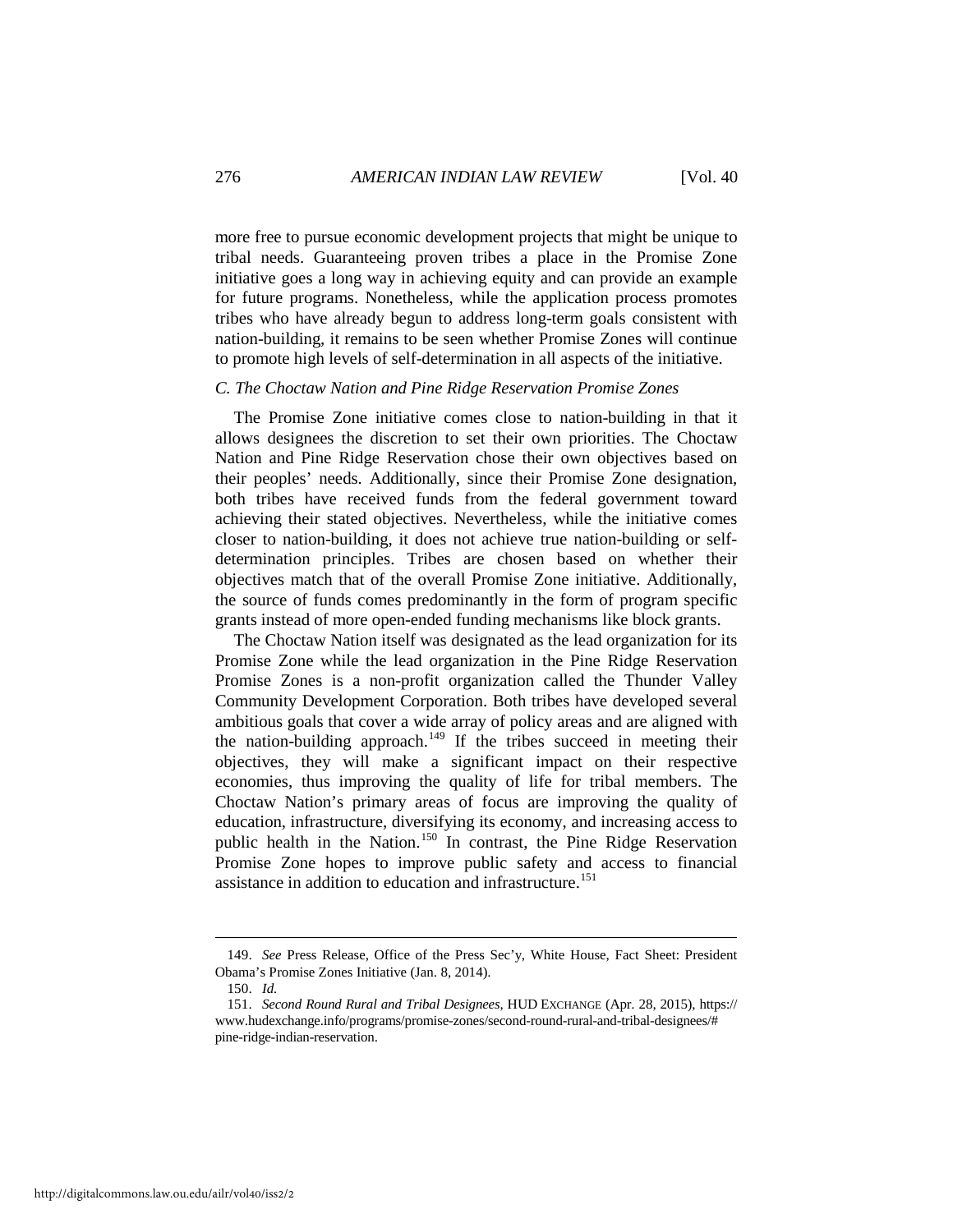The Choctaw Nation's focus begins with education. The Nation hopes to improve educational outcomes by raising literacy rates and parent involvement throughout the eighty-five school districts in the region.<sup>[152](#page-29-0)</sup> The Nation also hopes to bolster higher education opportunities by "[l]everaging its role as the largest employer in southeastern Oklahoma to create a strong base for economic revitalization by working with" colleges and universities in the region.<sup>[153](#page-29-1)</sup> Education goals outside of the formal classroom setting include "workforce training for skilled trades and professionals and more rigorous summer and after-school programs."[154](#page-29-2) The Choctaw Nation has also placed great emphasis on overcoming infrastructure challenges that "have been identified as impediments to investment in an area with otherwise strong growth potential."[155](#page-29-3) The Promise Zone initiative for the Choctaws will focus on "[i]nvesting in infrastructure that lays the foundation for economic growth, including water and sewer infrastructure."<sup>[156](#page-29-4)</sup>

Diversifying its economy is another primary goal for the Choctaw Nation. Including a focus on diversification while maintaining a sense of traditional culture will hopefully create synergies that promote long-term growth by including more members of the Tribe in commerce while preserving and passing important traditions on to the next generation. The Nation is "[p]ursuing economic diversification by utilizing natural, historic, and cultural resources to support growth." $157$  Agriculture is a large component of the diversification efforts. The Tribe plans to facilitate local farmers' markets "as well as implementation of technology-enhanced 'traditional' farming and ranching, and large-scale greenhouses."<sup>[158](#page-29-6)</sup> The Nation also has plans to bolster gender equality through "specialized training in business plan development, marketing, and financing to support the development of women-owned businesses in the Promise Zone."<sup>159</sup>

The Pine Ridge Reservations is undergoing a similar process with its Promise Zone. When the Pine Ridge Reservation received its Promise Zone designation, the area was suffering from a "22 percent unemployment and a

<span id="page-29-0"></span>152. *Id.*

- 153. *Id.*
- <span id="page-29-3"></span><span id="page-29-2"></span><span id="page-29-1"></span>154. *Id.*
- 155. *Id.*
- 156. *Id.*
- <span id="page-29-6"></span><span id="page-29-5"></span><span id="page-29-4"></span>157. *Id.*
- 158. *Id.*
- <span id="page-29-7"></span>159. *Id.*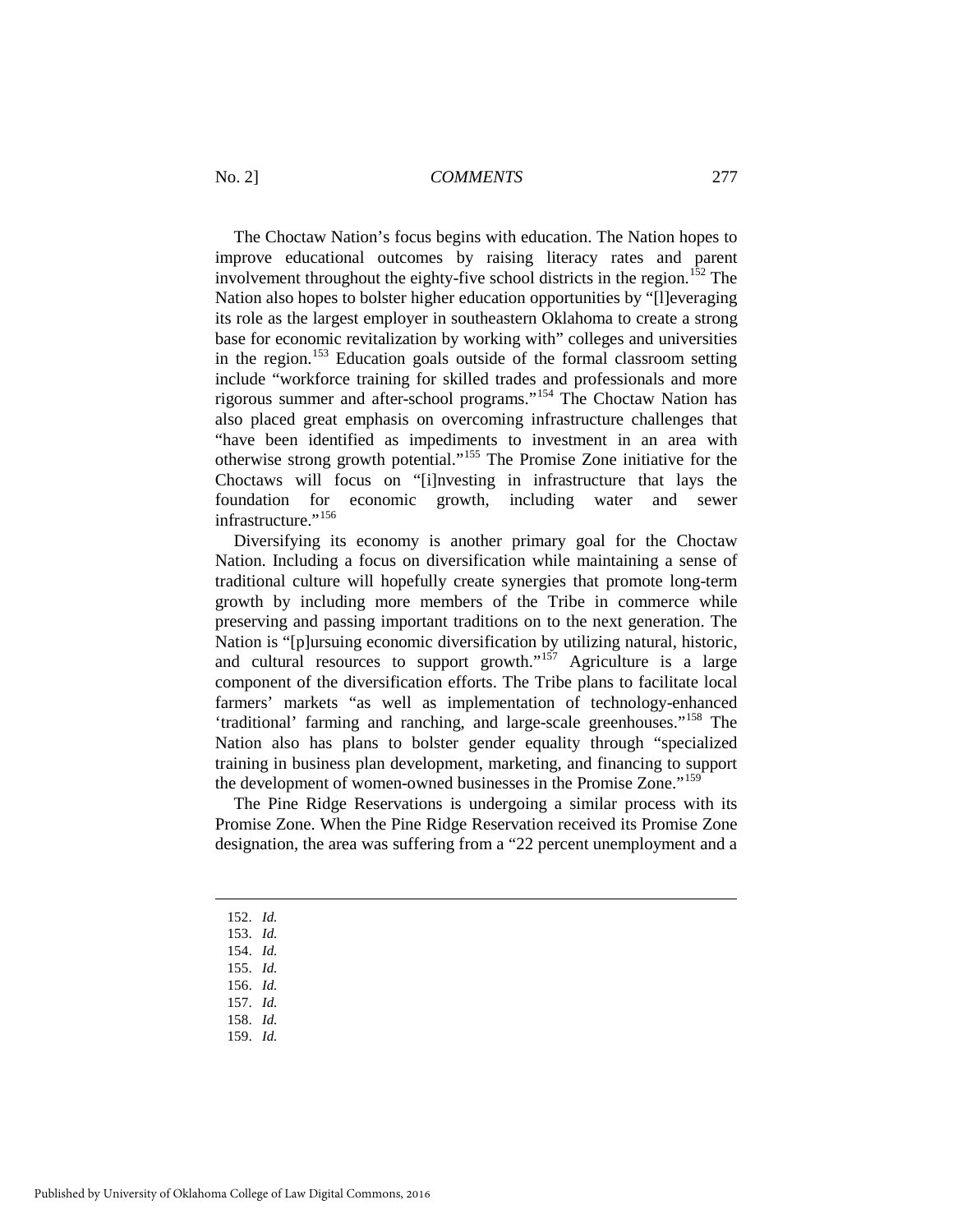49 percent poverty rate."[160](#page-30-0) In describing Pine Ridge Reservation's need for Promise Zone designation, U.S. Secretary of Agriculture Tom Vilsack said, "There is probably no other place in America that needs the focus, the coordinated effort, the additional points and the personnel more than the Pine Ridge area."<sup>[161](#page-30-1)</sup> Like the Choctaw Nation, the Pine Ridge Reservation is also focused on improving "educational opportunities from primary school through post-secondary school by offering native language (Lakota) immersion and charter school options, and partnering with tribal colleges."[162](#page-30-2) The Pine Ridge Reservation is addressing public safety by "addressing substance abuse issues and strengthening various components of the justice system."[163](#page-30-3) Public infrastructure is addressed through "improving the capacity to operate, maintain and replace current water, sewer and other service infrastructure and facilitate future development."<sup>164</sup>

The Pine Ridge Reservation is also attempting to improve the financial outlook for its people by increasing "the capital base through financial partnerships, expansion of banking options and access to credit . . . [and] access to affordable, energy-efficient housing."[165](#page-30-5) Like the Choctaw Nation, the Pine Ridge Reservation is taking advantage of many of the positive aspects of nation-building and a long-term strategic focus on the future.

Since designation, the Choctaw Nation has made strides toward some of its Promise Zone objectives, especially those related to education. The Promise Zone initiative is intended to give designees preference in receiving federal grants, which the Choctaw Nation appears to be benefiting from. For instance, the Nation has "widened early learning opportunities in its region with the award by HHS of a multi-year Early Head Start-Childcare Partnership Grant with Promise Zone preference."[166](#page-30-6) Additionally, "thirteen schools and communities in southeastern Oklahoma

<span id="page-30-2"></span><span id="page-30-1"></span><span id="page-30-0"></span><sup>160.</sup> Seth Tupper, *Pine Ridge Selected as Federal 'Promise Zone'*, RAPID CITY J., (Apr. 29, 2015), http://rapidcityjournal.com/news/local/pine-ridge-selected-as-federal-promisezone/article\_30103942-2f46-5f60-b4d5-87d2dee41a91.html.

<sup>161.</sup> *Id.*

<sup>162.</sup> *See* Press Release, U.S. Dep't of Hous. & Urban Dev., *supra* note 116.

<sup>163.</sup> *Id.*

<sup>164.</sup> *Id.*

<sup>165.</sup> *Id.*

<span id="page-30-6"></span><span id="page-30-5"></span><span id="page-30-4"></span><span id="page-30-3"></span><sup>166.</sup> *President Obama to Highlight the Success of Choctaw Nation's Promise Zone Designation at Choctaw Nation of Oklahoma Today*, NATIVE NEWS ONLINE.NET (July 15, 2015), http://nativenewsonline.net/currents/president-obama-to-highlight-the-success-of-choctaw-nation s-promise-zone-designation-at-choctaw-nation-of-oklahoma-today/ [hereinafter *President Obama to Highlight*].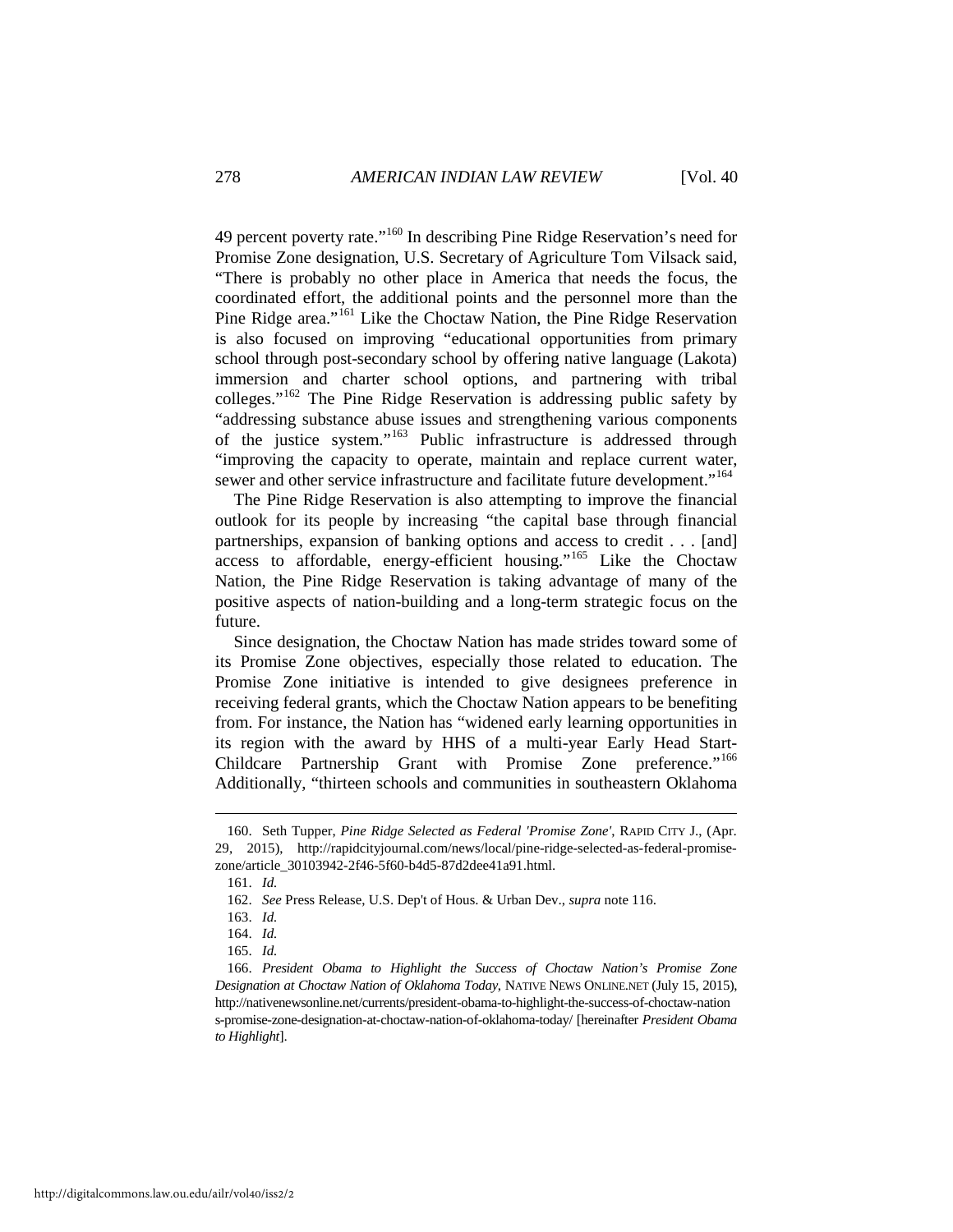received Community Facilities Grants from USDA Rural Development with Promise Zone preference for school gardens, fitness equipment, and facility upgrades."<sup>[167](#page-31-0)</sup> The Choctaw Nation's goal of improving public health within its community was addressed through the opening of a new clinic outside the Nation's capital of Durant in Boswell, Oklahoma.<sup>[168](#page-31-1)</sup> Clayton, Oklahoma, another underserved town farther away from Durant, also received improved access to public health care facilities since the Promise Zone designation.<sup>169</sup>

So far, since the Choctaw Nation was designated as a Promise Zone, recipients affiliated with the Nation have received over \$58 million in federal funds from various agencies including Departments of Justice, Education, Agriculture, Housing and Urban Development, and Treasury.<sup>[170](#page-31-3)</sup> Additionally, one of the Choctaw Nation's Promise Zone partners, Rural Enterprise of Oklahoma, Inc., received a \$35 million New Market Tax Credit<sup>[171](#page-31-4)</sup> from the Community Development Financial Institutions fund at the Department of Treasury.<sup>172</sup>

This influx of federal funds could provide tremendous benefits to the Tribe, but it is not entirely clear whether the Promise Zone designation itself, with the preference it gives the Tribe in grant applications, is the primary reason the Nation received the funds. The discrepancies across federal agencies when it comes to grant allocations make it difficult to determine whether any particular program or priority, such as Promise

-

The NMTC Program attracts private capital into low-income communities by permitting individual and corporate investors to receive a tax credit against their federal income tax in exchange for making equity investments in specialized financial intermediaries called Community Development Entities (CDEs). The credit totals 39 percent of the original investment amount and is claimed over a period of seven years.

<span id="page-31-5"></span>*Id.*

<sup>167.</sup> *Id*.

<span id="page-31-1"></span><span id="page-31-0"></span><sup>168.</sup> *Id*. ("The Tribe's partner, Pushmataha Family Medical Center, Inc., was awarded a New Access Point grant through HHS to create new jobs and provide health services in Boswell, an underserved area whose 5,700 residents are 25 miles away from medical resources and are mostly uninsured or Medicaid/Medicare eligible.").

<sup>169.</sup> Cosgrove, *supra* note 3.

<sup>170.</sup> *President Obama to Highlight*, *supra* note 166.

<span id="page-31-4"></span><span id="page-31-3"></span><span id="page-31-2"></span><sup>171.</sup> *See New Markets Tax Credit (NMTC) Program*, COMMUNITY DEV. FIN. INSTITUTION FUND, https://www.cdfifund.gov/programs-training/Programs/new-markets-tax-credit/Pages/ default.aspx (last visited Oct. 20, 2016). Even though widespread Promise Zone tax credits are not yet available, entities can apply for competitive New Market Tax Credits (NMTC). According to the Community Development Financial Institution Fund,

<sup>172.</sup> *President Obama to Highlight*, *supra* note 166.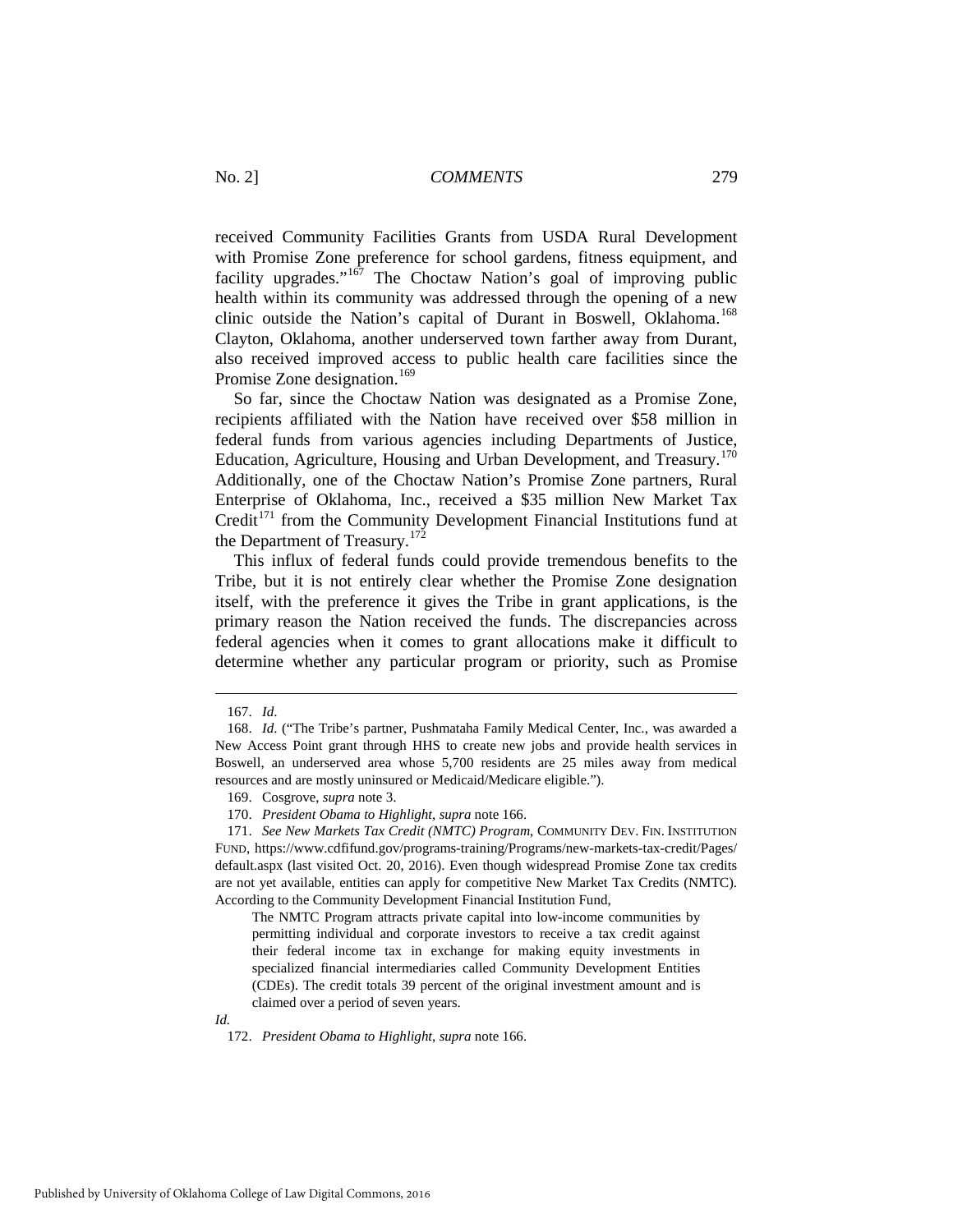Zones, had a dispositive effect in the agency's decision. Given the Choctaw Nation's prior efforts to invest in its economy, it is possible they would have received the same level of funding regardless of Promise Zone designation. Additionally, large portions of the grants are federally developed program specific grants that happen to match the Promise Zone objective of the Choctaw Nation.

## *D. Early Promise Zone Evaluation*

Program Evaluation is another important component of nation-building because it allows tribes to assess the effects of their decisions and learn from mistakes.[173](#page-32-0) Program evaluation provides needed accountability and the means to implement meaningful oversight in order to confirm that the program is working as intended by ensuring scarce resources are used for their intended purposes. It also allows for deviations in order to correct the course of the program when needed.

While the structure of the Promise Zone initiative can be analyzed and its strengths can be duplicated in advocating for future programs, it will take many years to develop a fully formed picture of whether the program is a success and whether it is the true reason for the short-term accomplishments of the Choctaw Nation after designation. Meanwhile, the U.S. Department of Housing and Urban Development has recently chosen to focus place-based initiatives research on the progress of Promise Zones thus far through a case study on how best to evaluate the program.<sup>[174](#page-32-1)</sup> So far, only the basis for models on how best to evaluate the data has been formulated.<sup>[175](#page-32-2)</sup> Nevertheless, valuable insights into the program can be gained just by addressing how to evaluate it in the future.

According to the HUD study on Promise Zones, the evaluation approach for the initiative includes "a timeline for data collection and analysis, an outline of qualitative and quantitative indicators of community change, data sources, methods for obtaining, tracking, and sharing data, a list of methods for selecting comparison sites, and a variety of rigorous evaluation methods."<sup>[176](#page-32-3)</sup> The tools are in place for the initiative to be evaluated when

<sup>173.</sup> *See* Cornell & Kalt, *supra* note 16, at 21.

<span id="page-32-2"></span><span id="page-32-1"></span><span id="page-32-0"></span><sup>174.</sup> *See* OFFICE OF POLICY DEV. & RESEARCH, U.S. DEP'T OF HOUS. & URBAN DEV., SYSTEMS EVALUATIONS FOR PLACE-BASED INITIATIVES: PD&R EXPERT CONVENINGS SUMMARY REPORT (Oct. 2015), https://www.huduser.gov/portal/sites/default/files/pdf/Sys tems-Evaluations-Place-Based-Initiatives.pdf.

<sup>175.</sup> *See id.* at 1.

<span id="page-32-3"></span><sup>176.</sup> *Id.* at 1.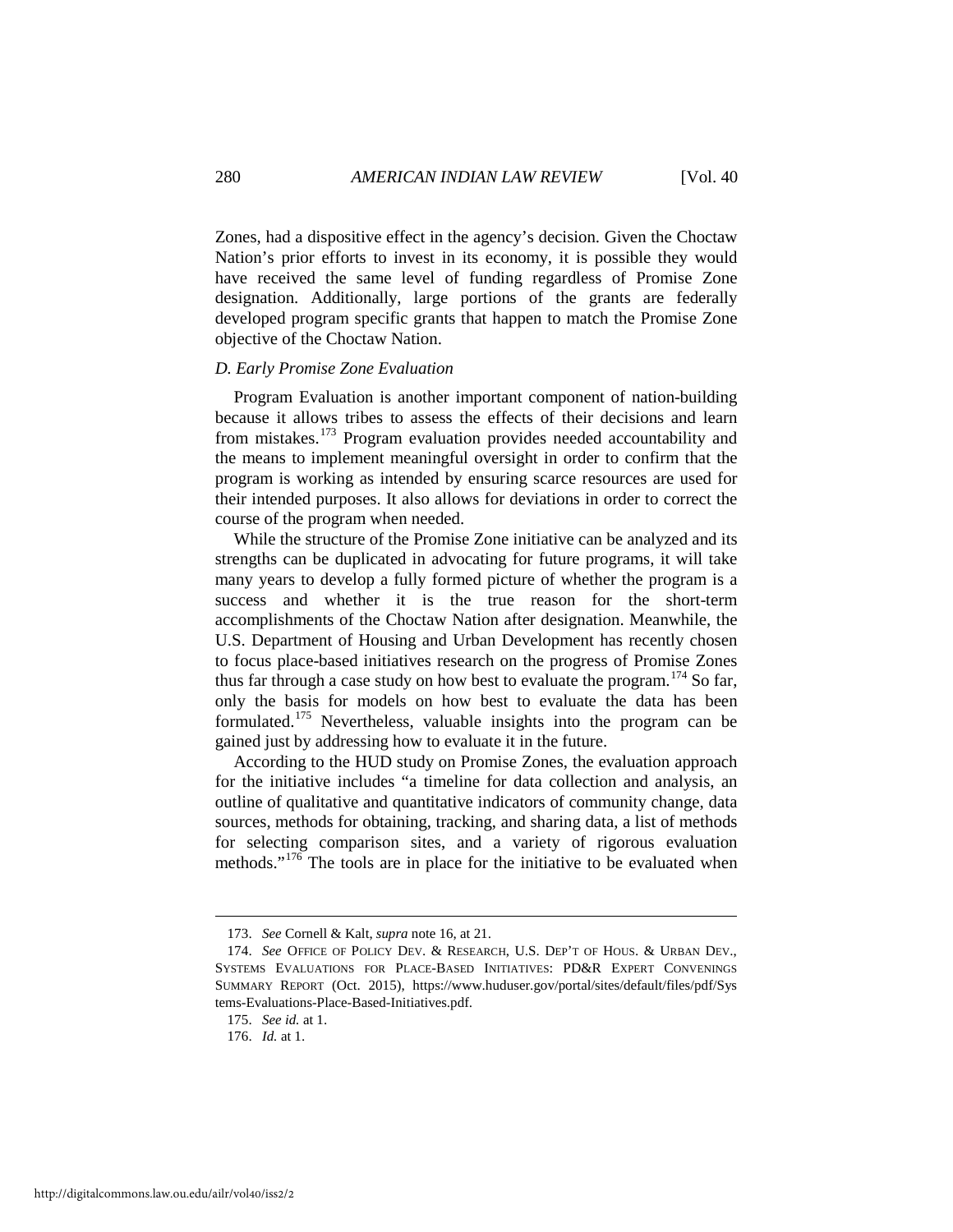the time comes, and similar program evaluation metrics should be included in any future economic development programs for tribes.

## *E. The Promise Zone Initiate Moves the Needle Away from the Standard Approach, but Falls Short of Achieving True Nation-Building*

In many ways, the Promise Zone initiative follows the principles of selfdetermination and reflects the movement of federal Indian policy toward the direction of nation-building on the Harvard Project spectrum. The overall application process that incentivizes internal reform, efficiency, and long-term strategic planning by tribes is a positive aspect of the Promise Zone initiative based in nation-building principles. Likewise, the initial program evaluation apparatus will help ensure accountability and oversight. Additionally, the emphasis on federal government and local designee partnerships and cooperation is more aligned with self-determination and nation-building.

The Promise Zone initiative allows for wide discretion at the local level when it comes to policy decisions. But designees are not totally free to choose their own goals. While designees can choose up to three of their own defined goals, they must choose to focus on three of the five stated Promise Zone goals.<sup>[177](#page-33-0)</sup> The Promise Zone goals are very broad and largely encompass similar goals to local designees, but the discretion delegated to local officials is by no means open-ended.<sup>[178](#page-33-1)</sup> This requirement of matching federal objectives appears benign, but could indicate the potential for more federal control over Promise Zones than appears at the surface of the program's description, thus trending unintentionally closer to the standard approach. This might not be a large concern at the broad, overarching initial level, but could be more worrisome when tribes must apply for federally developed grants.

The biggest concern for the Promise Zone initiative is the funding structure—specifically, the reliance on project categorical federal grants. For example, while the grants received by the Choctaw Nation are undoubtedly helpful, their source as project categorical grants calls into question whether the federal government has really granted the Choctaw Nation full sovereignty in pursuing its Promise Zone objectives, or whether the federal government is merely allowing the Nation to pursue its own objectives only when they match federal programs. The program specific

<sup>177.</sup> *Id.* at 1.

<span id="page-33-1"></span><span id="page-33-0"></span><sup>178.</sup> *See id.* The five Promise Zone goals include "creating jobs, increasing economic opportunity, improving educational opportunities, reducing serious or violent crime, and leveraging private capital." *Id.*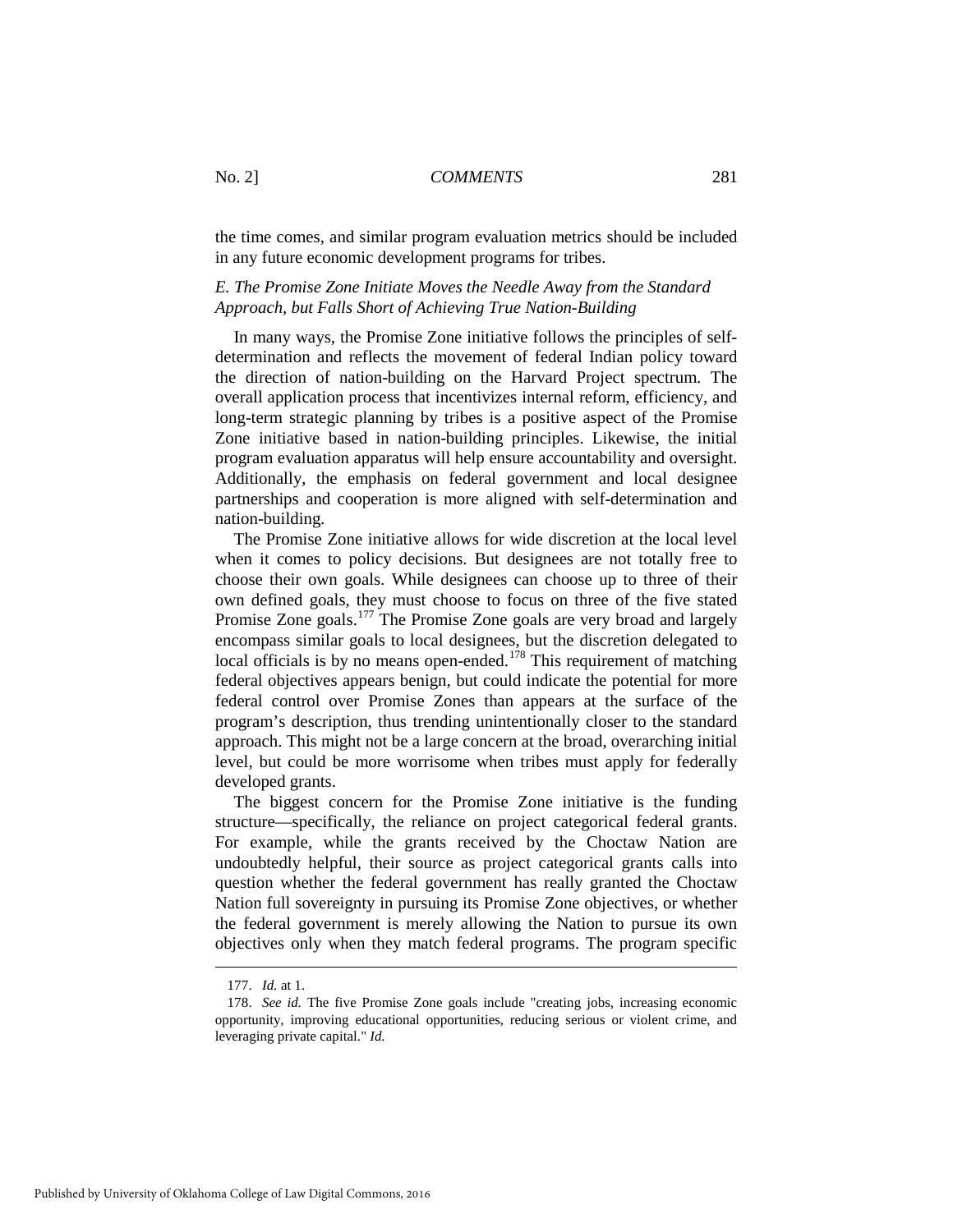type of grant funding may be awarded with costly strings attached in the form of federal mandates that may ultimately prove quite burdensome for tribes to follow. Ultimately, this funding structure is more in line with the standard approach than it is with nation-building.

#### *IV. The Future of Tribal Promise Zones*

## *A. Grant Funding Analysis Under a Nation-Building Approach*

In order to achieve nation-building, the Harvard Project advocates for a transition away from program specific grants and toward grants that allow more discretion in how recipients use the resources they receive. Program specific grants, also known as project categorical grants, which Promise Zones primarily use, impose more restraint on recipients than other forms like block grants.<sup>[179](#page-34-0)</sup> Although the Promise Zone initiative expresses a partnership between the federal government and local stakeholders, project categorical grants do not appear to have much in common with a partnership. This type of grant structure commonly includes "[f]ederal administrators [who] have a high degree of control over" recipients,<sup>[180](#page-34-1)</sup> which adds a layer of inefficiency for tribes who have already gone through a rigorous process to receive designation. Control by federal administrators also calls into question whether the whole idea surrounding delegation of policy making in Promise Zones is just an illusion, disguising attempts by the federal government to actually promote already formulated federal initiatives at the local level.

Additionally, project categorical grant "recipients have relatively little discretion concerning aided activities . . . and there is a relatively high degree of federal administrative conditions attached to the grant."[181](#page-34-2) Promise Zone designees must live within extremely distressed areas and have already shown their capacity for success and proven themselves worthy of inclusion in the program. Many of the strings attached to project categorical grants are designed to promote accountability and provide for oversight. But additional regulation and hurdles, as well as costly mandates, are not the ideal paths to reach the stated objectives of Promise Zone designees. The reliance on project categorical grants along with a lack of tax credits or any other stable, direct sources of funding, places too much uncertainty when attempting to

<span id="page-34-0"></span><sup>179.</sup> ROBERT JAY DILGER & EUGENE BOYD, CONG. RESEARCH SERV., R40486, BLOCK GRANTS: PERSPECTIVES AND CONTROVERSIES 2 (2014).

<span id="page-34-2"></span><span id="page-34-1"></span><sup>180.</sup> *Id.* ("[R]ecipients must apply to the appropriate federal agency for funding and compete against other potential recipients who also meet the program's specified eligibility criteria . . . .").

<sup>181.</sup> *Id.*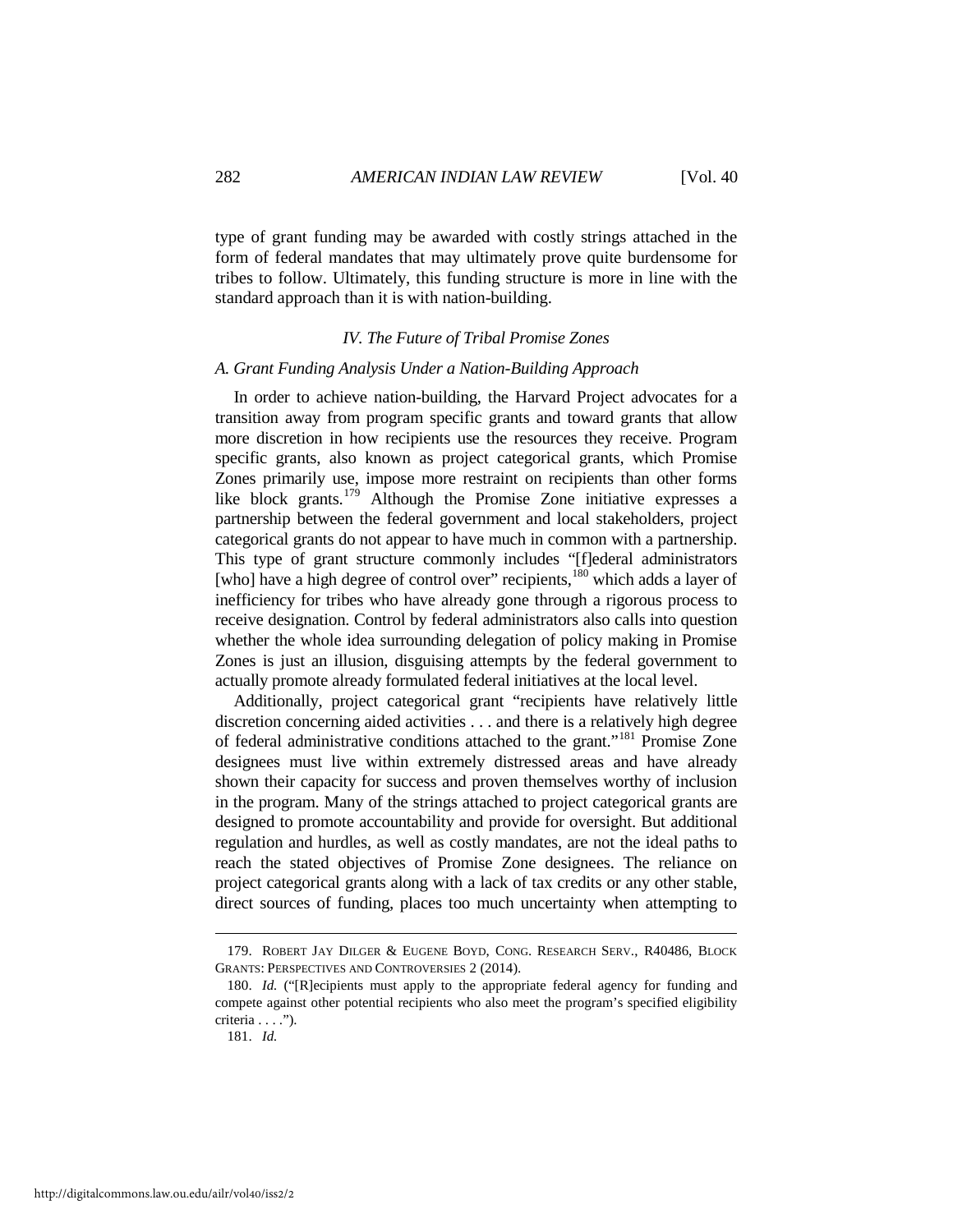craft long-term agendas. While the Promise Zone initiative appears to include many nation-building principles, it has clearly chosen a funding structure that fits squarely within the realm of the standard approach.

The National Congress of American Indians has addressed similar concerns with grant funding through the BIA. NCAI believes BIA grant funding is inconsistent with Indian self-determination, because in their view such funding allocations marginalize and impede the intent of tribal self-determination<sup>[182](#page-35-0)</sup> Instead, NCAI proposes that the BIA should consult with tribes to develop formulas for the distribution of new BIA funding.<sup>[183](#page-35-1)</sup> NCAI has identified concerns about grant funding that are related to the standard approach of economic development. For instance, NCAI fears forcing tribes to apply for funding through grant opportunities at BIA ultimately results in federal employees in Washington, DC retaining program authority instead of tribal leaders.[184](#page-35-2) Additionally, NCAI believes grants inhibit the purpose of the Indian Self-Determination Act by limiting flexibility and authority available to tribes.<sup>[185](#page-35-3)</sup> NCAI advocates for a funding vehicle chosen by tribes in order to resolve concerns regarding inconsistencies between the imposition of traditional grant mechanisms and the ISDEAA.[186](#page-35-4)

For those wary of grant funding like NCAI, the ideal type of funding that comes closest to achieving true nation-building is general revenue sharing. Grant funding can be described on a spectrum with general revenue sharing on one side and project categorical grant funding on the opposite. General revenue sharing comes closest to achieving the goals of nation-building because it is the least restrictive on recipients.<sup>[187](#page-35-5)</sup> As opposed to project categorical grants, general revenue sharing gives federal administrators less discretion over funding allocations, since funding is allocated automatically through preapproved formulas authorized by legislation with input from recipients.[188](#page-35-6) Additionally, oversight in the form of "periodic reporting criteria and the application of standard government accounting procedures" results in fewer conditions attached to grants and recipients enjoying broader discretion over aided activities.<sup>[189](#page-35-7)</sup> Although accountability and oversight are limited, they still exist in the form of reporting and compliance with

- <span id="page-35-6"></span>188. *Id.*
- <span id="page-35-7"></span>189. *Id.*

<span id="page-35-2"></span><span id="page-35-1"></span><span id="page-35-0"></span><sup>182.</sup> NCAI FY 2017 BUDGET REQUEST, *supra* note 108, at 28.

<sup>183.</sup> *Id.*

<sup>184.</sup> *Id.*

<span id="page-35-4"></span><span id="page-35-3"></span><sup>185.</sup> *Id.*

<sup>186.</sup> *Id.*

<span id="page-35-5"></span><sup>187.</sup> DILGER & BOYD, *supra* note 179, at 3.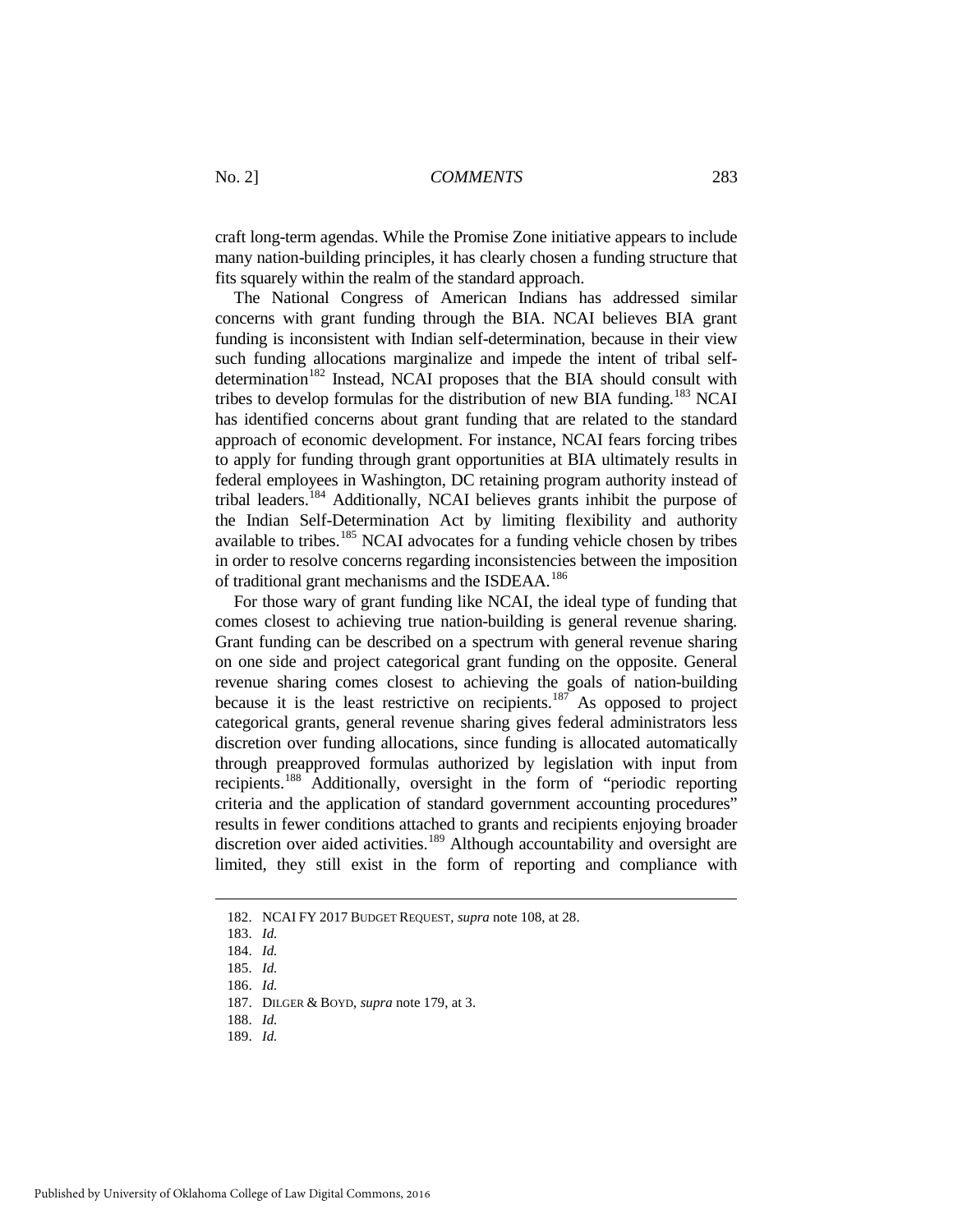accounting principles. Unfortunately, the federal government no longer makes use of a general revenue sharing program, and it is unlikely future economic development projects can expect to include this generous funding option. Nevertheless, it is a powerful funding tool that should not be forgotten, especially its principles that delegate more authority at the local and tribal levels.

Fortunately, two realistic and better alternatives to project categorical grants do exist: enactment of the Promise Zone tax credits, or a focus on block grants. Both options would directly benefit Promise Zone designees and remove a layer of bureaucratic inefficiency because of the lesser role federal administrators play in managing such programs and the higher degree of authority recipients possess. An ideal world would provide block grant funding as part of Promise Zone designation because it strikes a natural compromise between the most open-ended funding form-general revenue sharing-and the most restrictive form-project categorical grants. At the very least, tribal Promise Zone designees should lobby for tax incentives for businesses that invest within the Promise Zone boundaries and provide much needed jobs. It is probably too late to include block grant funding in the present form of Promise Zones, but a greater emphasis on such funding should be near the top of legislative proposals in crafting future economic development projects for Native Americans. For current Promise Zone designees, efforts should be devoted to enacting the proposed Promise Zone tax credits.

Moving forward, a balance should be obtained between project categorical grant funding and pure nation building. Block grants are a reasonable agreement because they are "at the midpoint in the continuum of recipient discretion."[190](#page-36-0) In block grant funding, "[f]ederal administrators have a low degree of discretion over who receives block grants."[191](#page-36-1) Instead of complying with federally designed projects, tribes would receive a set amount of funds to achieve their own set of goals. But tribes would not receive a completely blank check because "recipients have some discretion concerning aided activities (typically, funds can be used for a specified range of activities within a single functional area)."<sup>[192](#page-36-2)</sup> Additionally, accountability and oversight are not totally lost because "there is a moderate degree of federal

192. *Id.*

<span id="page-36-0"></span><sup>190.</sup> *Id.*; *see* ADVISORY COMM'N ON INTERGOVERNMENTAL RELATIONS, A-52, CATEGORICAL GRANTS: THEIR ROLE AND DESIGN 7 fig. 1 (1978).

<span id="page-36-2"></span><span id="page-36-1"></span><sup>191.</sup> DILGER & BOYD, *supra* note 179, at 3 ("[A]fter setting aside funding for administration and other specified activities, the remaining funds are typically allocated automatically to recipients by a formula or formulas specified in legislation . . . .").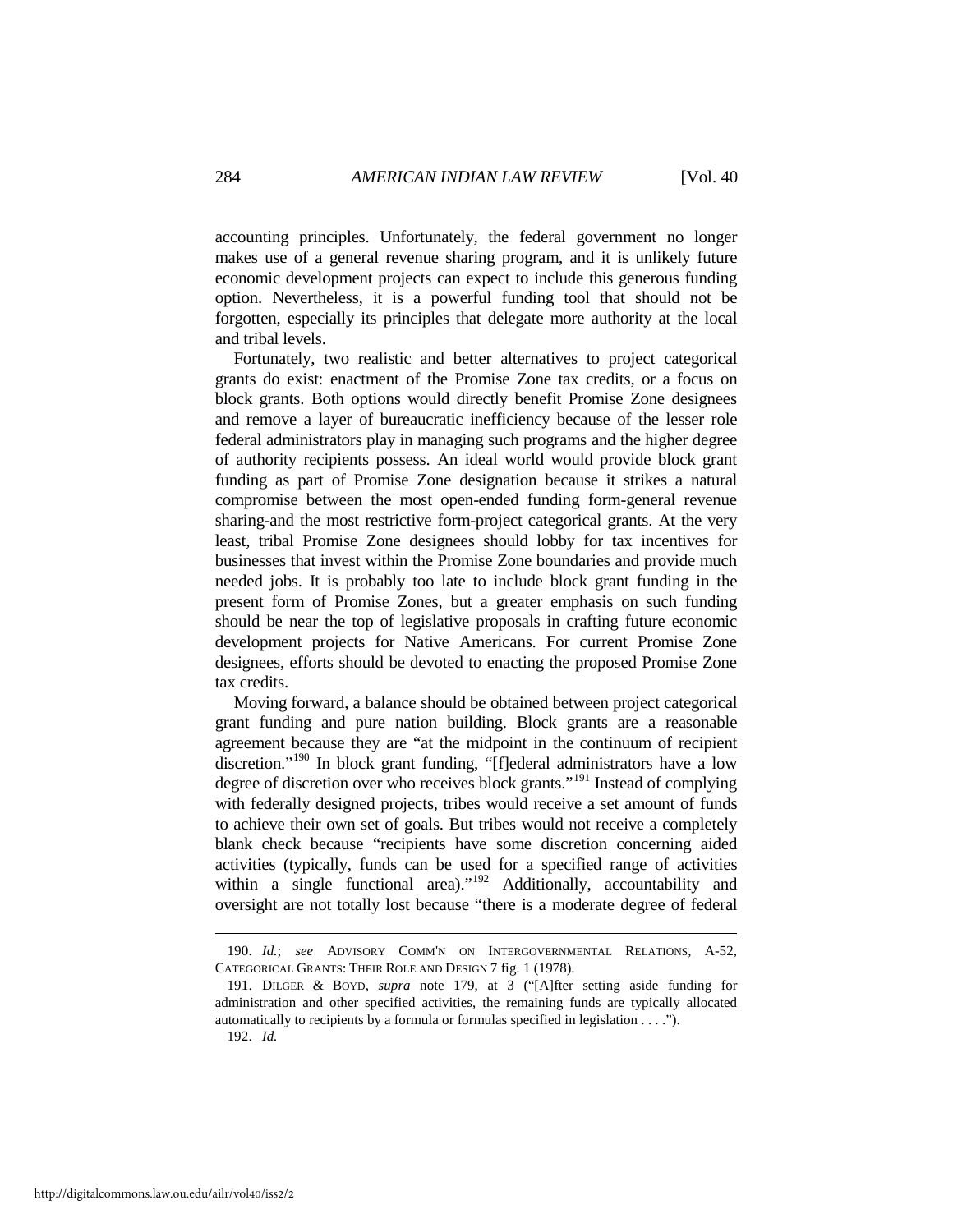administrative conditions attached to the grant, typically involving more than periodic reporting criteria and the application of standard government accounting procedures, but with fewer conditions attached to the grant than project categorical grants."[193](#page-37-0)

## *B. A Focus on Block Grant Funding*

Block grants, one of the major tenets of nation-building,  $194$  have become popular because of their potential for more efficient outcomes. Proponents argue that because recipients have "more freedom to design programs," administration of funds is simplified, thus improving access to social services for consumers.[195](#page-37-2) The Advisory Commission on Intergovernmental Relations (ACIR) described block grants as programs "by which funds are provided chiefly to general purpose governmental units in accordance with a statutory formula for use in a broad functional area, largely at the recipient's discretion."[196](#page-37-3) The Promise Zone initiative largely makes use of project categorical grants, which are "generally limited to narrowly defined purposes and targeted populations, and typically come[] with reporting obligations designed to ensure accountability to the federal agency charged with oversight of the program."[197](#page-37-4) Accountability to and oversight of the federal government from which funds are appropriated is by no means a bad thing, but when such virtues are used to push a federal agenda instead of tribal interests, the disconnect that leads to the standard approach arises.<sup>[198](#page-37-5)</sup> Instead of pushing the needle more toward nation building, project categorical grants could be used to revert progress more toward the standard approach. In fact, some proponents of block grants suggest that some congressmen might prefer project categorical grants because of the greater opportunity to receive political credit than they would by delegating authority and recognition to local officials through block grants.<sup>[199](#page-37-6)</sup> If so, this seems to suggest that

<sup>193.</sup> *Id.*

<sup>194.</sup> *See supra* Part I.

<span id="page-37-2"></span><span id="page-37-1"></span><span id="page-37-0"></span><sup>195.</sup> MARGY WALLER, BLOCK GRANTS: FLEXIBILITY VS. STABILITY IN SOCIAL SERVICES 1 (Brookings Inst. Policy Brief, Ctr. on Children & Families #34, Dec. 2005), http://www. brookings.edu/~/media/research/files/papers/2005/12/welfare-waller/pb34.pdf.

<sup>196.</sup> *Id.* at 1-2.

<sup>197.</sup> *Id.* at 2.

<span id="page-37-5"></span><span id="page-37-4"></span><span id="page-37-3"></span><sup>198.</sup> *See supra* Section I.B (discussing the standard approach to Native American economic development that typically results in failed outcomes because of a lack of allowing tribes to pursue self-determination policies).

<span id="page-37-6"></span><sup>199.</sup> DILGER & BOYD, *supra* note 179, at 6-7 (citing Carl W. Stenberg, *Block Grants and Devolution: A Future Tool?*, *in* INTERGOVERNMENTAL MANAGEMENT FOR THE 21ST CENTURY 263, 267, 271-74 (Timothy J. Conlan & Paul L. Posner eds., 2008)).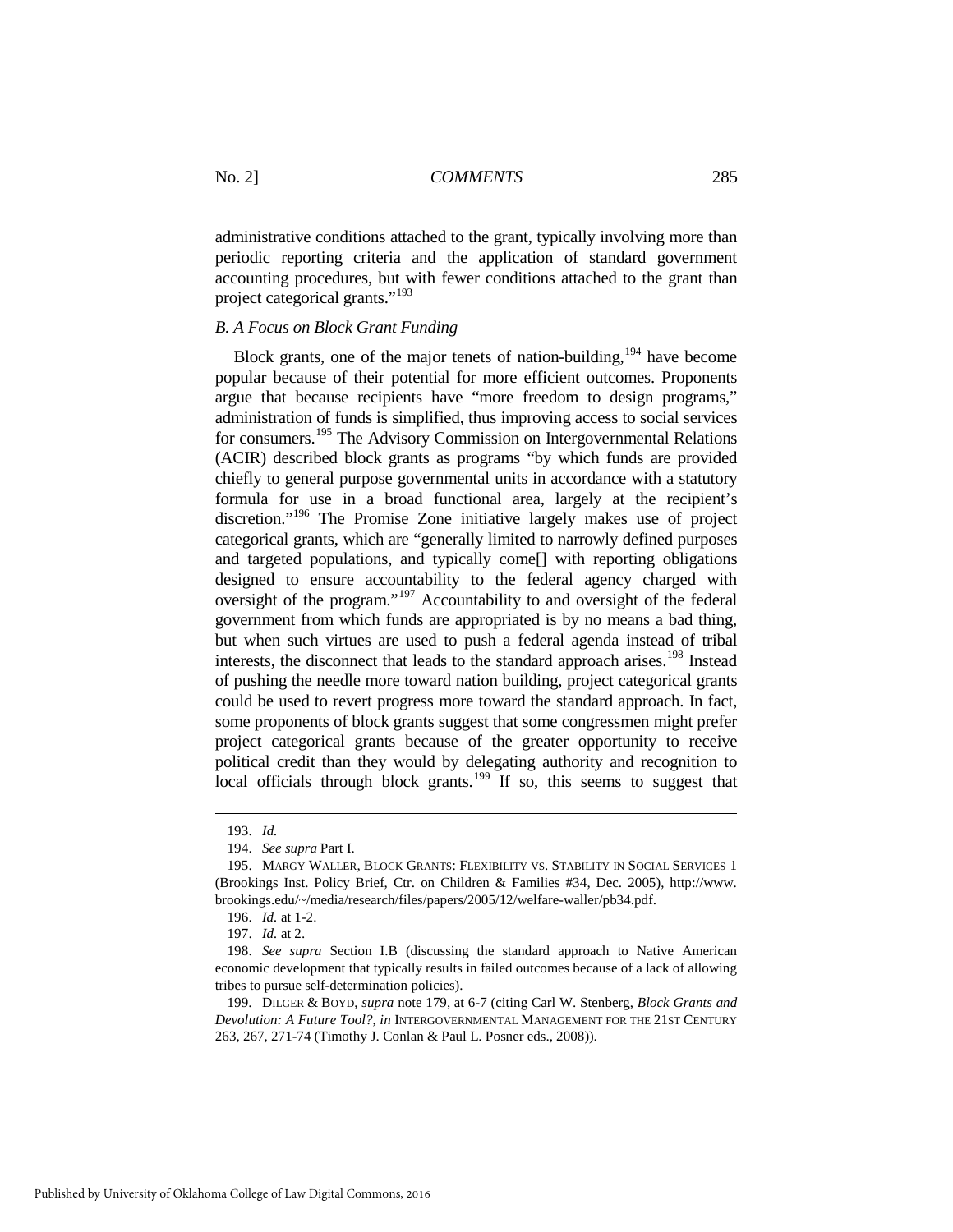categorical grants could be a mechanism used by the federal government to control outcomes and dictate policy decisions, as opposed to delegating authority to tribal officials.[200](#page-38-0) 

Block grants have long been advocated as a source of funding by state and local government officials because "shifting from federal management to block grants administered at the state or local level reduces federal responsibility for priority setting and oversight by giving states or localities more flexibility in the use of the funds while reducing reporting and administrative requirements."[201](#page-38-1) Block grants provide a direct benefit to local constituencies as "[m]any officials argue that local decision-making about priorities and resource allocation is more responsive to local needs and makes services simpler for consumers to access." $2\dot{0}$ <sup>2</sup> Use of block grants may even yield incidental benefits to the federal government, as proponents have "argued that block grants would promote efficiency and coordination, sometimes noting that they could yield administrative savings by reducing the need for federal program managers."[203](#page-38-3) Additionally, "consolidating funding for related programs could yield efficiency gains resulting from reduction of federal program staff and reporting requirements,"<sup>[204](#page-38-4)</sup> providing the federal government further benefits through the use of block grants.

These efficiency gains from consolidation of project categorical grants may even be used as a source of financing for the block grants themselves. Although this idea has not been widely enacted for economic development, it has recently been proposed. In the FY 2006 federal budget proposal, President Bush proposed the Strengthening America's Communities initiative, a grant consolidation program that "would have combined 18 existing community and economic development programs (including the Community Development Block Grant program) into a two-part block grant."<sup>[205](#page-38-5)</sup> The plan would have centralized administration of the eighteen programs

from five federal agencies (the Department of Housing and Urban Development, the Economic Development Administration in the Department of Commerce, the Department of the Treasury, the

<span id="page-38-2"></span><span id="page-38-1"></span><span id="page-38-0"></span><sup>200.</sup> *See infra* Section 4.A; *see also* Cornell & Kalt, *supra* note 16, at 14-15 (discussing how including tribes to participate in program-specific grants could support the federal agenda at the expense of tribal objectives and sovereignty).

<sup>201.</sup> WALLER, *supra* note 195, at 3.

<sup>202.</sup> *Id.*

<span id="page-38-3"></span><sup>203.</sup> *Id.*

<span id="page-38-4"></span><sup>204.</sup> *Id.*

<span id="page-38-5"></span><sup>205.</sup> DILGER & BOYD, *supra* note 179, at 13.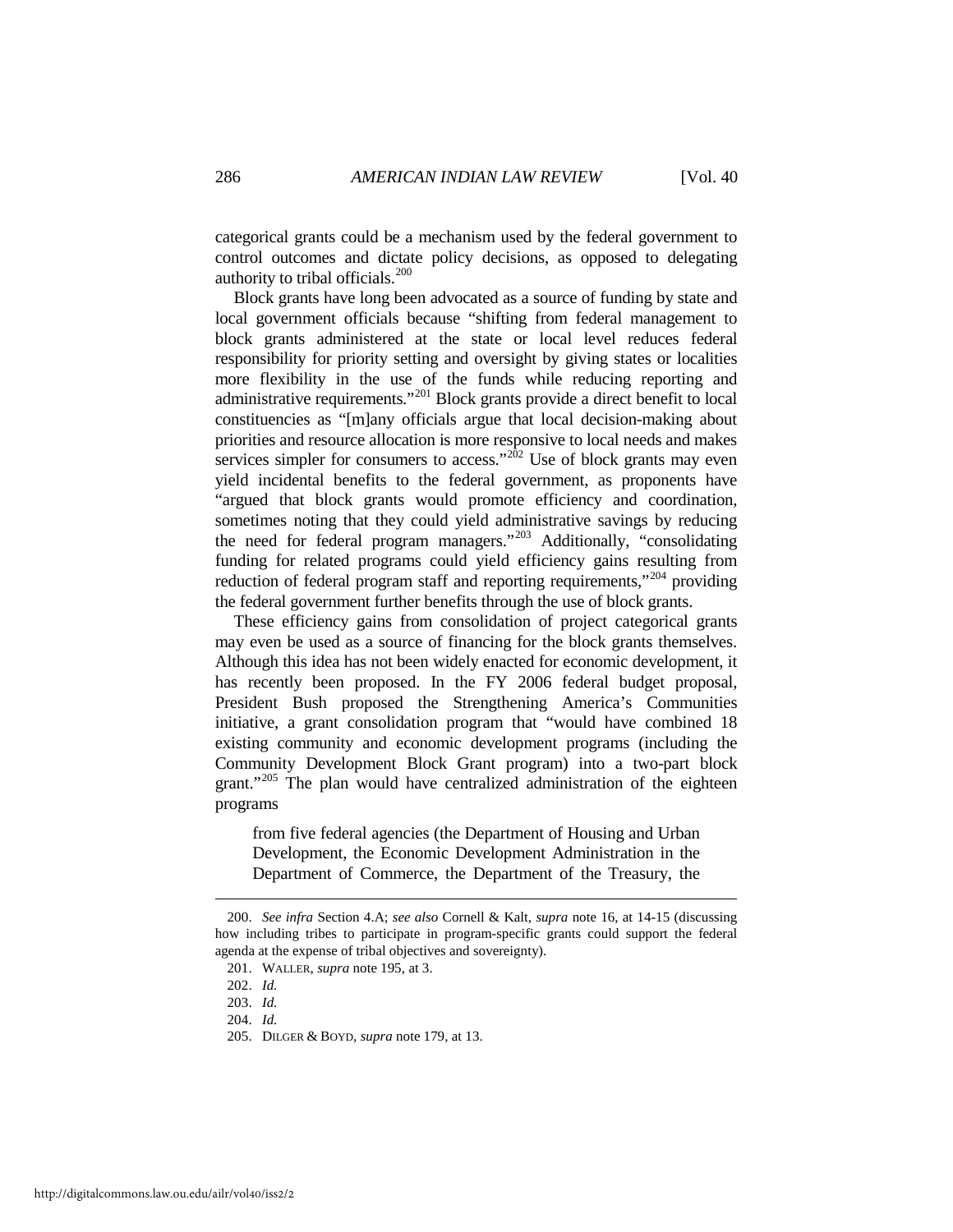Department of Health and Human Services, and the Department of Agriculture) to the Department of Commerce, which administers the programs of the Economic Development Administration.<sup>[206](#page-39-0)</sup>

Through the U.S. Economic Development Administration, $207$  "[t]he bonus program would have awarded additional funds to communities that demonstrated efforts to improve economic conditions."<sup>[208](#page-39-2)</sup> The eighteen original programs administered by five different agencies would have cost \$5.6 billion, but President Bush's consolidation plan would have reduced spending to \$3.7 billion, resulting in a savings of \$1.9 billion.<sup>[209](#page-39-3)</sup> Ultimately, Congress rejected the proposal, and the eighteen different project categorical grants remained with the various federal agencies at nearly the same funding  $levels$ <sup>[210](#page-39-4)</sup>

A major obstacle preventing wide-scale implementation of block grants are concerns regarding "accountability for spending and outcomes."[211](#page-39-5) Any time a large sum of funds is transferred without much oversight, these legitimate concerns arise. Proponents of block grants argue that local officials who receive block grant funding "are more 'visible' to the public than federal administrators and, as a result, are more likely to be held accountable for their actions."[212](#page-39-6) Instead of relying on federal regulators, "this heightened level of visibility and accountability encourages state and local government officials to seek the most efficient and cost-effective means to deliver program services" resulting in "added flexibility . . . produc[ing] . . . better programmatic outcomes . . . at a lower cost."[213](#page-39-7) Additionally, oversight and accountability has been exercised over states receiving block grant funding

<span id="page-39-0"></span><sup>206.</sup> *Id.* at 13-14 (citing EUGENE BOYD ET AL., CONG. RESEARCH SERV., RL32823, AN OVERVIEW OF THE ADMINISTRATION'S STRENGTHENING AMERICA'S COMMUNITIES INITIATIVE (2006)).

<span id="page-39-1"></span><sup>207.</sup> *Overview*, U.S. ECON. DEV. ADMIN., https://www.eda.gov/about/ (last visited Mar. 26, 2016) ("As the only federal government agency focused exclusively on economic development, the U.S. Department of Commerce's Economic Development Administration (EDA) plays a critical role in fostering regional economic development efforts in communities across the nation.").

<sup>208.</sup> DILGER & BOYD, *supra* note 179, at 14.

<sup>209.</sup> *Id.*

<sup>210.</sup> *Id.*

<span id="page-39-5"></span><span id="page-39-4"></span><span id="page-39-3"></span><span id="page-39-2"></span>WALLER, *supra* note 195, at 1.

<span id="page-39-7"></span><span id="page-39-6"></span><sup>212.</sup> DILGER & BOYD, *supra* note 179, at 7; *see also* ADVISORY COMM'N ON INTERGOVERNMENTAL RELATIONS, A-60, BLOCK GRANTS: A COMPARATIVE ANALYSIS 11 (1977).

<sup>213.</sup> DILGER & BOYD, *supra* note 179, at 7.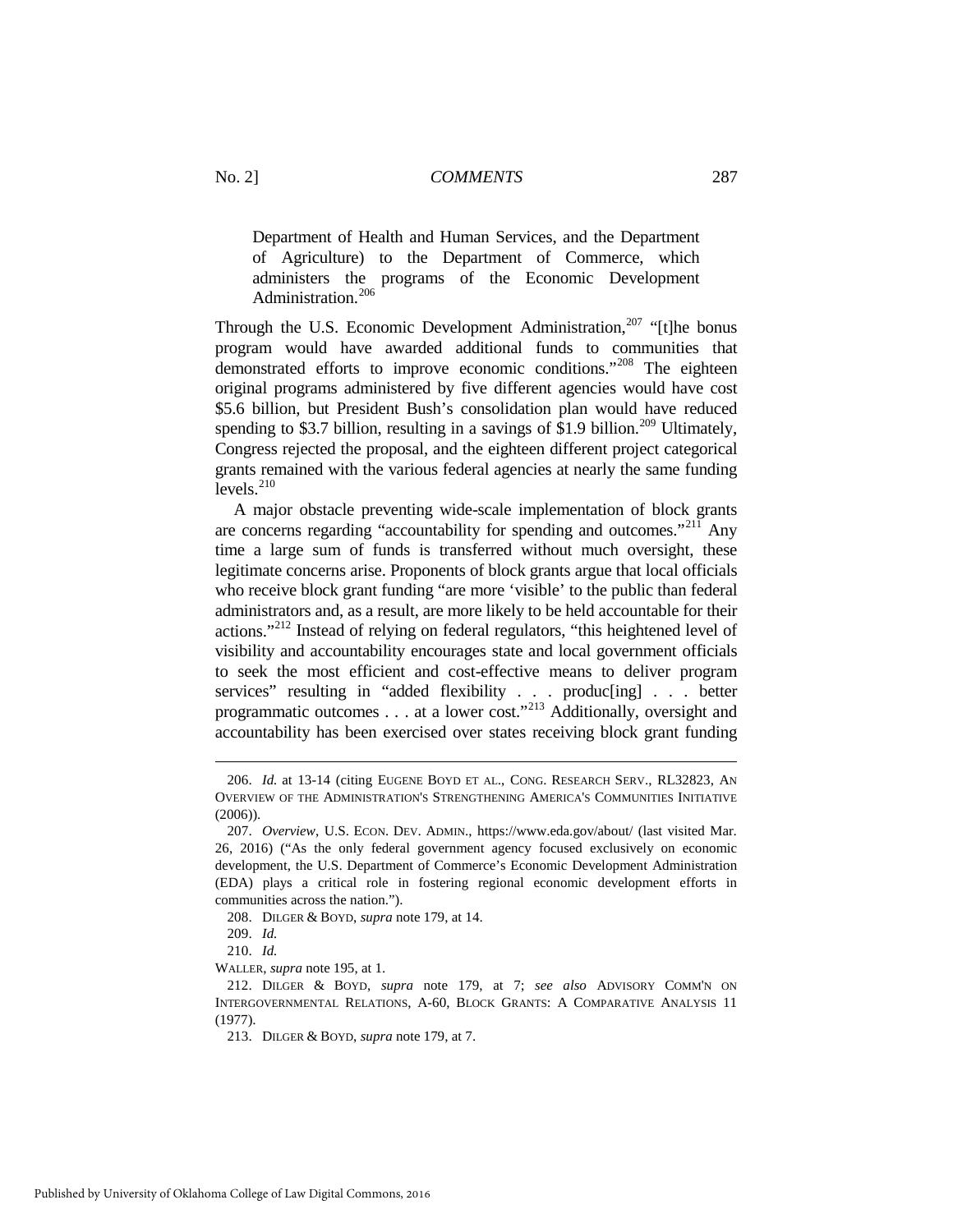through "reporting requirements to some block grants and performance incentives that reward states for documented improvements."<sup>[214](#page-40-0)</sup> This same approach could be attached to Native American tribes who receive block grants.

Block grants themselves are one of the major tenets of nation-building, but they address many other aspects as well. Proponents of block grants often "assert that block grants promote long-term planning,"<sup>[215](#page-40-1)</sup> a central pillar in achieving nation-building for tribes. Long-term planning is facilitated in the way block grants are funded, both in terms of certainty for future funding and in terms of preventing waste of valuable resources via competitions for various project categorical grants. According to proponents, like the National Governors Association, "[u]nlike project categorical grants that require state and local government officials to compete for funding, block grants use formulas to distribute funds."[216](#page-40-2) Additionally, block grant proponents "argue that the use of formulas provides recipients greater assurance that funding will be continued, which makes it easier for them to predict the amount of their grant and to create long-range plans for the funds' use."<sup>[217](#page-40-3)</sup> Allowing tribal officials a source of funding that allows them to focus on long-term planning will provide them the ability to promote a "programmatic focus on institutional capacity-building"<sup>[218](#page-40-4)</sup> needed to achieve nation-building.

## *C. Takeaways from the Promise Zone Experience So Far*

The Promise Zone initiative is a step in the right direction toward longterm sustainable economic growth for Indian Country—especially for the tribes fortunate enough to receive designation. The federal government's inclination to include Native American organizations in a comprehensive economic development project of this nature, and its specific carve-out to ensure Native Americans are included in the project signify a strong commitment to Native people. The application process is stringent, but it provides a needed incentive for tribes to make internal reforms that will ensure their competitiveness in today's economy. The most important aspect that moves the Promise Zone initiative from the standard approach to nationbuilding is its apparent willingness to delegate major policy decisions to tribes. In the new Self-Determination Era of Native American policy,

<span id="page-40-0"></span><sup>214.</sup> *Id.* at 9.

<span id="page-40-1"></span><sup>215.</sup> *Id.* at 8.

<span id="page-40-2"></span><sup>216.</sup> *Id.*

<span id="page-40-3"></span><sup>217.</sup> *Id.*

<span id="page-40-4"></span><sup>218.</sup> *See supra* Part I.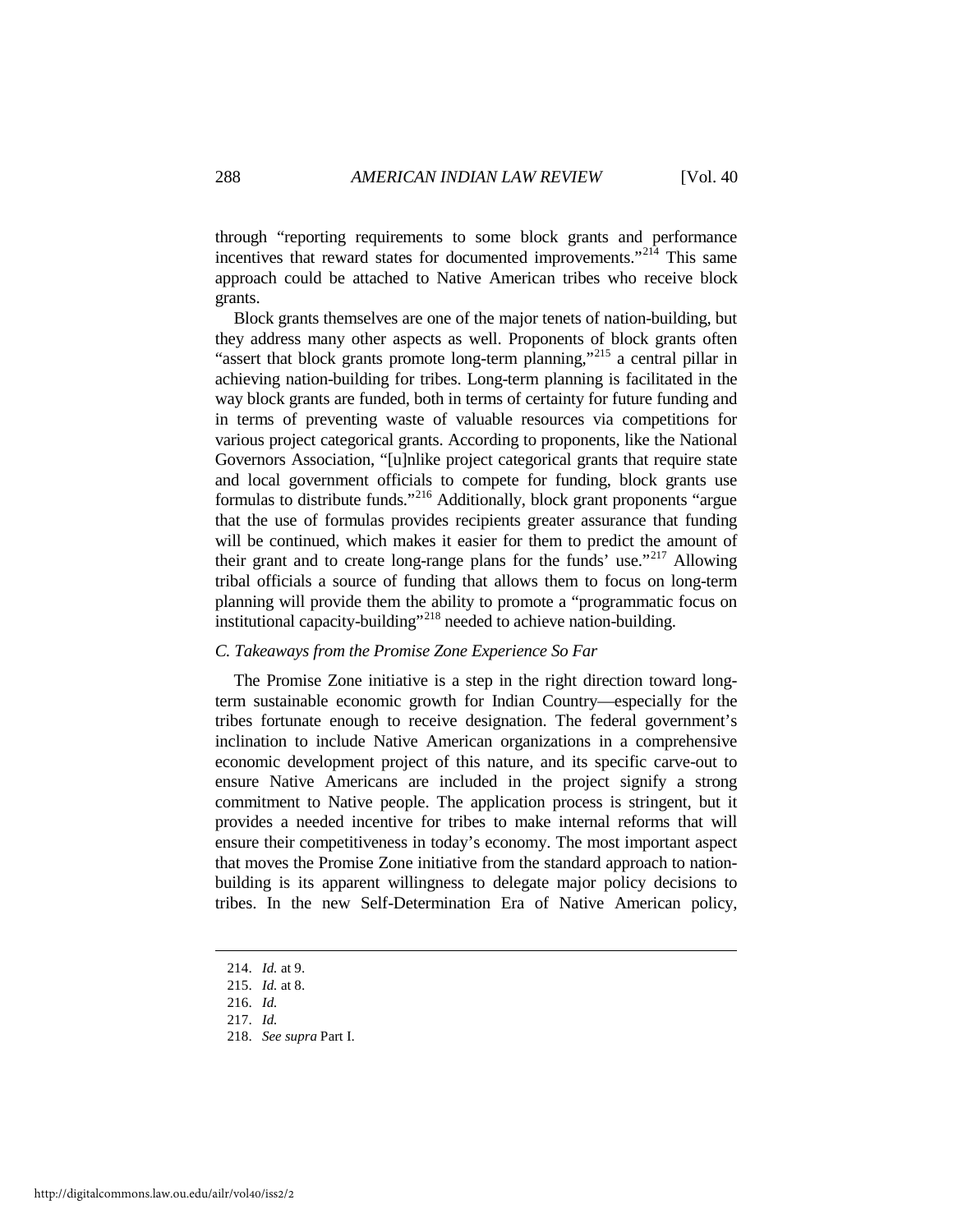allowing tribes to make decisions for themselves and then remain accountable for those decisions is essential for long-term economic success.

The Promise Zone initiative itself is not the ideal vehicle to achieve true nation-building and raise tribes out of the dismal poverty we see across the country. In fact, its very existence remains in jeopardy as the next presidential administration approaches, since there have yet to be any legislative enactments giving Promise Zones any sense of permanency. The biggest drawback to the current structure of Promise Zones is the program's limited scope. Promise Zones will greatly impact designees, but it is unlikely the project will have a major impact on the United States economy as a whole, let alone the dire straits of Indian Country, since it is merely an Executive action and not a comprehensive legislative achievement. Only twenty jurisdictions across the country will benefit from Promise Zone designations—a number which includes urban, rural, and tribal jurisdictions. The carve-out for tribes is a positive aspect, but considering that there are over 550 federally recognized Indian Nations across the country, $219$  one or two tribes per Promise Zone round will make a negligible impact on Native American economies. Solely focusing on the Choctaw Nation and Pine Ridge Reservation is a starting point, but hopefully will not be the end of the federal government's newfound commitment to Native people.

In addition to the limited size of the Promise Zone initiative, its heavily dependent focus on project categorical grant funding prevents tribes from truly maximizing sovereignty and self-determination in economic development programs. Allowing tribes to decide what projects they want to focus on, but then putting a limit on how to fund those projects by restraining them to federally recognized projects, severely limits tribal ability to fully recognize the benefits of nation building. Moving forward, tribes should pursue efforts to build upon the momentum created by President Obama's commitment to Indian Country. Native American tribal leaders should lobby not only for legislation securing the Promise Zone initiative, but also appropriations designed to formulate a new economic development program specifically for Indian Country. This new program should be crafted and introduced to policymakers so that it takes the strongest aspects of the Promise Zone initiative and then includes needed components of nationbuilding to finally help make a real impact on alleviating poverty in Indian Country.

<span id="page-41-0"></span><sup>219.</sup> NAT'L CONG. OF AM. INDIANS, AN INTRODUCTION TO INDIAN NATIONS IN THE UNITED STATES 2 (n.d.), http://www.ncai.org/about-tribes/indians\_101.pdf.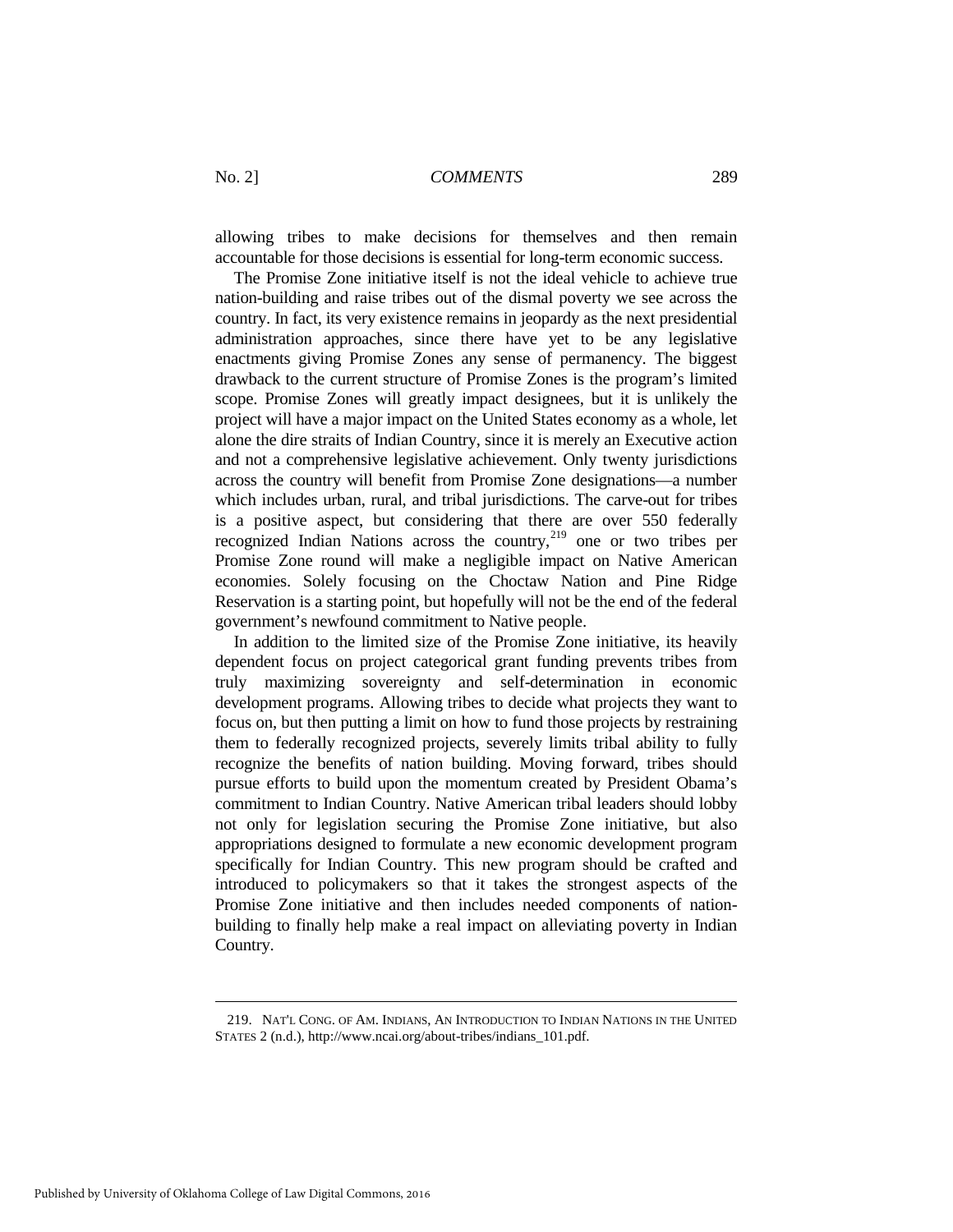The stringent application process of the Promise Zone initiative that rewards tribes who have proven their capacity for success, like the Choctaw Nation, should be included in this future program. This provides tribes a reason to make internal reforms and do their part to implement organizational structures that are equipped to build long-term economic stability. Tribes that have proven the ability to build long-term success should be granted designation after the stringent application process, but should instead be rewarded with real tools to make an impact and achieve their goals. A stringent application process will also address accountability and oversight concerns by ensuring limited federal appropriations are only going to those well-equipped to put the money to good use, and to those who truly care about using the money for its proper, intended purpose.

To achieve an economic development initiative for tribes based on selfdetermination principles, designation should be followed by block grants instead of just preferential points to receive project categorical grants for federally approved projects and a meaningful type of tax credit to help incentivize business investment. Tribes who have demonstrated that they have worthy plans through the application process should not be forced to file additional applications for federally designed grants. They should be granted the necessary funds up front to achieve the goals they have developed themselves, possibly through consolidation of program specific grants into a new type of block grant specifically authorized for tribes. Tribes should not be forced to rely on funding that requires them to try to match their ambitions with programs that meet federal objectives. Such a transition to more openended, discretionary funding options will promote sovereignty for tribes and efficiency for both the federal government and recipients.

## *Conclusion*

Overall, despite its limited scope, questionable legislative authority, and uncertain future, the Promise Zone initiative moves Native American economic development toward nation-building more than ever before. The fact that the Pine Ridge Reservation and Choctaw Nation of Oklahoma are receiving the same attention as the cities of Philadelphia, Pennsylvania, and Los Angeles, California, when it comes to addressing economic development is a major step forward for tribes. The emphasis on block grants with wider discretion on policy decisions over project categorical grants may seem to some as inconsequential given the potential for major gains in Promise Zone areas. The legal and policy history of federal relations with tribes highlights the need to maximize sovereignty in the Self-Determination Era and take the